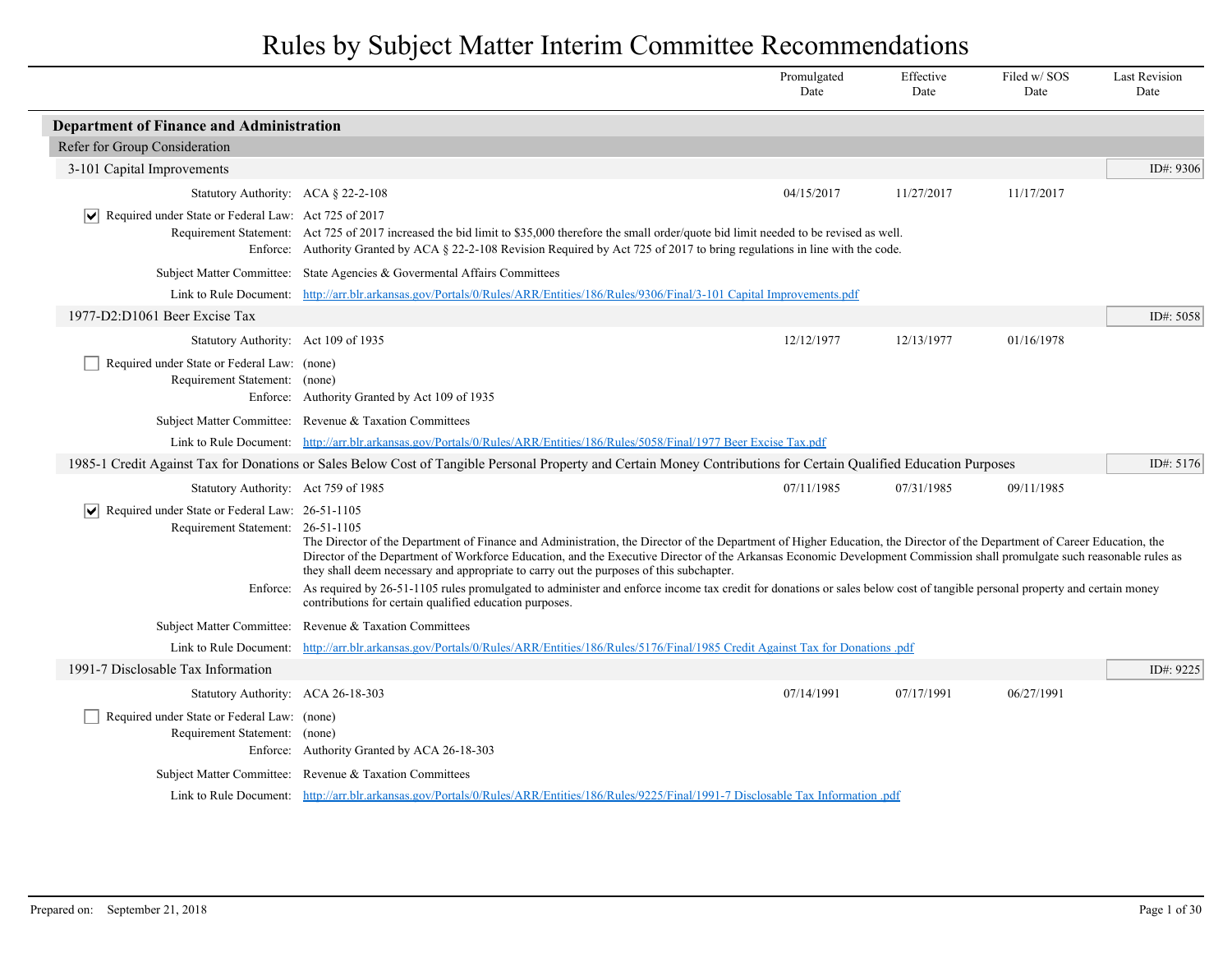|                                                                                          |                                                                                                                                                                                         | Promulgated<br>Date | Effective<br>Date | Filed w/SOS<br>Date | <b>Last Revision</b><br>Date |
|------------------------------------------------------------------------------------------|-----------------------------------------------------------------------------------------------------------------------------------------------------------------------------------------|---------------------|-------------------|---------------------|------------------------------|
| 1991-11 Income Tax Credit for Purchase of Recycling Equipment                            |                                                                                                                                                                                         |                     |                   |                     | ID#: 5177                    |
|                                                                                          | Statutory Authority: ACA 26-51-301 and 26-15-104                                                                                                                                        | 02/19/1992          | 03/10/1992        | 02/19/1992          |                              |
| Required under State or Federal Law: (none)<br>Requirement Statement: (none)             | Enforce: Authority Granted by ACA 26-51-301 and 26-15-104                                                                                                                               |                     |                   |                     |                              |
|                                                                                          | Subject Matter Committee: Revenue & Taxation Committees                                                                                                                                 |                     |                   |                     |                              |
|                                                                                          | Link to Rule Document: http://arr.blr.arkansas.gov/Portals/0/Rules/ARR/Entities/186/Rules/5177/Final/1991 Income Tax Credit for Recycling Equipment .pdf                                |                     |                   |                     |                              |
|                                                                                          | 1991-12 Arkansas Individual Income Tax Section Guidelines for the use of Substitute and Reproduced Tax Forms                                                                            |                     |                   |                     | ID#: 5178                    |
|                                                                                          | Statutory Authority: ACA 26-18-301, 26-51-806, and 26-51-904                                                                                                                            | 03/10/1992          | 03/30/1992        | 02/19/1992          |                              |
| Required under State or Federal Law: (none)<br>Requirement Statement: (none)             | Enforce: Authority Granted by ACA 26-18-301, 26-51-806, and 26-51-904                                                                                                                   |                     |                   |                     |                              |
|                                                                                          | Subject Matter Committee: Revenue & Taxation Committees                                                                                                                                 |                     |                   |                     |                              |
|                                                                                          | Link to Rule Document: http://arr.blr.arkansas.gov/Portals/0/Rules/ARR/Entities/186/Rules/5178/Final/1991 Income Tax Guidelines for the Use of Substitute and Reproduced Tax Forms .pdf |                     |                   |                     |                              |
| 1993-3 Bonded Title Regulation                                                           |                                                                                                                                                                                         |                     |                   |                     | ID#: 9232                    |
|                                                                                          | Statutory Authority: ACA §§27-14-409(c) Act 1013 of 1993                                                                                                                                | 08/13/1993          | 08/13/1993        | 07/23/1993          |                              |
| Required under State or Federal Law: (none)<br>Requirement Statement: (none)             | Enforce: Authority Granted by ACA §§27-14-409(c) Act 1013 of 1993                                                                                                                       |                     |                   |                     |                              |
|                                                                                          | Subject Matter Committee: Public Transportation Committees                                                                                                                              |                     |                   |                     |                              |
|                                                                                          | Link to Rule Document: http://arr.blr.arkansas.gov/Portals/0/Rules/ARR/Entities/186/Rules/9232/Final/1993-3 Bonded Title Regulation.pdf                                                 |                     |                   |                     |                              |
| 1993-5 Administrative Procedure                                                          |                                                                                                                                                                                         |                     |                   |                     | ID#: 5234                    |
|                                                                                          | Statutory Authority: ACA §26-18-101 et seq.                                                                                                                                             | 08/13/1993          | 08/13/1993        | 07/23/1993          |                              |
| Required under State or Federal Law: (none)<br>Requirement Statement: (none)             | Enforce: Authority Granted by ACA §26-18-101 et seq.                                                                                                                                    |                     |                   |                     |                              |
|                                                                                          | Subject Matter Committee: Revenue & Taxation Committees                                                                                                                                 |                     |                   |                     |                              |
| Link to Rule Document:                                                                   | http://arr.blr.arkansas.gov/Portals/0/Rules/ARR/Entities/186/Rules/5234/Final/1993-5 Administrative Procedure.pdf                                                                       |                     |                   |                     |                              |
| 1993-6 Administrative Procedure                                                          |                                                                                                                                                                                         |                     |                   |                     | ID#: 5237                    |
|                                                                                          | Statutory Authority: ACA §26-18-101 et seq.                                                                                                                                             | 08/13/1993          | 08/13/1993        | 07/23/1993          |                              |
| Required under State or Federal Law: (none)<br>Requirement Statement: (none)<br>Enforce: | Authority Granted by ACA §26-18-101 et seq.                                                                                                                                             |                     |                   |                     |                              |
|                                                                                          | Subject Matter Committee: Revenue & Taxation Committees                                                                                                                                 |                     |                   |                     |                              |
|                                                                                          | Link to Rule Document: http://arr.blr.arkansas.gov/Portals/0/Rules/ARR/Entities/186/Rules/5237/Final/1993-6 Administrative Procedure.pdf                                                |                     |                   |                     |                              |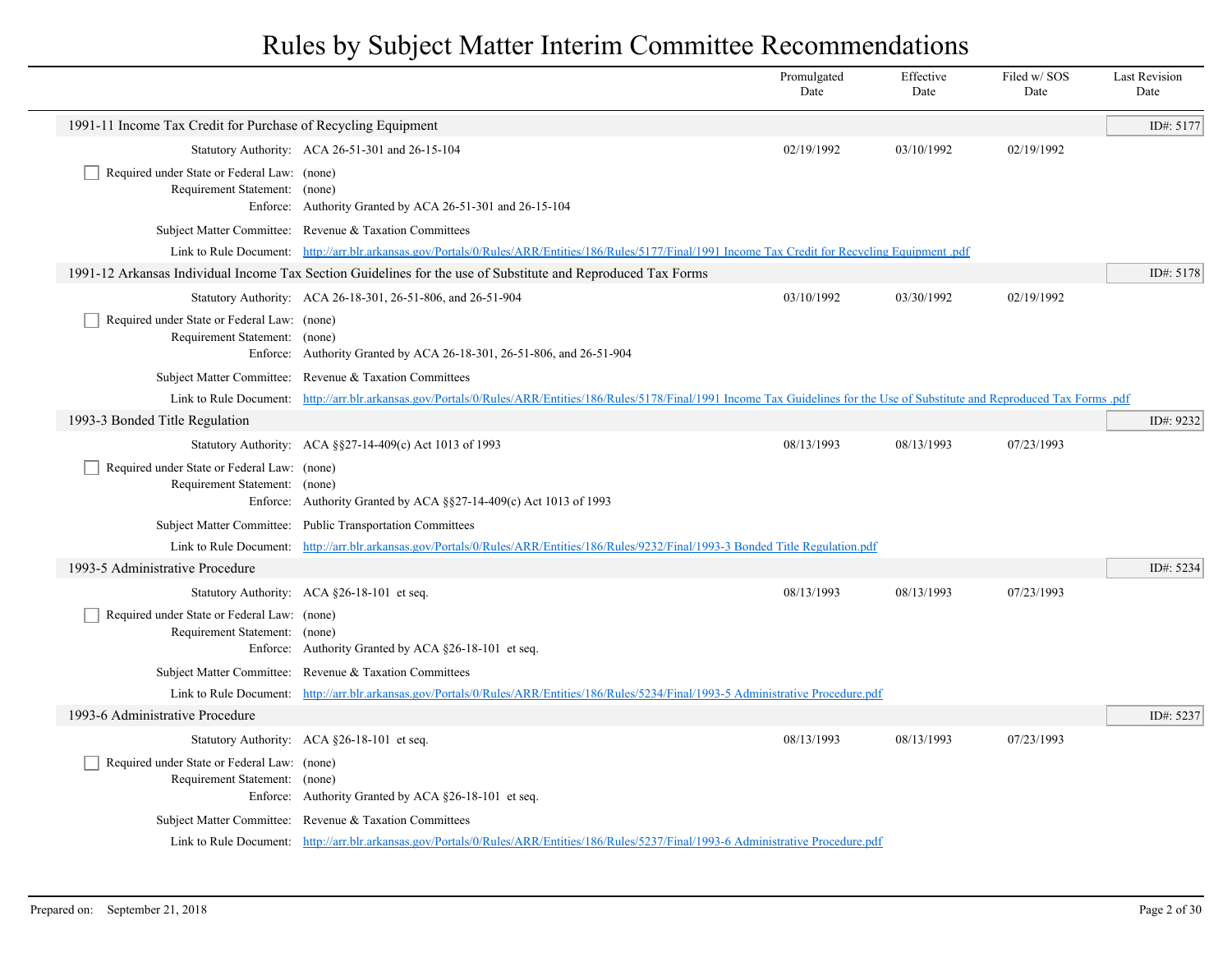|                                                                              |                                                                                                                                                                       | Promulgated<br>Date | Effective<br>Date | Filed w/ SOS<br>Date | <b>Last Revision</b><br>Date |
|------------------------------------------------------------------------------|-----------------------------------------------------------------------------------------------------------------------------------------------------------------------|---------------------|-------------------|----------------------|------------------------------|
| 1993-7 Bonded All-Terrain Vehicle Regulation                                 |                                                                                                                                                                       |                     |                   |                      | ID#: 9233                    |
|                                                                              | Statutory Authority: Act 1308 of 1993 ACA 27-20-202                                                                                                                   | 09/17/1993          | 10/07/1993        | 09/17/1993           |                              |
| Required under State or Federal Law: (none)<br>Requirement Statement: (none) | Enforce: Authority Granted by Act 1308 of 1993 ACA 27-20-202                                                                                                          |                     |                   |                      |                              |
|                                                                              | Subject Matter Committee: Public Transportation Committees                                                                                                            |                     |                   |                      |                              |
|                                                                              | Link to Rule Document: http://arr.blr.arkansas.gov/Portals/0/Rules/ARR/Entities/186/Rules/9233/Final/1993-7 Bonded All-Terrain Vehicle Regulation.pdf                 |                     |                   |                      |                              |
| 1993-8 Soft Drink Tax                                                        |                                                                                                                                                                       |                     |                   |                      | ID#: 6977                    |
| Statutory Authority: Act 7 of 1992                                           |                                                                                                                                                                       | 09/28/1993          | 11/04/1993        | 10/15/1993           | 06/09/2008                   |
| Required under State or Federal Law: (none)<br>Requirement Statement: (none) | Enforce: Authority Granted by Act 7 of 1992                                                                                                                           |                     |                   |                      |                              |
|                                                                              | Subject Matter Committee: Revenue & Taxation Committees                                                                                                               |                     |                   |                      |                              |
|                                                                              | Link to Rule Document: http://arr.blr.arkansas.gov/Portals/0/Rules/ARR/Entities/186/Rules/6977/Final/1993-8 Soft Drink Tax.pdf                                        |                     |                   |                      |                              |
| 1993-9 Driver Services Regulation                                            |                                                                                                                                                                       |                     |                   |                      | ID#: 9234                    |
|                                                                              | Statutory Authority: ACA 27-16-402, 27-19-402, 17-23-120, 27-16-202, 27-16-907(b), 27-16-908                                                                          | 09/22/1988          | 10/12/1988        | 12/16/1993           | 12/16/1993                   |
| Required under State or Federal Law: (none)<br>Requirement Statement: (none) | Enforce: Authority Granted by ACA 27-16-402, 27-19-402, 17-23-120, 27-16-202, 27-16-907(b), 27-16-908                                                                 |                     |                   |                      |                              |
|                                                                              | Subject Matter Committee: Public Transportation Committees                                                                                                            |                     |                   |                      |                              |
|                                                                              | Link to Rule Document: http://arr.blr.arkansas.gov/Portals/0/Rules/ARR/Entities/186/Rules/9234/Final/1993-9 Driver Services Regulation .pdf                           |                     |                   |                      |                              |
| 1993-11 Enterprise Zone Act of 1993                                          |                                                                                                                                                                       |                     |                   |                      | ID#: 5179                    |
|                                                                              | Statutory Authority: Act 947 of 1993 and 26-18-301                                                                                                                    | 12/06/1993          | 12/06/1993        | 12/06/1993           | 03/29/1994                   |
| Required under State or Federal Law: (none)<br>Requirement Statement: (none) | Enforce: Authority Granted by Act 947 of 1993 and 26-18-301                                                                                                           |                     |                   |                      |                              |
|                                                                              | Subject Matter Committee: Revenue & Taxation Committees                                                                                                               |                     |                   |                      |                              |
|                                                                              | Link to Rule Document: http://arr.blr.arkansas.gov/Portals/0/Rules/ARR/Entities/186/Rules/5179/Final/1993-11 Enterprise Zone Act of 1993.pdf                          |                     |                   |                      |                              |
| 1994-3: Dealer/Lienholder Registration and Title Application Regulation      |                                                                                                                                                                       |                     |                   |                      | ID#: 6978                    |
|                                                                              | Statutory Authority: ACA 26-18-101 et seq.                                                                                                                            | 11/22/1994          | 01/02/1995        | 12/13/1994           |                              |
| Required under State or Federal Law: (none)<br>Requirement Statement: (none) | Enforce: Authority Granted by ACA 26-18-101 et seq.                                                                                                                   |                     |                   |                      |                              |
|                                                                              | Subject Matter Committee: Revenue & Taxation Committees                                                                                                               |                     |                   |                      |                              |
|                                                                              | Link to Rule Document: http://arr.blr.arkansas.gov/Portals/0/Rules/ARR/Entities/186/Rules/6978/Final/1994-3 Dealer.Lienholder Registration and Title Application .pdf |                     |                   |                      |                              |
|                                                                              |                                                                                                                                                                       |                     |                   |                      |                              |

 $\overline{\phantom{a}}$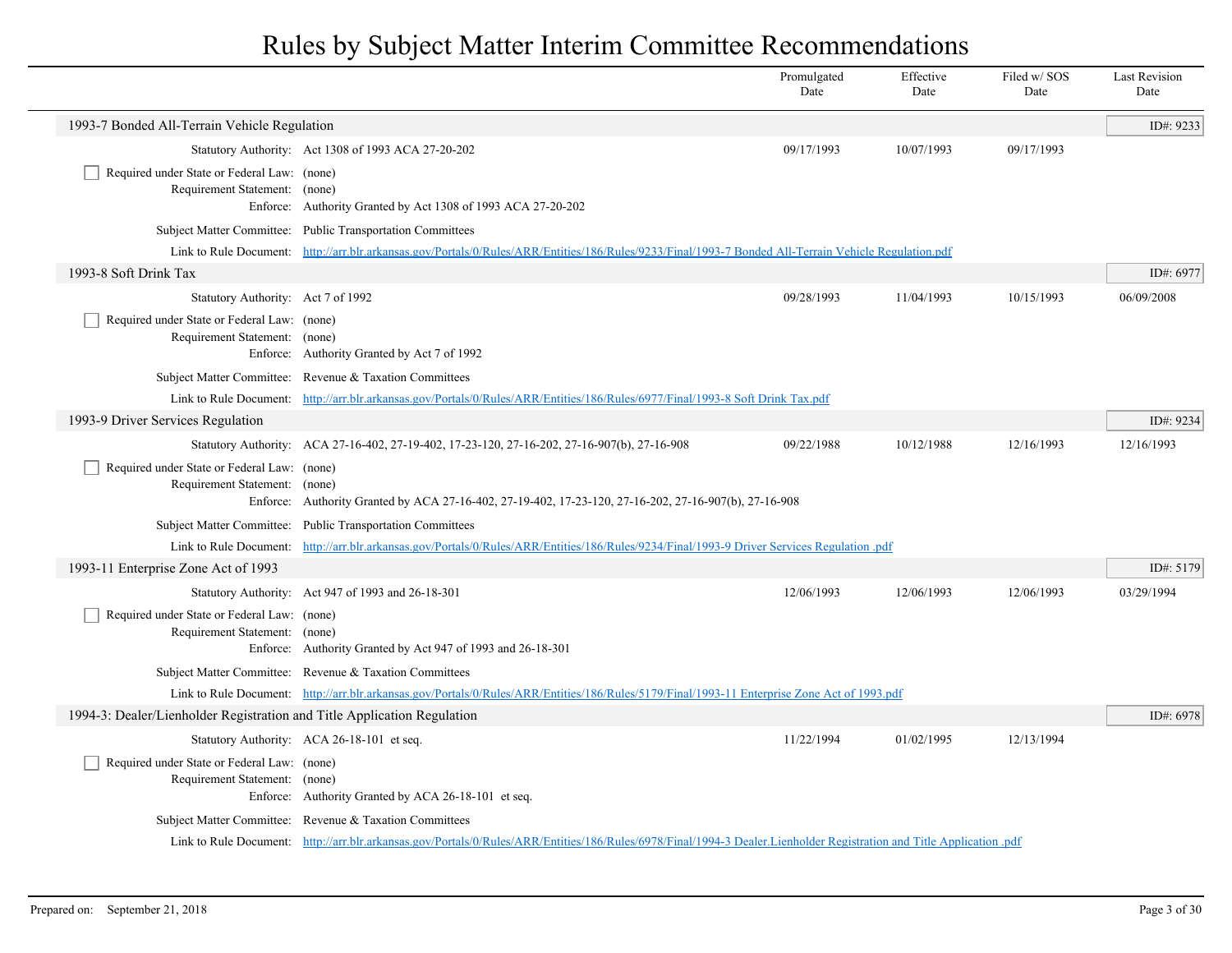|                                                                              |                                                                                                                                                                           | Promulgated<br>Date | Effective<br>Date | Filed w/SOS<br>Date | <b>Last Revision</b><br>Date |
|------------------------------------------------------------------------------|---------------------------------------------------------------------------------------------------------------------------------------------------------------------------|---------------------|-------------------|---------------------|------------------------------|
| 1995-1 Odometer Disclosure Requirements                                      |                                                                                                                                                                           |                     |                   |                     | ID#: 6979                    |
|                                                                              | Statutory Authority: ACA 4-90-101 et seq., Act 795 of 1995, & 27-14-101 et seq.                                                                                           | 07/01/1992          | 07/02/1992        | 06/12/1992          |                              |
| Required under State or Federal Law: (none)<br>Requirement Statement: (none) | Enforce: Authority Granted by ACA 4-90-101 et seq., Act 795 of 1995, $& 27-14-101$ et seq.                                                                                |                     |                   |                     |                              |
|                                                                              | Subject Matter Committee: Public Transportation Committees                                                                                                                |                     |                   |                     |                              |
|                                                                              | Link to Rule Document: http://arr.blr.arkansas.gov/Portals/0/Rules/ARR/Entities/186/Rules/6979/Final/1995-1 Odometer Disclosure Requirements.pdf                          |                     |                   |                     |                              |
| 1995-2 Vending Goods Wholesale Tax                                           |                                                                                                                                                                           |                     |                   |                     | ID#: 9235                    |
| Statutory Authority: Act 934 of 1995                                         |                                                                                                                                                                           | 11/06/1995          | 11/26/1995        | 11/06/1995          |                              |
| Required under State or Federal Law: (none)<br>Requirement Statement: (none) | Enforce: Authority Granted by Act 934 of 1995                                                                                                                             |                     |                   |                     |                              |
|                                                                              | Subject Matter Committee: Revenue & Taxation Committees                                                                                                                   |                     |                   |                     |                              |
|                                                                              | Link to Rule Document: http://arr.blr.arkansas.gov/Portals/0/Rules/ARR/Entities/186/Rules/9235/Final/1995-2 Vending Goods Wholesale Tax.pdf                               |                     |                   |                     |                              |
| 1996-1 Youth Apprenticeship Program                                          |                                                                                                                                                                           |                     |                   |                     | ID#: 6980                    |
| Statutory Authority: Act 1103 of 1995                                        |                                                                                                                                                                           | 03/21/1996          | 03/23/1996        | 03/13/1996          |                              |
| Required under State or Federal Law: (none)<br>Requirement Statement: (none) | Enforce: Authority Granted by Act 1103 of 1995                                                                                                                            |                     |                   |                     |                              |
|                                                                              | Subject Matter Committee: Revenue & Taxation Committees                                                                                                                   |                     |                   |                     |                              |
|                                                                              | Link to Rule Document: http://arr.blr.arkansas.gov/Portals/0/Rules/ARR/Entities/186/Rules/6980/Final/1996-1 Youth Apprenticeship Program.pdf                              |                     |                   |                     |                              |
| 1996-2 Electronic Filing Providing Taxpayer w/Return                         |                                                                                                                                                                           |                     |                   |                     | ID#: 6981                    |
|                                                                              | Statutory Authority: ACA 26-56-806 and ACA 26-18-301                                                                                                                      | 05/21/1996          | 06/02/1996        | 05/23/1996          |                              |
| Required under State or Federal Law: (none)<br>Requirement Statement: (none) | Enforce: Authority Granted by ACA 26-56-806 and ACA 26-18-301                                                                                                             |                     |                   |                     |                              |
|                                                                              | Subject Matter Committee: Revenue & Taxation Committees                                                                                                                   |                     |                   |                     |                              |
|                                                                              | Link to Rule Document: http://arr.blr.arkansas.gov/Portals/0/Rules/ARR/Entities/186/Rules/6981/Final/1996-2 Electronic Filing Providing Taxpayer w. Return .pdf           |                     |                   |                     |                              |
| 1997-2 -- Individual Income Tax Credit for Political Contributions           |                                                                                                                                                                           |                     |                   |                     | ID#: 7266                    |
|                                                                              | Statutory Authority: ACA §26-18-301 and §26-51-104                                                                                                                        | 08/05/1997          | 08/15/1997        | 08/05/1997          |                              |
| Required under State or Federal Law: (none)<br>Requirement Statement: (none) | Enforce: Authority Granted by ACA §26-18-301 and §26-51-104                                                                                                               |                     |                   |                     |                              |
|                                                                              | Subject Matter Committee: Revenue & Taxation Committees                                                                                                                   |                     |                   |                     |                              |
|                                                                              | Link to Rule Document: http://arr.blr.arkansas.gov/Portals/0/Rules/ARR/Entities/186/Rules/7266/Final/1997-2 Individual Income Tax Credit for Political Contributions .pdf |                     |                   |                     |                              |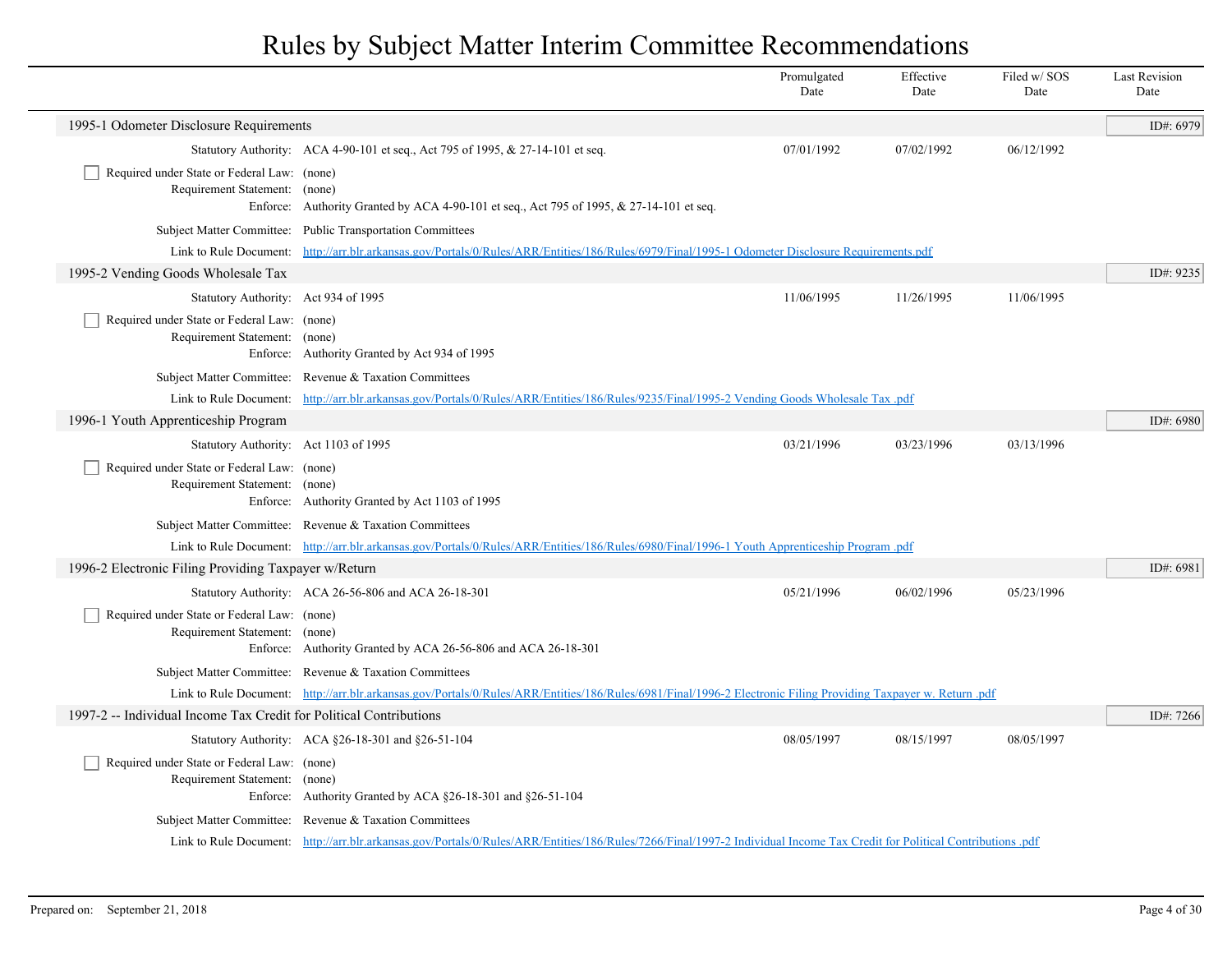|                                                                                   |                                                                                                                                                           | Promulgated<br>Date | Effective<br>Date | Filed w/ SOS<br>Date | <b>Last Revision</b><br>Date |
|-----------------------------------------------------------------------------------|-----------------------------------------------------------------------------------------------------------------------------------------------------------|---------------------|-------------------|----------------------|------------------------------|
| 1997-4 -- Comprehensive Individual Income Tax Regulations                         |                                                                                                                                                           |                     |                   |                      | ID#: 7582                    |
|                                                                                   | Statutory Authority: ACA 26-18-301 & 26-51-104                                                                                                            | 10/02/1997          | 10/26/1997        | 10/16/1997           |                              |
| Required under State or Federal Law: (none)<br>Requirement Statement: (none)      | Enforce: Authority Granted by ACA 26-18-301 & 26-51-104                                                                                                   |                     |                   |                      |                              |
|                                                                                   | Subject Matter Committee: Revenue & Taxation Committees                                                                                                   |                     |                   |                      |                              |
|                                                                                   | Link to Rule Document: http://arr.blr.arkansas.gov/Portals/0/Rules/ARR/Entities/186/Rules/7582/Final/1997-4 Comprehensive IIT Regulations .pdf            |                     |                   |                      |                              |
| 1997-5 - Motor Vehicle Registration                                               |                                                                                                                                                           |                     |                   |                      | ID#: 7584                    |
| Statutory Authority: ACA 26-18-301                                                |                                                                                                                                                           | 11/17/1997          | 11/27/1997        | 11/17/1997           |                              |
| Required under State or Federal Law: (none)<br>Requirement Statement: (none)      | Enforce: Authority Granted by ACA 26-18-301                                                                                                               |                     |                   |                      |                              |
|                                                                                   | Subject Matter Committee: Public Transportation Committees                                                                                                |                     |                   |                      |                              |
|                                                                                   | Link to Rule Document: http://arr.blr.arkansas.gov/Portals/0/Rules/ARR/Entities/186/Rules/7584/Final/1997-5 Motor Vehicle Registration .pdf               |                     |                   |                      |                              |
| 1997-6 -- Federal Driver's Privacy Act                                            |                                                                                                                                                           |                     |                   |                      | ID#: 9236                    |
| Statutory Authority: ACA 26-18-301<br>Required under State or Federal Law: (none) |                                                                                                                                                           | 11/17/1997          | 11/27/1997        | 11/17/1997           |                              |
| Requirement Statement: (none)                                                     | Enforce: Authority Granted by ACA 26-18-301                                                                                                               |                     |                   |                      |                              |
|                                                                                   | Subject Matter Committee: Public Transportation Committees                                                                                                |                     |                   |                      |                              |
|                                                                                   | Link to Rule Document: http://arr.blr.arkansas.gov/Portals/0/Rules/ARR/Entities/186/Rules/9236/Final/1997-6 Federal Driver's Privacy Act.pdf              |                     |                   |                      |                              |
| 1998-3 -- Insurance Company Reporting Requirements                                |                                                                                                                                                           |                     |                   |                      | ID#: 9238                    |
|                                                                                   | Statutory Authority: ACA 26-18-301 Regulation 1998-3                                                                                                      | 09/22/1998          | 10/03/1998        | 09/23/1998           |                              |
| Required under State or Federal Law: (none)<br>Requirement Statement: (none)      | Enforce: Authority Granted by ACA 26-18-301 Regulation 1998-3                                                                                             |                     |                   |                      |                              |
|                                                                                   | Subject Matter Committee: Public Transportation Committees                                                                                                |                     |                   |                      |                              |
|                                                                                   | Link to Rule Document: http://arr.blr.arkansas.gov/Portals/0/Rules/ARR/Entities/186/Rules/9238/Final/1998-3 Insurance Company Reporting Requirements .pdf |                     |                   |                      |                              |
| 1998-5 -- Cigarette Stamps and Border Zone Sales                                  |                                                                                                                                                           |                     |                   |                      | ID#: 8986                    |
|                                                                                   | Statutory Authority: ACA 26-18-301 Regulation 1995-5                                                                                                      | 07/01/1998          | 06/29/1998        | 06/29/1998           | 10/03/1998                   |
| Required under State or Federal Law: (none)<br>Requirement Statement: (none)      | Enforce: Authority Granted by ACA 26-18-301 Regulation 1995-5                                                                                             |                     |                   |                      |                              |
|                                                                                   | Subject Matter Committee: Revenue & Taxation Committees                                                                                                   |                     |                   |                      |                              |
|                                                                                   | Link to Rule Document: http://arr.blr.arkansas.gov/Portals/0/Rules/ARR/Entities/186/Rules/8986/Final/1998-5 Cigarette Stamps and Border Zone Sales.pdf    |                     |                   |                      |                              |
|                                                                                   |                                                                                                                                                           |                     |                   |                      |                              |

 $\overline{\phantom{0}}$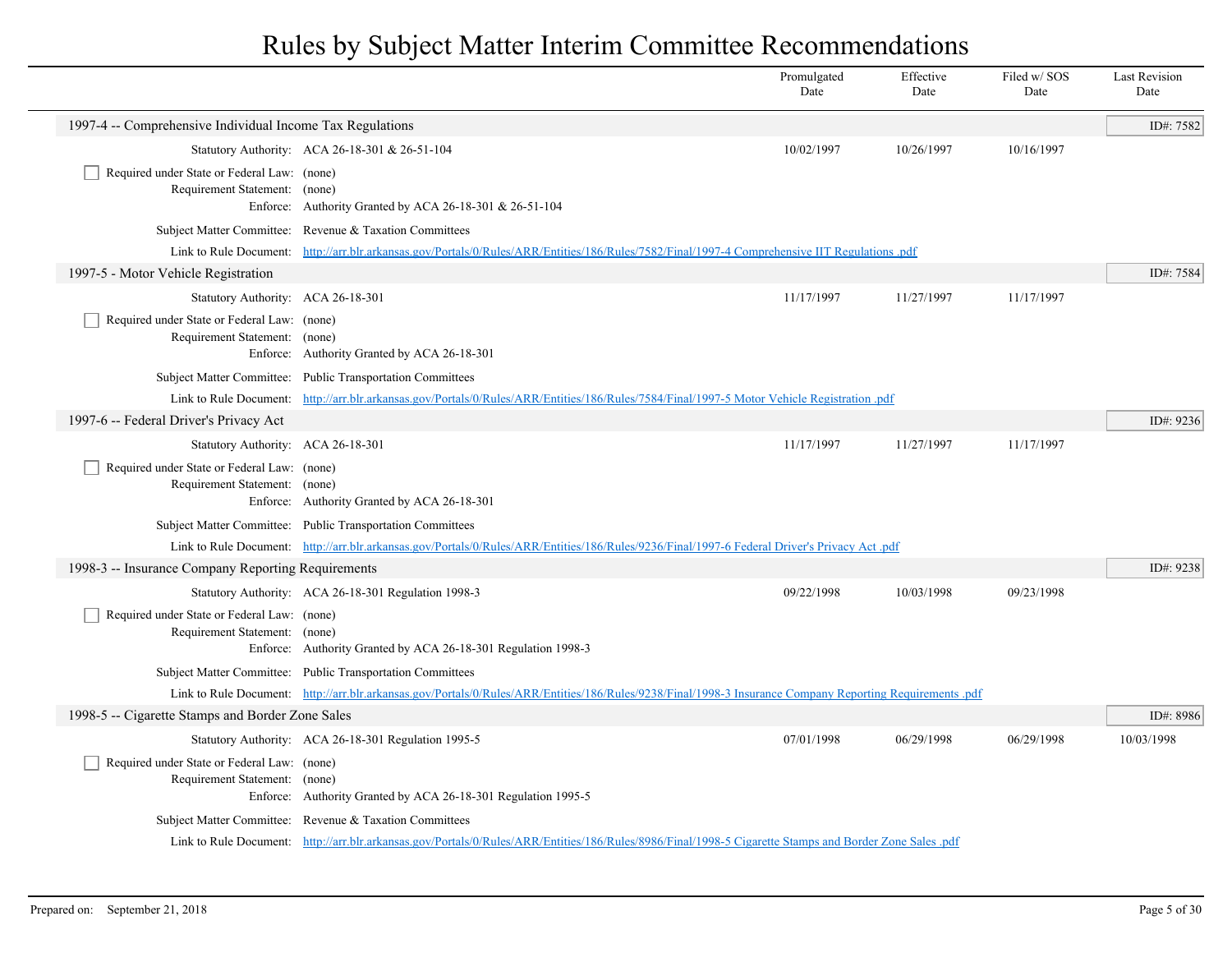|                                                                              |                                                                                                                                                                                                                                                                                                                 | Promulgated<br>Date | Effective<br>Date | Filed w/SOS<br>Date | <b>Last Revision</b><br>Date |
|------------------------------------------------------------------------------|-----------------------------------------------------------------------------------------------------------------------------------------------------------------------------------------------------------------------------------------------------------------------------------------------------------------|---------------------|-------------------|---------------------|------------------------------|
| 1998-7 -- Prohibition Against Browsing or Unauthorized Access                |                                                                                                                                                                                                                                                                                                                 |                     |                   |                     | ID#: 8997                    |
|                                                                              | Statutory Authority: ACA 26-18-301 Regulation 1998-7                                                                                                                                                                                                                                                            | 10/12/1998          | 10/24/1998        | 10/14/1998          |                              |
| Required under State or Federal Law: (none)<br>Requirement Statement: (none) | Enforce: Authority Granted by ACA 26-18-301 Regulation 1998-7                                                                                                                                                                                                                                                   |                     |                   |                     |                              |
|                                                                              | Subject Matter Committee: Revenue & Taxation Committees                                                                                                                                                                                                                                                         |                     |                   |                     |                              |
|                                                                              | Link to Rule Document: http://arr.blr.arkansas.gov/Portals/0/Rules/ARR/Entities/186/Rules/8997/Final/1998-7 Prohinition Against Browsing or Unauthorized Access .pdf                                                                                                                                            |                     |                   |                     |                              |
| 1999-2 -- Non-Residential Construction Surcharge                             |                                                                                                                                                                                                                                                                                                                 |                     |                   |                     | ID#: 9239                    |
| Statutory Authority: ACA 26-18-301                                           |                                                                                                                                                                                                                                                                                                                 | 10/01/1999          | 10/21/1999        | 10/11/1999          |                              |
| Required under State or Federal Law: (none)<br>Requirement Statement: (none) | Enforce: Authority Granted by ACA 26-18-301                                                                                                                                                                                                                                                                     |                     |                   |                     |                              |
|                                                                              | Subject Matter Committee: Revenue & Taxation Committees                                                                                                                                                                                                                                                         |                     |                   |                     |                              |
|                                                                              | Link to Rule Document: http://arr.blr.arkansas.gov/Portals/0/Rules/ARR/Entities/186/Rules/9239/Final/1999-2 Non Residential Contruction Surcharge .pdf                                                                                                                                                          |                     |                   |                     |                              |
|                                                                              | 1999-4 -- Regulation on the Tuition Reimbursement Tax Credit Program, Act 1036 of 1999                                                                                                                                                                                                                          |                     |                   |                     | ID#: 8998                    |
|                                                                              | Statutory Authority: 19-1-208, 26-18-301 and 25-15-201                                                                                                                                                                                                                                                          | 10/25/1999          | 11/06/1999        | 10/27/1999          |                              |
| Required under State or Federal Law: (none)<br>Requirement Statement: (none) | Enforce: Authority Granted by 19-1-208, 26-18-301 and 25-15-201                                                                                                                                                                                                                                                 |                     |                   |                     |                              |
|                                                                              | Subject Matter Committee: Revenue & Taxation Committees                                                                                                                                                                                                                                                         |                     |                   |                     |                              |
|                                                                              | Link to Rule Document: http://arr.blr.arkansas.gov/Portals/0/Rules/ARR/Entities/186/Rules/8998/Final/1999-4 Regulation on the Tuition Reimbursement Tax Credit Program .pdf                                                                                                                                     |                     |                   |                     |                              |
|                                                                              | 2000-1: Payments by Nonparticipating Tobacco Product Manufactures -- To implement and clarify the process by which tobacco product manufacturers who don't participate in the<br>"Master Settlement Agreement" must calculate and deposit an annual payment into an escrow account required in Act 1165 of 1999 |                     |                   |                     | ID#: 9241                    |
|                                                                              | Statutory Authority: 26-18-301, 26-57-206, Act 1165 of 1999                                                                                                                                                                                                                                                     | 03/03/2000          | 03/13/2000        | 03/03/2000          |                              |
| Required under State or Federal Law: 26-57-260                               | Requirement Statement: 26-57-260 (B) The Department of Finance and Administration shall promulgate such regulations as are necessary to ascertain the amount of state excise tax paid on the cigarettes<br>of the tobacco product manufacturer for each year.                                                   |                     |                   |                     |                              |
|                                                                              | Enforce: Authority Granted by 26-18-301, 26-57-206, Act 1165 of 1999. 26-57-260 (B) The Department of Finance and Administration shall promulgate such regulations as are necessary<br>to ascertain the amount of state excise tax paid on the cigarettes of the tobacco product manufacturer for each year.    |                     |                   |                     |                              |
|                                                                              | Subject Matter Committee: Revenue & Taxation Committees                                                                                                                                                                                                                                                         |                     |                   |                     |                              |
| Link to Rule Document:                                                       | http://arr.blr.arkansas.gov/Portals/0/Rules/ARR/Entities/186/Rules/9241/Final/2000-1 Tobacco Master Settlement Agreement Payments by Nonparticipating Tobacco Product<br>Manufacturers.pdf                                                                                                                      |                     |                   |                     |                              |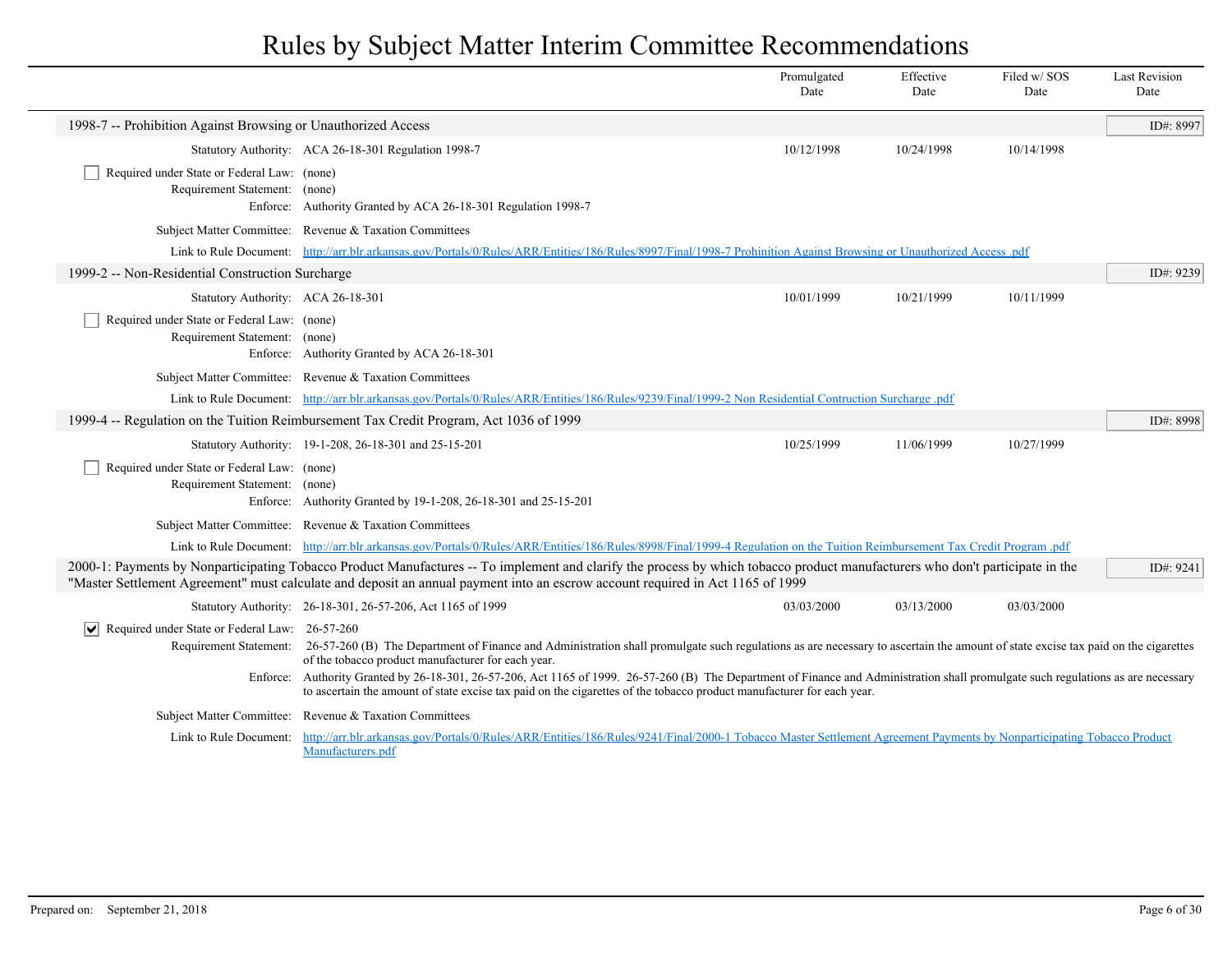|                                                                                          |                                                                                                                                                                                                                                                                                                                                                                                                                                                                                                                | Promulgated<br>Date | Effective<br>Date | Filed w/ SOS<br>Date | <b>Last Revision</b><br>Date |
|------------------------------------------------------------------------------------------|----------------------------------------------------------------------------------------------------------------------------------------------------------------------------------------------------------------------------------------------------------------------------------------------------------------------------------------------------------------------------------------------------------------------------------------------------------------------------------------------------------------|---------------------|-------------------|----------------------|------------------------------|
| 2000-2 -- Individual Income Tax Regulation - Electronic Return Originator                |                                                                                                                                                                                                                                                                                                                                                                                                                                                                                                                |                     |                   |                      | ID#: 9103                    |
| Statutory Authority: ACA 26-18-301                                                       |                                                                                                                                                                                                                                                                                                                                                                                                                                                                                                                | 02/03/2000          | 02/04/2000        | 06/12/2000           |                              |
| Required under State or Federal Law: (none)                                              |                                                                                                                                                                                                                                                                                                                                                                                                                                                                                                                |                     |                   |                      |                              |
| Requirement Statement:<br>Enforce:                                                       | (none)<br>These regulations are needed to clarify the procedures for electronic return originators and taxpayers filing and retaining taxpayer signature documents and supporting<br>documentation associated with the electronic filing of individual tax returns.                                                                                                                                                                                                                                            |                     |                   |                      |                              |
|                                                                                          | Subject Matter Committee: Revenue & Taxation Committees                                                                                                                                                                                                                                                                                                                                                                                                                                                        |                     |                   |                      |                              |
| Link to Rule Document:                                                                   | http://arr.blr.arkansas.gov/Portals/0/Rules/ARR/Entities/186/Rules/9103/Final/2000-2 Electronic Return Originator.pdf                                                                                                                                                                                                                                                                                                                                                                                          |                     |                   |                      |                              |
| 2000-3 -- Model Record Keeping and Record Retention Regulation                           |                                                                                                                                                                                                                                                                                                                                                                                                                                                                                                                |                     |                   |                      | ID#: $9105$                  |
| Statutory Authority: 26-18-301                                                           |                                                                                                                                                                                                                                                                                                                                                                                                                                                                                                                | 07/16/2000          | 07/26/2000        | 07/06/2000           |                              |
| Required under State or Federal Law: (none)<br>Requirement Statement: (none)<br>Enforce: | The purpose of this regulation is to define the requirements imposed on taxpayers for the maintenance and retention of books, records, and other sources of information under the<br>Arkansas Tax Procedure Act (codified at Ark. Code Ann. § 26-18-101 et seq.) It is also the purpose of the regulation to address these requirements where all or a part of the<br>taxpayer's records are received, created, maintained or generated through various computer, electronic and imaging processes and system. |                     |                   |                      |                              |
|                                                                                          | Subject Matter Committee: Revenue & Taxation Committees                                                                                                                                                                                                                                                                                                                                                                                                                                                        |                     |                   |                      |                              |
|                                                                                          | Link to Rule Document: http://arr.blr.arkansas.gov/Portals/0/Rules/ARR/Entities/186/Rules/9105/Final/2000-3 Model Record Keeping and Record Retention.pdf                                                                                                                                                                                                                                                                                                                                                      |                     |                   |                      |                              |
| administered by DFA                                                                      | 2000-4: Settlement or Compromise of Tax Liabilities - to define the procedures to be followed in the settlement or compromise of controversies relation to the payment of any state tax                                                                                                                                                                                                                                                                                                                        |                     |                   |                      | ID#: 9242                    |
| Statutory Authority: ACA 26-18-705                                                       |                                                                                                                                                                                                                                                                                                                                                                                                                                                                                                                | 08/03/2000          | 08/13/2000        | 08/03/2000           |                              |
| Required under State or Federal Law: 26-18-705<br>∣V∣                                    | Requirement Statement: 26-18-705 (d) The director shall promulgate rules and regulations establishing guidelines for determining whether a proposed offer in compromise is adequate and is acceptable to<br>resolve a tax dispute.<br>Enforce: as required by 26-18-705 (d) these rules establish guidelines for determining whether a proposed offer in compromise is adequate and is acceptable to resolve a tax dispute.                                                                                    |                     |                   |                      |                              |
|                                                                                          | Subject Matter Committee: Revenue & Taxation Committees                                                                                                                                                                                                                                                                                                                                                                                                                                                        |                     |                   |                      |                              |
|                                                                                          | Link to Rule Document: http://arr.blr.arkansas.gov/Portals/0/Rules/ARR/Entities/186/Rules/9242/Final/2000-4 Settlement or Compromise of Tax Liabilities.pdf                                                                                                                                                                                                                                                                                                                                                    |                     |                   |                      |                              |
|                                                                                          | 2000-5 -- Withholding and Payment of Income Taxes by Electronic Funds Transfer                                                                                                                                                                                                                                                                                                                                                                                                                                 |                     |                   |                      | ID#: 9107                    |
| Statutory Authority: 26-18-301                                                           |                                                                                                                                                                                                                                                                                                                                                                                                                                                                                                                | 12/17/2000          | 12/17/2000        | 12/07/2000           |                              |
| Required under State or Federal Law: (none)<br>Requirement Statement: (none)<br>Enforce: | This regulation establishes the process by which Service Providers remit withholding taxes to the Department by electronic funds transfer.                                                                                                                                                                                                                                                                                                                                                                     |                     |                   |                      |                              |
|                                                                                          | Subject Matter Committee: Revenue & Taxation Committees                                                                                                                                                                                                                                                                                                                                                                                                                                                        |                     |                   |                      |                              |
|                                                                                          | Link to Rule Document: http://arr.blr.arkansas.gov/Portals/0/Rules/ARR/Entities/186/Rules/9107/Final/2000-5 Withholding and Payment of Income Taxes by Electronic Funds Transfer.pdf                                                                                                                                                                                                                                                                                                                           |                     |                   |                      |                              |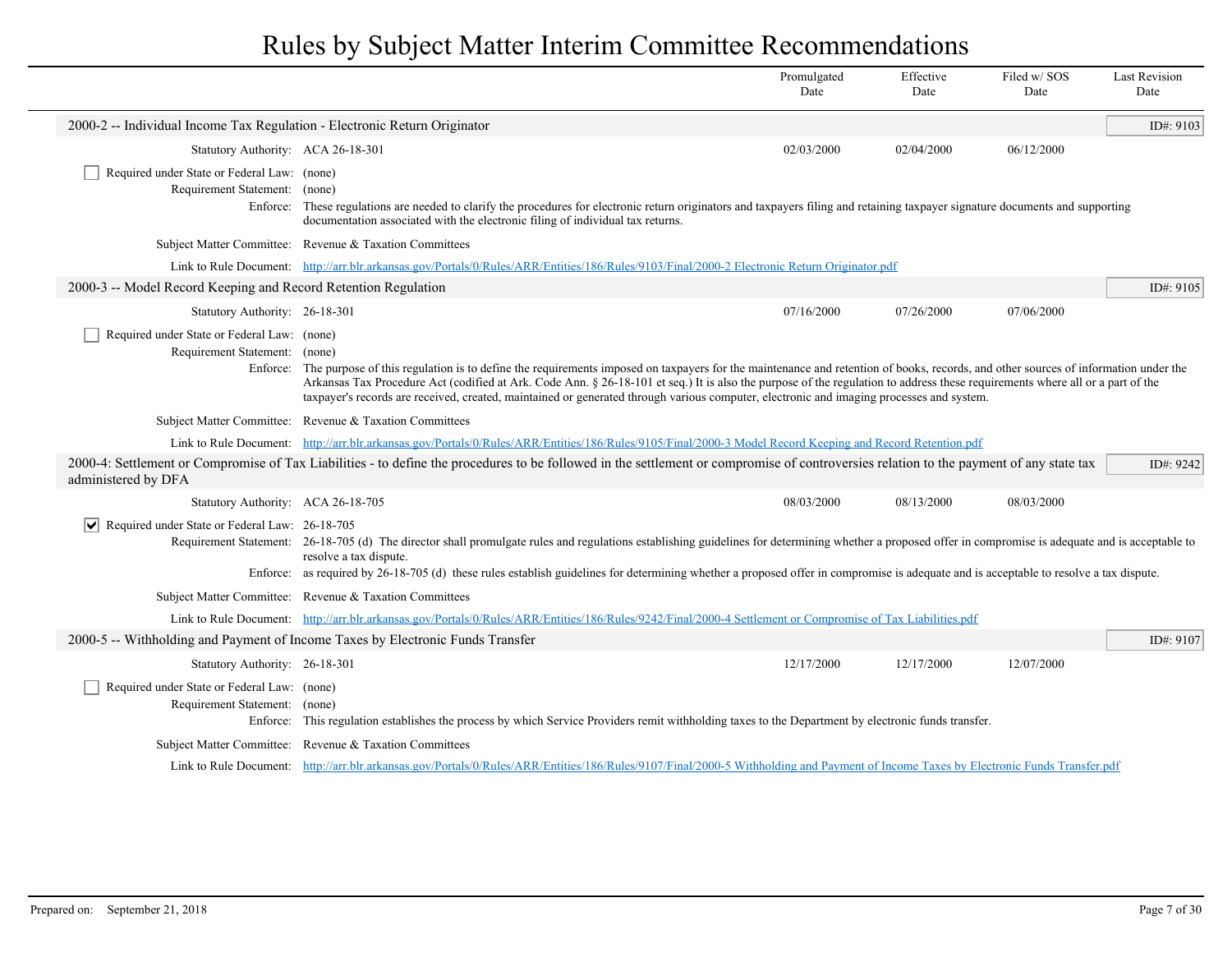|                                                                              |                                                                                                                                                                                                                                                                                                                                                                                                                                                                                                                                                                                                                                                                                                                  | Promulgated<br>Date | Effective<br>Date | Filed w/SOS<br>Date | <b>Last Revision</b><br>Date |  |
|------------------------------------------------------------------------------|------------------------------------------------------------------------------------------------------------------------------------------------------------------------------------------------------------------------------------------------------------------------------------------------------------------------------------------------------------------------------------------------------------------------------------------------------------------------------------------------------------------------------------------------------------------------------------------------------------------------------------------------------------------------------------------------------------------|---------------------|-------------------|---------------------|------------------------------|--|
| 2000-8 -- Real Property Tax Credit Claims                                    |                                                                                                                                                                                                                                                                                                                                                                                                                                                                                                                                                                                                                                                                                                                  |                     |                   |                     | ID#: 9209                    |  |
|                                                                              | Statutory Authority: 26-2-105 and 26-53-104                                                                                                                                                                                                                                                                                                                                                                                                                                                                                                                                                                                                                                                                      | 01/09/2001          | 01/19/2000        | 01/03/2001          | 03/07/2001                   |  |
| Required under State or Federal Law: (none)<br>Requirement Statement: (none) | Enforce: Rule necessary to administer and enforce the certification provisions of 26-26-310.                                                                                                                                                                                                                                                                                                                                                                                                                                                                                                                                                                                                                     |                     |                   |                     |                              |  |
|                                                                              | Subject Matter Committee: Revenue & Taxation Committees                                                                                                                                                                                                                                                                                                                                                                                                                                                                                                                                                                                                                                                          |                     |                   |                     |                              |  |
|                                                                              | Link to Rule Document: http://arr.blr.arkansas.gov/Portals/0/Rules/ARR/Entities/186/Rules/9209/Final/2000-8 Real Property Tax Credit Claims.pdf                                                                                                                                                                                                                                                                                                                                                                                                                                                                                                                                                                  |                     |                   |                     |                              |  |
| 2003-3: Tax Credit Registration and Claim Verification System                |                                                                                                                                                                                                                                                                                                                                                                                                                                                                                                                                                                                                                                                                                                                  |                     |                   |                     | ID#: 9213                    |  |
|                                                                              | Statutory Authority: 25-15-201 & 26-18-301                                                                                                                                                                                                                                                                                                                                                                                                                                                                                                                                                                                                                                                                       | 11/06/2003          | 11/17/2003        | 11/07/2003          |                              |  |
| $\triangleright$ Required under State or Federal Law: 15-5-1407              | Requirement Statement: 15-5-1407. Registration of tax credits.<br>(a) The Arkansas Development Finance Authority, in conjunction with the Revenue Division of the Department of Finance and Administration, shall develop a system for<br>registration of all tax credits claimed under this subchapter.<br>(b) The system shall verify that any:<br>(1) Tax credit claimed upon a tax return is valid and properly taken in the year of claim; and<br>(2) Transfer of the tax credit is made in accordance with the requirements of this subchapter.<br>Enforce: Rule established a system for registration of all tax credits claimed under The Venture Capital Investment Act of 2001 (ACA 15-5-1401 et esq). |                     |                   |                     |                              |  |
|                                                                              | Subject Matter Committee: Revenue & Taxation Committees                                                                                                                                                                                                                                                                                                                                                                                                                                                                                                                                                                                                                                                          |                     |                   |                     |                              |  |
|                                                                              | Link to Rule Document: http://arr.blr.arkansas.gov/Portals/0/Rules/ARR/Entities/186/Rules/9213/Final/2003-3 Tax Credit Registration and Claim Verification System.pdf                                                                                                                                                                                                                                                                                                                                                                                                                                                                                                                                            |                     |                   |                     |                              |  |
|                                                                              | 2004-7 -- Regulation Implementing Act 1118 of 2001, regarding Ark. Code Ann. Sec. 27-14-1603 "Cancellation of Title or MCO for a Manufactured Home"                                                                                                                                                                                                                                                                                                                                                                                                                                                                                                                                                              |                     |                   |                     | ID#: 9214                    |  |
|                                                                              | Statutory Authority: ACA 27-14-1603 and Act 1118 of 2001                                                                                                                                                                                                                                                                                                                                                                                                                                                                                                                                                                                                                                                         | 12/16/2004          | 12/28/2004        | 12/06/2004          |                              |  |
| Required under State or Federal Law: (none)<br>Requirement Statement: (none) | Enforce: Rule promulgated in accordance with 27-14-1603 and 26-18-301(c). Created Form 10-318 which provides a method and format to comply with the requirements for an application<br>$(27-14-1603(2))$ for the cancellation of title or manufacturer's certificate of origin.                                                                                                                                                                                                                                                                                                                                                                                                                                  |                     |                   |                     |                              |  |
|                                                                              | Subject Matter Committee: Public Transportation Committees                                                                                                                                                                                                                                                                                                                                                                                                                                                                                                                                                                                                                                                       |                     |                   |                     |                              |  |
|                                                                              | Link to Rule Document: http://arr.blr.arkansas.gov/Portals/0/Rules/ARR/Entities/186/Rules/9214/Final/2004-7 Cancellation of Title or MCO for a Manufactured Home.pdf                                                                                                                                                                                                                                                                                                                                                                                                                                                                                                                                             |                     |                   |                     |                              |  |
| 2005-7: Dealer Plates and Tags for Motor Vehicles and Motorcycles            |                                                                                                                                                                                                                                                                                                                                                                                                                                                                                                                                                                                                                                                                                                                  |                     |                   |                     | ID#: 9215                    |  |
|                                                                              | Statutory Authority: ACA 27-14-403 and Act 1929 of 2005 as amended by Act 484 of 2009                                                                                                                                                                                                                                                                                                                                                                                                                                                                                                                                                                                                                            | 01/01/2006          | 01/01/2006        | 12/05/2005          | 06/16/2011                   |  |
| Required under State or Federal Law: (none)<br>Requirement Statement:        | (none)<br>Enforce: Rules governing the issuance and display of motor vehicle dealer license plates and temporary tags by motor vehicle dealers. "27-14-1701(d)(1) The Director of the Department of<br>Finance and Administration shall provide the specifications, form, and color of the special temporary preprinted paper tag and any correlating stickers that are to be placed on the<br>preprinted paper tag required under this section"                                                                                                                                                                                                                                                                 |                     |                   |                     |                              |  |
| <b>Subject Matter Committee:</b>                                             | <b>Public Transportation Committees</b>                                                                                                                                                                                                                                                                                                                                                                                                                                                                                                                                                                                                                                                                          |                     |                   |                     |                              |  |
|                                                                              | Link to Rule Document: http://arr.blr.arkansas.gov/Portals/0/Rules/ARR/Entities/186/Rules/9215/Final/2005-7 Dealer Plates and Tags for Motor Vehicles and Motorcycles.pdf                                                                                                                                                                                                                                                                                                                                                                                                                                                                                                                                        |                     |                   |                     |                              |  |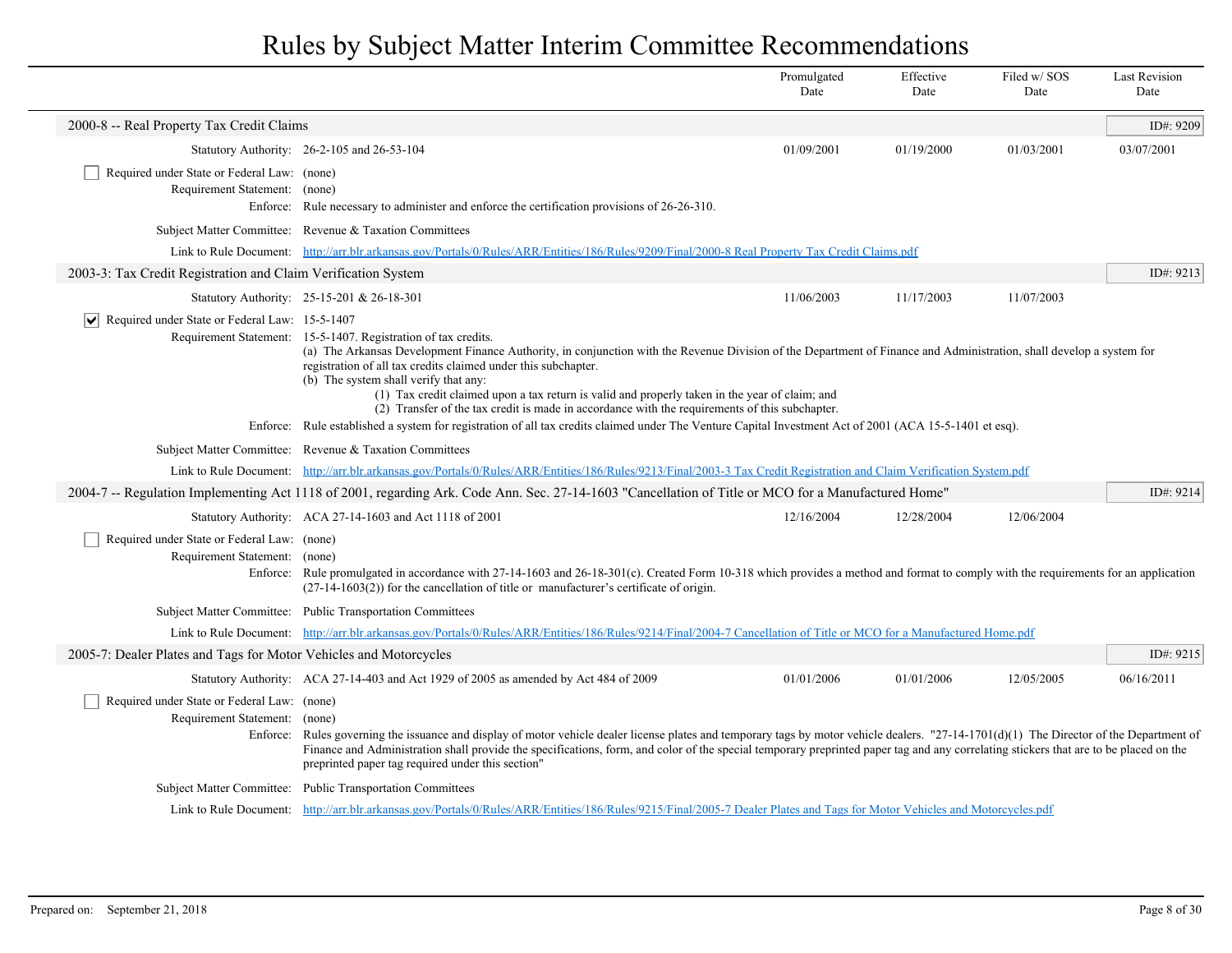|                                                                                          |                                                                                                                                                                                                                                                                                                                                                                                                                                                                                                                                                                                                                                                                                                                                                                                                                                                                            | Promulgated<br>Date | Effective<br>Date | Filed w/SOS<br>Date | <b>Last Revision</b><br>Date |
|------------------------------------------------------------------------------------------|----------------------------------------------------------------------------------------------------------------------------------------------------------------------------------------------------------------------------------------------------------------------------------------------------------------------------------------------------------------------------------------------------------------------------------------------------------------------------------------------------------------------------------------------------------------------------------------------------------------------------------------------------------------------------------------------------------------------------------------------------------------------------------------------------------------------------------------------------------------------------|---------------------|-------------------|---------------------|------------------------------|
| 2006-2: Income tax exemption Increase for Armed Services Members                         |                                                                                                                                                                                                                                                                                                                                                                                                                                                                                                                                                                                                                                                                                                                                                                                                                                                                            |                     |                   |                     | ID#: 9216                    |
|                                                                                          | Statutory Authority: 25-15-204, 26-18-101, and 26-51-101                                                                                                                                                                                                                                                                                                                                                                                                                                                                                                                                                                                                                                                                                                                                                                                                                   | 01/01/2005          | 01/01/2005        | 04/13/2006          | 04/13/2006                   |
| Required under State or Federal Law: (none)<br>Requirement Statement: (none)<br>Enforce: | This rule is necessary to properly administer the provisions of 26-51-306 with regard to the increase in the income tax exemption for enlisted personnel of the armed forces of the<br>State of Arkansas and the United States.                                                                                                                                                                                                                                                                                                                                                                                                                                                                                                                                                                                                                                            |                     |                   |                     |                              |
|                                                                                          | Subject Matter Committee: Revenue & Taxation Committees                                                                                                                                                                                                                                                                                                                                                                                                                                                                                                                                                                                                                                                                                                                                                                                                                    |                     |                   |                     |                              |
|                                                                                          | Link to Rule Document: http://arr.blr.arkansas.gov/Portals/0/Rules/ARR/Entities/186/Rules/9216/Final/2006-2 Income Tax Exemption Increase for Armed Services Members.pdf                                                                                                                                                                                                                                                                                                                                                                                                                                                                                                                                                                                                                                                                                                   |                     |                   |                     |                              |
| 2006-3 - Withholding on Nonresident Members of Pass-Through Entities                     |                                                                                                                                                                                                                                                                                                                                                                                                                                                                                                                                                                                                                                                                                                                                                                                                                                                                            |                     |                   |                     | ID#: 9217                    |
| Statutory Authority: Act 1982 of 2005                                                    |                                                                                                                                                                                                                                                                                                                                                                                                                                                                                                                                                                                                                                                                                                                                                                                                                                                                            | 05/01/2007          | 05/01/2007        | 09/24/2007          | 12/12/2007                   |
| Required under State or Federal Law: (none)<br>Requirement Statement: (none)             | Enforce: This rule is necessary to properly administer the withholding provisions of Ark. Code Ann. § 26-51-919 with regard to the taxable income of nonresident members of pass-through<br>business entities.                                                                                                                                                                                                                                                                                                                                                                                                                                                                                                                                                                                                                                                             |                     |                   |                     |                              |
|                                                                                          | Subject Matter Committee: Revenue & Taxation Committees                                                                                                                                                                                                                                                                                                                                                                                                                                                                                                                                                                                                                                                                                                                                                                                                                    |                     |                   |                     |                              |
|                                                                                          | Link to Rule Document: http://arr.blr.arkansas.gov/Portals/0/Rules/ARR/Entities/186/Rules/9217/Final/2006-3 Withholding on Nonresident Members of Pass-Through Entities.pdf                                                                                                                                                                                                                                                                                                                                                                                                                                                                                                                                                                                                                                                                                                |                     |                   |                     |                              |
| 2006-8 -- Special License Plates and Decals                                              |                                                                                                                                                                                                                                                                                                                                                                                                                                                                                                                                                                                                                                                                                                                                                                                                                                                                            |                     |                   |                     | ID#: 9218                    |
|                                                                                          | Statutory Authority: ACA §§ 25-15-204, 27-24-1403, and 27-24-1404                                                                                                                                                                                                                                                                                                                                                                                                                                                                                                                                                                                                                                                                                                                                                                                                          | 09/21/2006          | 09/21/2006        | 09/11/2006          |                              |
| $ \bm{\mathsf{v}} $<br>Required under State or Federal Law: ACA 27-24-104(b)             | Requirement Statement: ACA 27-24-104(b) The director shall promulgate rules in accordance with the Arkansas Administrative Procedure Act, § 25-15-201 et seq., to carry out the duties of the<br>Department of Finance and Administration under this chapter, including, but not limited to:<br>(1) Rules regarding the disposal of old design special license plates;<br>(2) The fee for the design-use contribution, which shall be based on the cost of initial orders of new designs for special license plates; and<br>(3) The number of applications that must be received in lieu of the payment of the design-use contribution fee to cover the cost of the initial orders of new designs<br>for special license plates.<br>Enforce: As required by ACA 27-24-104 rules governing the application for, issuance of, and display of certain special license plates. |                     |                   |                     |                              |
|                                                                                          | Subject Matter Committee: Public Transportation Committees                                                                                                                                                                                                                                                                                                                                                                                                                                                                                                                                                                                                                                                                                                                                                                                                                 |                     |                   |                     |                              |
|                                                                                          | Link to Rule Document: http://arr.blr.arkansas.gov/Portals/0/Rules/ARR/Entities/186/Rules/9218/Final/2006-8 Special License Plates and Decals.pdf                                                                                                                                                                                                                                                                                                                                                                                                                                                                                                                                                                                                                                                                                                                          |                     |                   |                     |                              |
| 2007-3: Special Rules for Sales of Food and Food Ingredients and Prepared Food           |                                                                                                                                                                                                                                                                                                                                                                                                                                                                                                                                                                                                                                                                                                                                                                                                                                                                            |                     |                   |                     | ID#: 9254                    |
| Statutory Authority: Act 110 of 2007                                                     |                                                                                                                                                                                                                                                                                                                                                                                                                                                                                                                                                                                                                                                                                                                                                                                                                                                                            | 10/05/2007          | 10/28/2007        | 10/05/2007          | 01/01/2018                   |
| Required under State or Federal Law: 26-52-317<br>$ \bm{\mathsf{v}} $                    | Requirement Statement: 26-52-317 (e) The Department of Finance and Administration shall promulgate rules to implement the provisions of this section.<br>Enforce: As required by 26-32-317 This rule is intended to help businesses, organizations, and individuals understand how state sales and use tax is applied to food and food ingredients,<br>prepared food, and other non-food items.                                                                                                                                                                                                                                                                                                                                                                                                                                                                            |                     |                   |                     |                              |
|                                                                                          | Subject Matter Committee: Revenue & Taxation Committees                                                                                                                                                                                                                                                                                                                                                                                                                                                                                                                                                                                                                                                                                                                                                                                                                    |                     |                   |                     |                              |
|                                                                                          | Link to Rule Document: http://arr.blr.arkansas.gov/Portals/0/Rules/ARR/Entities/186/Rules/9254/Final/2007-3 Special Rules for Sales of Food and Food Ingredients and Prepared Food.pdf                                                                                                                                                                                                                                                                                                                                                                                                                                                                                                                                                                                                                                                                                     |                     |                   |                     |                              |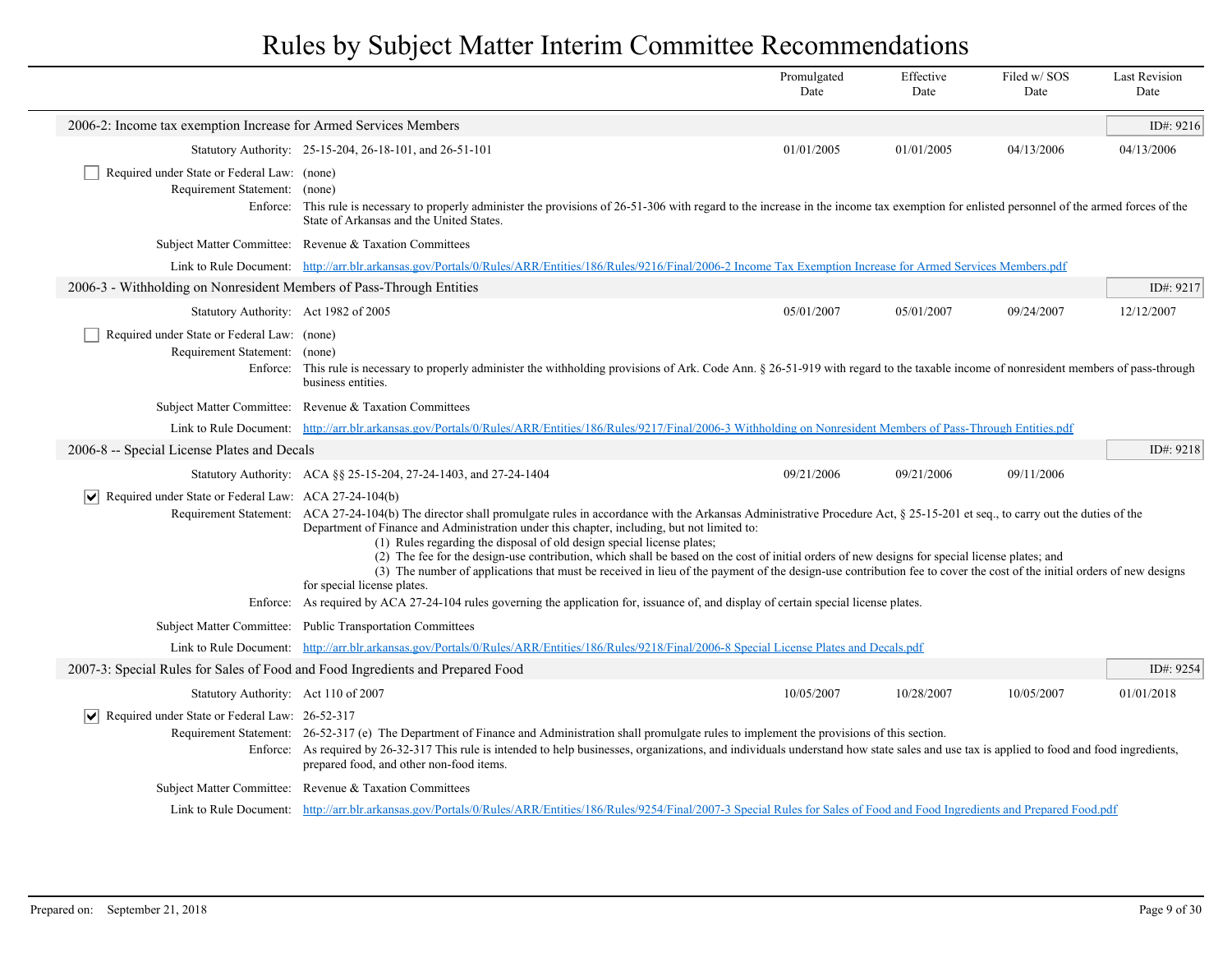|                                                                       |                                                                                                                                                                                                                                                                                                                                                                                                                                                                                                                                                                                                                                                                                                                                                                                                     | Promulgated<br>Date | Effective<br>Date | Filed w/SOS<br>Date | <b>Last Revision</b><br>Date |
|-----------------------------------------------------------------------|-----------------------------------------------------------------------------------------------------------------------------------------------------------------------------------------------------------------------------------------------------------------------------------------------------------------------------------------------------------------------------------------------------------------------------------------------------------------------------------------------------------------------------------------------------------------------------------------------------------------------------------------------------------------------------------------------------------------------------------------------------------------------------------------------------|---------------------|-------------------|---------------------|------------------------------|
|                                                                       | 2007-5: Reduced Sales Tax Rate for Natural Gas or Electricity Used Directly in the Manufacturing Process                                                                                                                                                                                                                                                                                                                                                                                                                                                                                                                                                                                                                                                                                            |                     |                   |                     | ID#: 9244                    |
| Statutory Authority: 26-52-319 (c)                                    |                                                                                                                                                                                                                                                                                                                                                                                                                                                                                                                                                                                                                                                                                                                                                                                                     | 07/01/2007          | 07/01/2007        | 02/12/2008          | 02/12/2008                   |
| $ \mathbf{v} $ Required under State or Federal Law: 26-52-319(f)      | Requirement Statement: (f) The director shall promulgate rules for the proper administration of this section.<br>Enforce: As Required by 26-52-319(e-f) (e) Before the sale of natural gas or electricity at the reduced excise tax rate levied in this section, the director may require any seller of natural gas<br>or electricity to obtain a certificate from the consumer, in the form prescribed by the director, certifying that the manufacturer is eligible to purchase natural gas and electricity at<br>the reduced excise tax rate.(f) The director shall promulgate rules for the proper administration of this section. These rules establish the form and process to implement reduced<br>Sales Tax rate for natural gas or electricity used directly in the manufacturing process. |                     |                   |                     |                              |
| <b>Subject Matter Committee:</b>                                      | Revenue & Taxation Committees                                                                                                                                                                                                                                                                                                                                                                                                                                                                                                                                                                                                                                                                                                                                                                       |                     |                   |                     |                              |
| Link to Rule Document:                                                | http://arr.blr.arkansas.gov/Portals/0/Rules/ARR/Entities/186/Rules/9244/Final/2007-5 Reduced Sales Tax Rate for Natural Gas or Electricity Used Directly in the Manufacturing<br>Process.pdf                                                                                                                                                                                                                                                                                                                                                                                                                                                                                                                                                                                                        |                     |                   |                     |                              |
|                                                                       | 2007-7: Administration of Special License Plates and Certificates for Persons with Disabilities                                                                                                                                                                                                                                                                                                                                                                                                                                                                                                                                                                                                                                                                                                     |                     |                   |                     | ID#: 9219                    |
| Statutory Authority: ACA 27-15-307                                    |                                                                                                                                                                                                                                                                                                                                                                                                                                                                                                                                                                                                                                                                                                                                                                                                     | 01/01/2008          | 01/01/2008        | 12/12/2007          |                              |
| $ \bm{\mathsf{v}} $<br>Required under State or Federal Law: 27-15-306 | Requirement Statement: 27-15-306 "The Office of Motor Vehicle shall: (3) Adopt procedures and promulgate rules to advise and inform the general public of the provisions of this subchapter and the<br>availability of special license plates and special certificates;"<br>Enforce: Ark. Code Ann. § 27-15-307 requires the Office of Motor Vehicle of the Arkansas Department of Finance and Administration to promulgate rules to advise and inform the general<br>public of the laws related to parking for persons with disabilities and the availability of special license plates and special certificates.                                                                                                                                                                                  |                     |                   |                     |                              |
|                                                                       | Subject Matter Committee: Public Transportation Committees                                                                                                                                                                                                                                                                                                                                                                                                                                                                                                                                                                                                                                                                                                                                          |                     |                   |                     |                              |
|                                                                       | Link to Rule Document: http://arr.blr.arkansas.gov/Portals/0/Rules/ARR/Entities/186/Rules/9219/Final/2007-7 Administration of Special License Plates and Certificates for Persons with Disabilities.pdf                                                                                                                                                                                                                                                                                                                                                                                                                                                                                                                                                                                             |                     |                   |                     |                              |
| 2007-8: Salvage, Rebuilt & Parts Only Vehicle                         |                                                                                                                                                                                                                                                                                                                                                                                                                                                                                                                                                                                                                                                                                                                                                                                                     |                     |                   |                     | ID#: 9220                    |
| Statutory Authority: ACA 27-14-2301                                   |                                                                                                                                                                                                                                                                                                                                                                                                                                                                                                                                                                                                                                                                                                                                                                                                     | 12/22/2007          | 01/01/2008        | 12/12/2007          |                              |
| $ \mathbf{v} $ Required under State or Federal Law: 27-14-2307        | Requirement Statement: 27-14-2307 "The Director of the Department of Finance and Administration shall promulgate necessary rules and regulations for the proper enforcement and administration of this<br>subchapter."<br>Enforce: As required by 27-14-2307 rules were promulgated to enforce and administer Title 27, Subchapter 23 of the Arkansas Code "Disclosure of Damage and Repair on the Certificate<br>of Title"                                                                                                                                                                                                                                                                                                                                                                         |                     |                   |                     |                              |
|                                                                       | Subject Matter Committee: Public Transportation Committees                                                                                                                                                                                                                                                                                                                                                                                                                                                                                                                                                                                                                                                                                                                                          |                     |                   |                     |                              |
|                                                                       | Link to Rule Document: http://arr.blr.arkansas.gov/Portals/0/Rules/ARR/Entities/186/Rules/9220/Final/2007-8 Salvage, Rebuilt & Parts Only Vehicles.pdf                                                                                                                                                                                                                                                                                                                                                                                                                                                                                                                                                                                                                                              |                     |                   |                     |                              |
| 2007-9: The Delta Geotourism Incentive Act of 2007                    |                                                                                                                                                                                                                                                                                                                                                                                                                                                                                                                                                                                                                                                                                                                                                                                                     |                     |                   |                     | ID#: $9245$                  |
|                                                                       | Statutory Authority: 26-18-301 & Act 518 of 2007                                                                                                                                                                                                                                                                                                                                                                                                                                                                                                                                                                                                                                                                                                                                                    | 12/22/2007          | 01/01/2008        | 12/12/2007          | 06/16/2011                   |
| Required under State or Federal Law: (none)<br>Requirement Statement: | (none)<br>Enforce: Rules promulgated for the purpose of facilitating implementation, administration, and enforcement of the income tax credit for geotourism development authorized by Act 518 of<br>2007.                                                                                                                                                                                                                                                                                                                                                                                                                                                                                                                                                                                          |                     |                   |                     |                              |
|                                                                       | Subject Matter Committee: Revenue & Taxation Committees                                                                                                                                                                                                                                                                                                                                                                                                                                                                                                                                                                                                                                                                                                                                             |                     |                   |                     |                              |
|                                                                       | Link to Rule Document: http://arr.blr.arkansas.gov/Portals/0/Rules/ARR/Entities/186/Rules/9245/Final/2007-9 The Delta Geotourism Incentive Act of 2007.pdf                                                                                                                                                                                                                                                                                                                                                                                                                                                                                                                                                                                                                                          |                     |                   |                     |                              |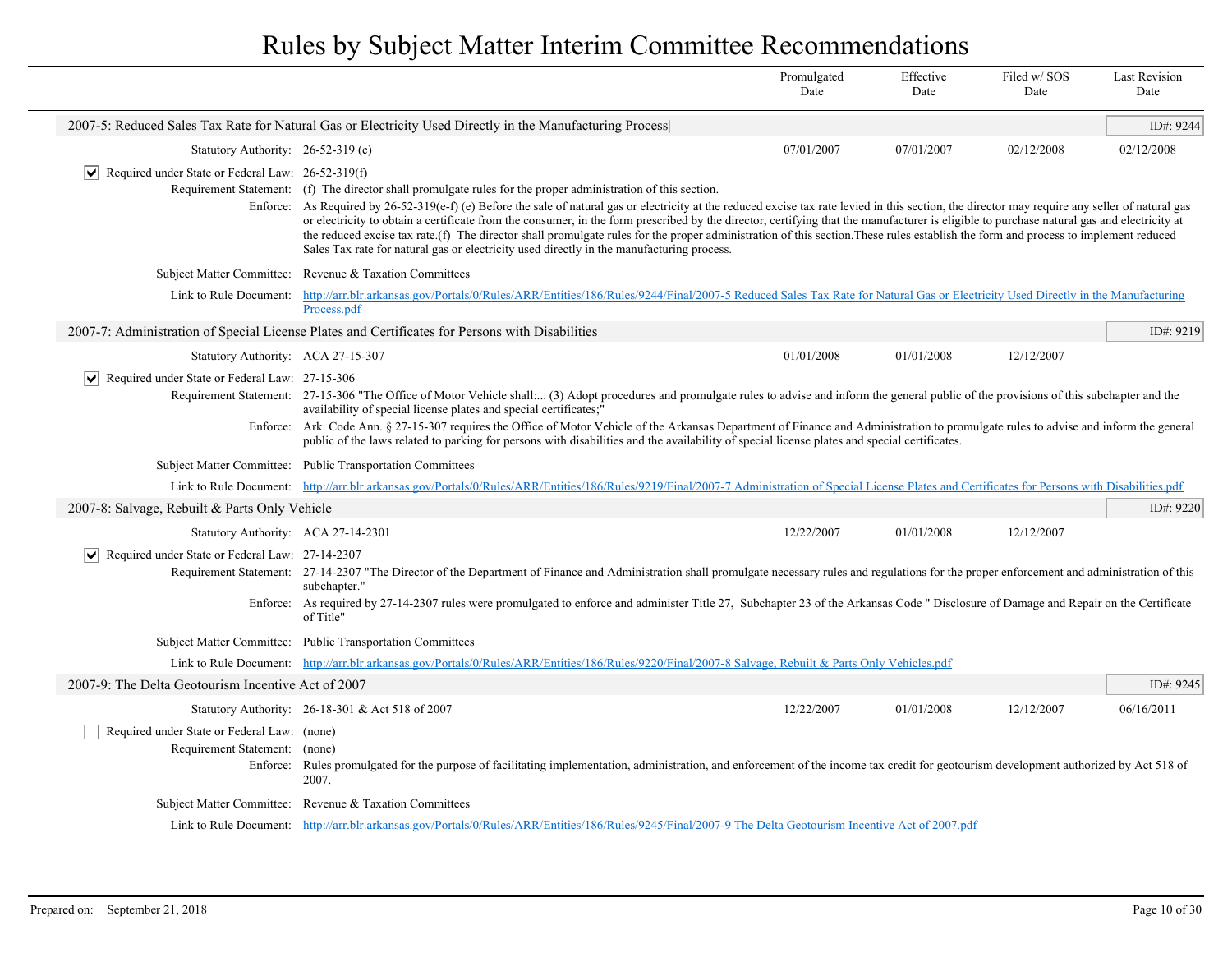|                                                                              |                                                                                                                                                                                                                                                                                                                                                                                                                                                                                                                                                                                                                                                                                                                                                                         | Promulgated<br>Date | Effective<br>Date | Filed w/SOS<br>Date | <b>Last Revision</b><br>Date |  |
|------------------------------------------------------------------------------|-------------------------------------------------------------------------------------------------------------------------------------------------------------------------------------------------------------------------------------------------------------------------------------------------------------------------------------------------------------------------------------------------------------------------------------------------------------------------------------------------------------------------------------------------------------------------------------------------------------------------------------------------------------------------------------------------------------------------------------------------------------------------|---------------------|-------------------|---------------------|------------------------------|--|
| 2008-4: Natural Gas Severance Tax Rules                                      |                                                                                                                                                                                                                                                                                                                                                                                                                                                                                                                                                                                                                                                                                                                                                                         |                     |                   |                     | ID#: $9246$                  |  |
|                                                                              | Statutory Authority: 26-18-301 & 26-58-129                                                                                                                                                                                                                                                                                                                                                                                                                                                                                                                                                                                                                                                                                                                              | 01/01/2009          | 01/01/2009        | 11/12/2008          |                              |  |
| Required under State or Federal Law: (none)<br>Requirement Statement: (none) | Enforce: Rules promulgated under 26-58-129(c) implement and clarify Title 26, Chapter 58 of the Arkansas Code as it relates to severance tax levied upon natural gas production.                                                                                                                                                                                                                                                                                                                                                                                                                                                                                                                                                                                        |                     |                   |                     |                              |  |
|                                                                              | Subject Matter Committee: Revenue & Taxation Committees                                                                                                                                                                                                                                                                                                                                                                                                                                                                                                                                                                                                                                                                                                                 |                     |                   |                     |                              |  |
|                                                                              | Link to Rule Document: http://arr.blr.arkansas.gov/Portals/0/Rules/ARR/Entities/186/Rules/9246/Final/2008-4 Natural Gas Severance Tax Rules.pdf                                                                                                                                                                                                                                                                                                                                                                                                                                                                                                                                                                                                                         |                     |                   |                     |                              |  |
| 2010-1 -- Veterinarian Sales and Use Tax                                     |                                                                                                                                                                                                                                                                                                                                                                                                                                                                                                                                                                                                                                                                                                                                                                         |                     |                   |                     | ID#: 9247                    |  |
|                                                                              | Statutory Authority: 26-52-316, 26-52-404, 26-52-405, 26-53-106, and 26-53-131                                                                                                                                                                                                                                                                                                                                                                                                                                                                                                                                                                                                                                                                                          | 07/01/2010          | 07/01/2010        | 06/21/2010          |                              |  |
| Required under State or Federal Law: (none)<br>Requirement Statement: (none) | Enforce: Rules provide clarity to sales and use tax as they apply to Veterinarians.                                                                                                                                                                                                                                                                                                                                                                                                                                                                                                                                                                                                                                                                                     |                     |                   |                     |                              |  |
|                                                                              | Subject Matter Committee: Revenue & Taxation Committees                                                                                                                                                                                                                                                                                                                                                                                                                                                                                                                                                                                                                                                                                                                 |                     |                   |                     |                              |  |
|                                                                              | Link to Rule Document: http://arr.blr.arkansas.gov/Portals/0/Rules/ARR/Entities/186/Rules/9247/Final/2010-1 Veterinarian Sales and Use Tax Rule .pdf                                                                                                                                                                                                                                                                                                                                                                                                                                                                                                                                                                                                                    |                     |                   |                     |                              |  |
| 2014-1 State Employee Dispute Resolution Appeal Rules and Procedures         |                                                                                                                                                                                                                                                                                                                                                                                                                                                                                                                                                                                                                                                                                                                                                                         |                     |                   |                     | ID#: 10726                   |  |
| Statutory Authority: 21-1-702                                                |                                                                                                                                                                                                                                                                                                                                                                                                                                                                                                                                                                                                                                                                                                                                                                         | 01/13/2014          | 07/01/2014        | 06/24/2014          |                              |  |
| $ \mathbf{v} $<br>Required under State or Federal Law: 21-1-703              |                                                                                                                                                                                                                                                                                                                                                                                                                                                                                                                                                                                                                                                                                                                                                                         |                     |                   |                     |                              |  |
|                                                                              | Requirement Statement: (a) The Office of Personnel Management shall promulgate rules that:<br>(1) Provide a process for appeals of the grievance decisions of state agencies; and<br>(2) Provide a procedure for the nonbinding mediation consistent with this subchapter, including without limitation:<br>(A) The filing and form of a request for nonbinding mediation;<br>(B) The method of notice of and the scheduling of the nonbinding mediation to be provided to a party;<br>(C) Rules for conduct of the nonbinding mediation;<br>(D) Appropriate evidence to be considered at the nonbinding mediation; and<br>(E) Considerations to be made in resolving the nonbinding mediation.<br>Enforce: As required by 21-1-703 rule established appeals processes. |                     |                   |                     |                              |  |
|                                                                              | Subject Matter Committee: State Agencies & Governental Affairs Committees                                                                                                                                                                                                                                                                                                                                                                                                                                                                                                                                                                                                                                                                                               |                     |                   |                     |                              |  |
|                                                                              | Link to Rule Document: http://arr.blr.arkansas.gov/Portals/0/Rules/ARR/Entities/186/Rules/10726/Final/Rule 2014-1 State Employee dispute resolution.pdf                                                                                                                                                                                                                                                                                                                                                                                                                                                                                                                                                                                                                 |                     |                   |                     |                              |  |
| 2015-2: Mandatory Electronic Reporting by Tobacco Wholesalers                |                                                                                                                                                                                                                                                                                                                                                                                                                                                                                                                                                                                                                                                                                                                                                                         |                     |                   |                     | ID#: 9248                    |  |
|                                                                              | Statutory Authority: 19-1-208, 25-8-102(a), 25-15-2014 et seq., 26-18-301, 26-57-206, 26-57-1307(d)                                                                                                                                                                                                                                                                                                                                                                                                                                                                                                                                                                                                                                                                     | 09/03/2015          | 01/01/2016        | 11/17/2015          |                              |  |
| Required under State or Federal Law: (none)<br>Requirement Statement: (none) | Enforce: Rule requires tobacco wholesalers to utilize the electronic system for all required monthly reporting.                                                                                                                                                                                                                                                                                                                                                                                                                                                                                                                                                                                                                                                         |                     |                   |                     |                              |  |
|                                                                              | Subject Matter Committee: Revenue & Taxation Committees                                                                                                                                                                                                                                                                                                                                                                                                                                                                                                                                                                                                                                                                                                                 |                     |                   |                     |                              |  |
|                                                                              | Link to Rule Document: http://arr.blr.arkansas.gov/Portals/0/Rules/ARR/Entities/186/Rules/9248/Final/2015-2 Mandatory Electronic Reporting by Tobacco Wholesalers.pdf                                                                                                                                                                                                                                                                                                                                                                                                                                                                                                                                                                                                   |                     |                   |                     |                              |  |

 $\overline{\phantom{a}}$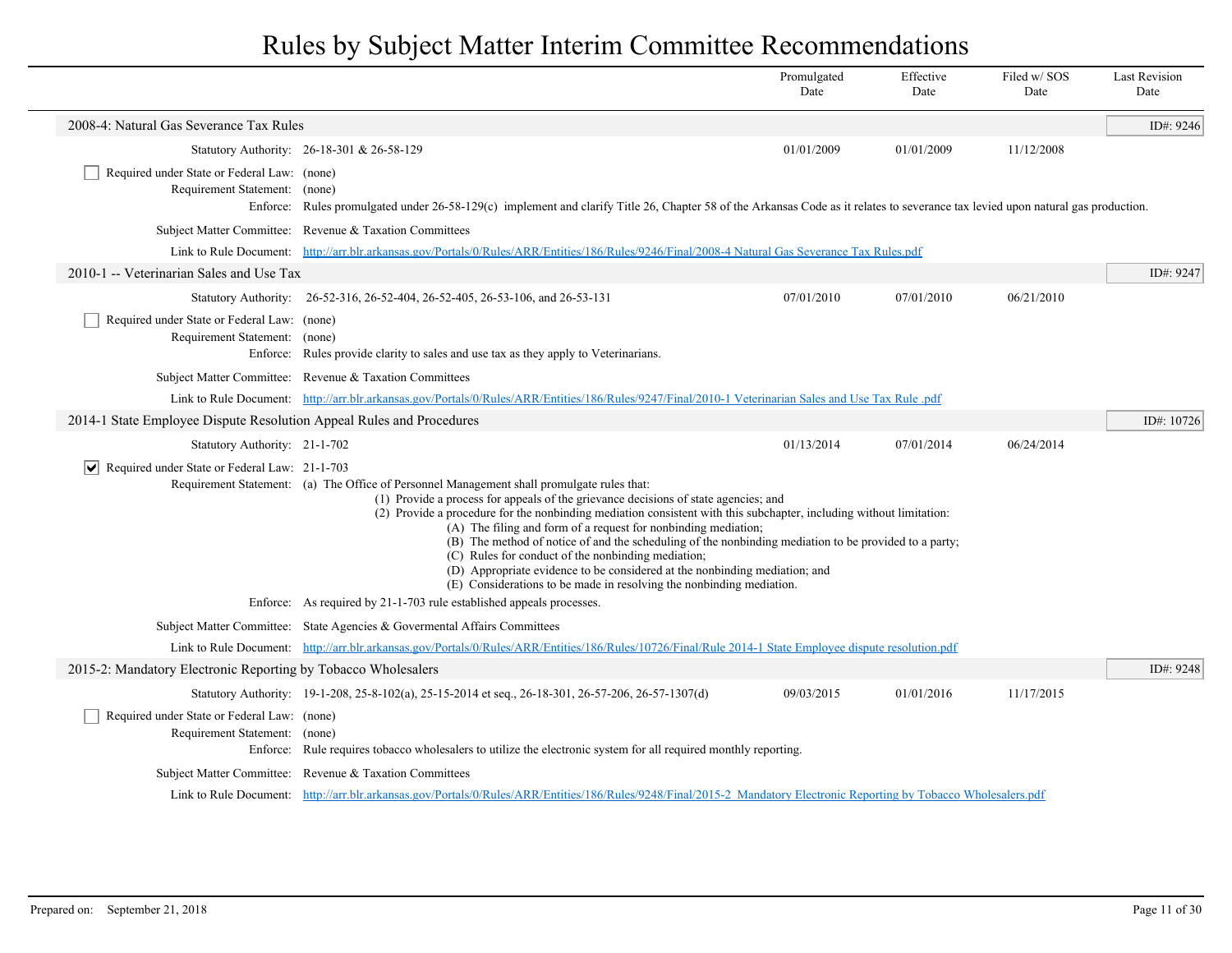|                                                                                |                                                                                                                                                                                                                                    | Promulgated<br>Date | Effective<br>Date | Filed w/SOS<br>Date | <b>Last Revision</b><br>Date |
|--------------------------------------------------------------------------------|------------------------------------------------------------------------------------------------------------------------------------------------------------------------------------------------------------------------------------|---------------------|-------------------|---------------------|------------------------------|
| Administration of Justice Fund                                                 |                                                                                                                                                                                                                                    |                     |                   |                     | ID#: 9221                    |
| Statutory Authority: ACA 26-18-301                                             |                                                                                                                                                                                                                                    | 05/18/1998          | 08/07/1998        | 05/18/1998          | 09/17/2009                   |
| Required under State or Federal Law: (none)<br>Requirement Statement: (none)   |                                                                                                                                                                                                                                    |                     |                   |                     |                              |
|                                                                                | Enforce: Rules are necessary to ensure proper enforcement and administration of the Administration of Justice Fund by the Department of Finance and Administration.                                                                |                     |                   |                     |                              |
| Subject Matter Committee: Judiciary Committees                                 | Link to Rule Document: http://arr.blr.arkansas.gov/Portals/0/Rules/ARR/Entities/186/Rules/9221/Final/2009-2 State Administration of Justice Fund.pdf                                                                               |                     |                   |                     |                              |
| Alcoholic Beverage Control Regulations Title 1, Subtitle A Scope               |                                                                                                                                                                                                                                    |                     |                   |                     | ID#: 9267                    |
|                                                                                | Statutory Authority: ACA 3-2-205 (b) & 3-3-206                                                                                                                                                                                     | 08/27/1952          | 06/20/1965        | 06/10/1965          |                              |
| $ \vee $ Required under State or Federal Law: Title 3                          |                                                                                                                                                                                                                                    |                     |                   |                     |                              |
|                                                                                | Requirement Statement: Required Amendments to make ABC Rules consistent with Arkansas law.<br>Enforce: Authority Granted by ACA 3-2-205 (b) & 3-3-206 Title 3 requires Amendments to make ABC Rules consistent with Arkansas law.  |                     |                   |                     |                              |
|                                                                                | Subject Matter Committee: Joint Meeting of House Rules and Senate State Agencies                                                                                                                                                   |                     |                   |                     |                              |
|                                                                                | Link to Rule Document: http://arr.blr.arkansas.gov/Portals/0/Rules/ARR/Entities/186/Rules/9267/Final/ABC Regs Title 1.pdf                                                                                                          |                     |                   |                     |                              |
| Alcoholic Beverage Control Regulations Title 1, Subtitle B   Definitions       |                                                                                                                                                                                                                                    |                     |                   |                     | ID#: 9268                    |
|                                                                                | Statutory Authority: ACA §3-2-205 (b) & 3-3-207                                                                                                                                                                                    | 08/27/1952          | 06/20/1965        | 06/10/1965          | 01/12/2016                   |
| $ \vee $ Required under State or Federal Law: Title 3                          | Requirement Statement: Required Amendments to make ABC Rules consistent with Arkansas law.<br>Enforce: Authority Granted by ACA §3-2-205 (b) & 3-3-207 Title 3 Requires Amendments to make ABC Rules consistent with Arkansas law. |                     |                   |                     |                              |
|                                                                                | Subject Matter Committee: Joint Meeting of House Rules and Senate State Agencies                                                                                                                                                   |                     |                   |                     |                              |
|                                                                                | Link to Rule Document: http://arr.blr.arkansas.gov/Portals/0/Rules/ARR/Entities/186/Rules/9268/Final/ABC Regs Title 1.pdf                                                                                                          |                     |                   |                     |                              |
| Alcoholic Beverage Control Regulations Title 1, Subtitle C   Permit Procedure  |                                                                                                                                                                                                                                    |                     |                   |                     | ID#: 9269                    |
|                                                                                | Statutory Authority: ACA 3-2-205 (b) & 3-3-209                                                                                                                                                                                     | 08/27/1952          | 06/20/1965        | 06/10/1965          | 02/26/2016                   |
| $ \vee $ Required under State or Federal Law: Title 3                          | Requirement Statement: Required Amendments to make ABC Rules consistent with Arkansas law.<br>Enforce: Authority Granted by ACA 3-2-205 (b) & 3-3-209 Title 3 Requires Amendments to make ABC Rules consistent with Arkansas law.  |                     |                   |                     |                              |
|                                                                                | Subject Matter Committee: Joint Meeting of House Rules and Senate State Agencies                                                                                                                                                   |                     |                   |                     |                              |
|                                                                                | Link to Rule Document: http://arr.blr.arkansas.gov/Portals/0/Rules/ARR/Entities/186/Rules/9269/Final/ABC Regs Title 1.pdf                                                                                                          |                     |                   |                     |                              |
| Alcoholic Beverage Control Regulations Title 1, Subtitle D   Hearing Procedure |                                                                                                                                                                                                                                    |                     |                   |                     | ID#: 9270                    |
|                                                                                | Statutory Authority: ACA $\S$ 3-2-205 (b) & 3-3-212                                                                                                                                                                                | 08/27/1952          | 06/20/1965        | 06/10/1965          | 08/19/1993                   |
| $\vee$ Required under State or Federal Law: Title 3                            | Requirement Statement: Required Amendments to make ABC Rules consistent with Arkansas law.<br>Enforce: Authority Granted by ACA §3-2-205 (b) & 3-3-212 Title 3 Requires Amendments to make ABC Rules consistent with Arkansas law. |                     |                   |                     |                              |
|                                                                                | Subject Matter Committee: Joint Meeting of House Rules and Senate State Agencies                                                                                                                                                   |                     |                   |                     |                              |
|                                                                                | Link to Rule Document: http://arr.blr.arkansas.gov/Portals/0/Rules/ARR/Entities/186/Rules/9270/Final/ABC Regs Title 1.pdf                                                                                                          |                     |                   |                     |                              |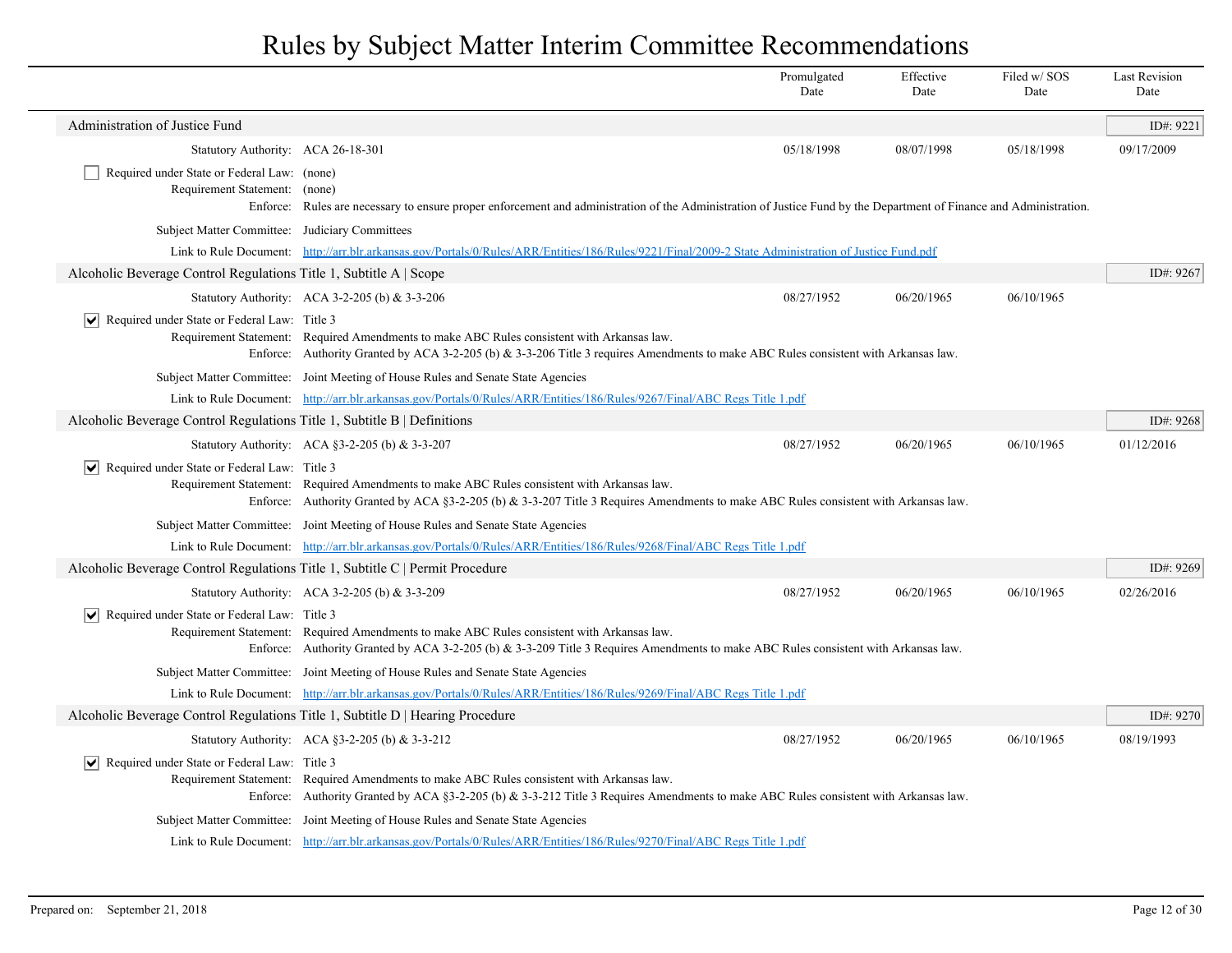|                                                                          |                                                                                                                                                                                                                                    | Promulgated<br>Date | Effective<br>Date | Filed w/SOS<br>Date | <b>Last Revision</b><br>Date |
|--------------------------------------------------------------------------|------------------------------------------------------------------------------------------------------------------------------------------------------------------------------------------------------------------------------------|---------------------|-------------------|---------------------|------------------------------|
|                                                                          | Alcoholic Beverage Control Regulations Title 1, Subtitle E   Procedure upon Seizure and Forfeiture of Controlled Beverages and Personal Property                                                                                   |                     |                   |                     | ID#: 9271                    |
|                                                                          | Statutory Authority: ACA §3-2-205 (b) & 3-3-210                                                                                                                                                                                    | 08/27/1952          | 06/20/1965        | 06/10/1965          | 08/19/1993                   |
| $ \bm{\mathsf{v}} $<br>Required under State or Federal Law: Title 3      | Requirement Statement: Required Amendments to make ABC Rules consistent with Arkansas law.<br>Enforce: Authority Granted by ACA §3-2-205 (b) & 3-3-210 Title 3 Requires Amendments to make ABC Rules consistent with Arkansas law. |                     |                   |                     |                              |
|                                                                          | Subject Matter Committee: Joint Meeting of House Rules and Senate State Agencies                                                                                                                                                   |                     |                   |                     |                              |
|                                                                          | Link to Rule Document: http://arr.blr.arkansas.gov/Portals/0/Rules/ARR/Entities/186/Rules/9271/Final/ABC Regs Title 1.pdf                                                                                                          |                     |                   |                     |                              |
|                                                                          | Alcoholic Beverage Control Regulations Title 1, Subtitle $F  $ Registration of Managing Agent                                                                                                                                      |                     |                   |                     | ID#: 9272                    |
|                                                                          | Statutory Authority: ACA §3-2-205 (b) & 3-3-206                                                                                                                                                                                    | 08/27/1952          | 06/20/1965        | 06/10/1965          | 08/19/1993                   |
| $ \vee $ Required under State or Federal Law: Title 3                    | Requirement Statement: Required Amendments to make ABC Rules consistent with Arkansas law.<br>Enforce: Authority Granted by ACA §3-2-205 (b) & 3-3-206 Title 3 Requires Amendments to make ABC Rules consistent with Arkansas law. |                     |                   |                     |                              |
|                                                                          | Subject Matter Committee: Joint Meeting of House Rules and Senate State Agencies                                                                                                                                                   |                     |                   |                     |                              |
|                                                                          | Link to Rule Document: http://arr.blr.arkansas.gov/Portals/0/Rules/ARR/Entities/186/Rules/9272/Final/ABC Regs Title 1.pdf                                                                                                          |                     |                   |                     |                              |
|                                                                          | Alcoholic Beverage Control Regulations Title 1, Subtitle G   Prohibited Conduct and Activities and Procedure for Cancellation, Suspension and Revocation of Permits                                                                |                     |                   |                     | ID#: 9273                    |
|                                                                          | Statutory Authority: ACA §3-2-205 (b) & 3-3-206                                                                                                                                                                                    | 08/27/1952          | 06/20/1965        | 06/10/1965          | 04/23/2014                   |
| Required under State or Federal Law: Title 3                             | Requirement Statement: Required Amendments to make ABC Rules consistent with Arkansas law.<br>Enforce: Authority Granted by ACA §3-2-205 (b) & 3-3-206 Title 3 Requires Amendments to make ABC Rules consistent with Arkansas law. |                     |                   |                     |                              |
|                                                                          | Subject Matter Committee: Joint Meeting of House Rules and Senate State Agencies                                                                                                                                                   |                     |                   |                     |                              |
|                                                                          | Link to Rule Document: http://arr.blr.arkansas.gov/Portals/0/Rules/ARR/Entities/186/Rules/9273/Final/ABC Regs Title 1.pdf                                                                                                          |                     |                   |                     |                              |
| Alcoholic Beverage Control Regulations Title 2, Subtitle A   Scope       |                                                                                                                                                                                                                                    |                     |                   |                     | ID#: 9274                    |
|                                                                          | Statutory Authority: ACA §3-2-205 (b) & 3-3-206                                                                                                                                                                                    | 08/27/1952          | 06/20/1965        | 06/10/1965          |                              |
| $ \mathbf{v} $ Required under State or Federal Law: Title 3              | Requirement Statement: Required Amendments to make ABC Rules consistent with Arkansas law.<br>Enforce: Authority Granted by ACA §3-2-205 (b) & 3-3-206 Title 3 Requires Amendments to make ABC Rules consistent with Arkansas law. |                     |                   |                     |                              |
|                                                                          | Subject Matter Committee: Joint Meeting of House Rules and Senate State Agencies                                                                                                                                                   |                     |                   |                     |                              |
|                                                                          | Link to Rule Document: http://arr.blr.arkansas.gov/Portals/0/Rules/ARR/Entities/186/Rules/9274/Final/ABC Regs Title 2.pdf                                                                                                          |                     |                   |                     |                              |
| Alcoholic Beverage Control Regulations Title 2, Subtitle B   Definitions |                                                                                                                                                                                                                                    |                     |                   |                     | ID#: 9275                    |
|                                                                          | Statutory Authority: ACA §3-2-205 (b) & 3-3-206                                                                                                                                                                                    | 08/27/1952          | 06/20/1965        | 06/10/1965          | 09/15/2015                   |
| $ \vee $ Required under State or Federal Law: Title 3                    | Requirement Statement: Required Amendments to make ABC Rules consistent with Arkansas law.<br>Enforce: Authority Granted by ACA §3-2-205 (b) & 3-3-206 Title 3 Requires Amendments to make ABC Rules consistent with Arkansas law. |                     |                   |                     |                              |
|                                                                          | Subject Matter Committee: Joint Meeting of House Rules and Senate State Agencies                                                                                                                                                   |                     |                   |                     |                              |
|                                                                          | Link to Rule Document: http://arr.blr.arkansas.gov/Portals/0/Rules/ARR/Entities/186/Rules/9275/Final/ABC Regs Title 2.pdf                                                                                                          |                     |                   |                     |                              |
|                                                                          |                                                                                                                                                                                                                                    |                     |                   |                     |                              |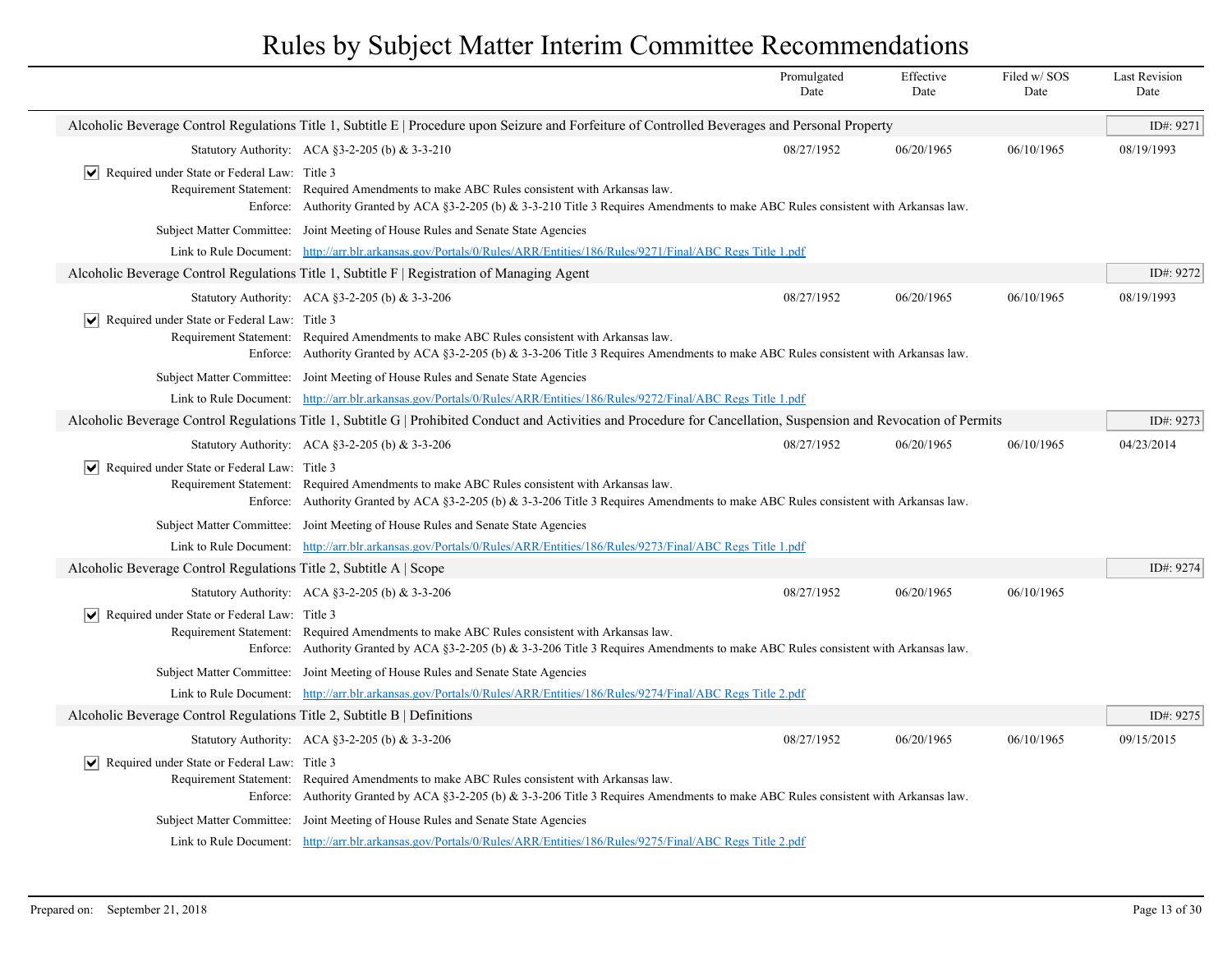|                                                               |                                                                                                                                                                                                                                    | Promulgated<br>Date | Effective<br>Date | Filed w/SOS<br>Date | <b>Last Revision</b><br>Date |
|---------------------------------------------------------------|------------------------------------------------------------------------------------------------------------------------------------------------------------------------------------------------------------------------------------|---------------------|-------------------|---------------------|------------------------------|
|                                                               | Alcoholic Beverage Control Regulations Title 2, Subtitle C   Conduct of Business of Manufacturing or Wholesaling Controlled Beverages                                                                                              |                     |                   |                     | ID#: 9276                    |
|                                                               | Statutory Authority: ACA §3-2-205 (b) & 3-3-206                                                                                                                                                                                    | 08/27/1952          | 06/20/1965        | 06/10/1965          | 04/23/2014                   |
| $ \mathbf{v} $ Required under State or Federal Law: Title 3   | Requirement Statement: Required Amendments to make ABC Rules consistent with Arkansas law.<br>Enforce: Authority Granted by ACA §3-2-205 (b) & 3-3-206 Title 3 Requires Amendments to make ABC Rules consistent with Arkansas law. |                     |                   |                     |                              |
|                                                               | Subject Matter Committee: Joint Meeting of House Rules and Senate State Agencies                                                                                                                                                   |                     |                   |                     |                              |
|                                                               | Link to Rule Document: http://arr.blr.arkansas.gov/Portals/0/Rules/ARR/Entities/186/Rules/9276/Final/ABC Regs Title 2.pdf                                                                                                          |                     |                   |                     |                              |
| <b>Controlled Beverages</b>                                   | Alcoholic Beverage Control Regulations Title 2, Subtitle E   Prohibited Conduct and Activities; Cancellation, Suspension and Revocation of Permits to Manufacture and Wholesale                                                    |                     |                   |                     | ID#: 9277                    |
|                                                               | Statutory Authority: ACA §3-2-205 (b) & 3-3-206                                                                                                                                                                                    | 08/27/1952          | 06/20/1965        | 06/10/1965          | 04/23/2014                   |
| Required under State or Federal Law: Title 3                  | Requirement Statement: Required Amendments to make ABC Rules consistent with Arkansas law.<br>Enforce: Authority Granted by ACA §3-2-205 (b) & 3-3-206 Title 3 Requires Amendments to make ABC Rules consistent with Arkansas law. |                     |                   |                     |                              |
|                                                               | Subject Matter Committee: Joint Meeting of House Rules and Senate State Agencies                                                                                                                                                   |                     |                   |                     |                              |
|                                                               | Link to Rule Document: http://arr.blr.arkansas.gov/Portals/0/Rules/ARR/Entities/186/Rules/9277/Final/ABC Regs Title 2.pdf                                                                                                          |                     |                   |                     |                              |
|                                                               | Alcoholic Beverage Control Regulations Title 2, Subtitle F   Credit by Manufacturers or Wholesalers                                                                                                                                |                     |                   |                     | ID#: 9278                    |
|                                                               | Statutory Authority: ACA §3-2-205 (b) & 3-3-206                                                                                                                                                                                    | 08/24/1952          | 06/20/1965        | 06/10/1965          | 12/25/2009                   |
| $ \vee $ Required under State or Federal Law: Tilte 3         | Requirement Statement: Required Amendments to make ABC Rules consistent with Arkansas law.<br>Enforce: Authority Granted by ACA §3-2-205 (b) & 3-3-206 Title 3 Requires Amendments to make ABC Rules consistent with Arkansas law. |                     |                   |                     |                              |
|                                                               | Subject Matter Committee: Joint Meeting of House Rules and Senate State Agencies                                                                                                                                                   |                     |                   |                     |                              |
|                                                               | Link to Rule Document: http://arr.blr.arkansas.gov/Portals/0/Rules/ARR/Entities/186/Rules/9278/Final/ABC Regs Title 2.pdf                                                                                                          |                     |                   |                     |                              |
|                                                               | Alcoholic Beverage Control Regulations Title 2, Subtitle G   Transportation and Storage of Controlled Beverages                                                                                                                    |                     |                   |                     | ID#: 9279                    |
|                                                               | Statutory Authority: ACA §3-2-205 (b) & 3-3-206                                                                                                                                                                                    | 08/27/1952          | 06/20/1965        | 06/10/1965          | 12/25/2007                   |
| $ \vee $ Required under State or Federal Law: Title 3         | Requirement Statement: Required Amendments to make ABC Rules consistent with Arkansas law.<br>Enforce: Authority Granted by ACA §3-2-205 (b) & 3-3-206 Title 3 Requires Amendments to make ABC Rules consistent with Arkansas law. |                     |                   |                     |                              |
|                                                               | Subject Matter Committee: Joint Meeting of House Rules and Senate State Agencies                                                                                                                                                   |                     |                   |                     |                              |
|                                                               | Link to Rule Document: http://arr.blr.arkansas.gov/Portals/0/Rules/ARR/Entities/186/Rules/9279/Final/ABC Regs Title 2.pdf                                                                                                          |                     |                   |                     |                              |
|                                                               | Alcoholic Beverage Control Regulations Title 2, Subtitle H   Microbrewery-Restaurant Operations                                                                                                                                    |                     |                   |                     | ID#: 9280                    |
|                                                               | Statutory Authority: ACA §3-2-205 (b) & 3-3-206                                                                                                                                                                                    | 08/27/1952          | 06/20/1965        | 06/10/1965          | 01/22/2016                   |
| $\triangleright$ Required under State or Federal Law: Title 3 | Requirement Statement: Required Amendments to make ABC Rules consistent with Arkansas law.<br>Enforce: Authority Granted by ACA §3-2-205 (b) & 3-3-206 Title 3 Requires Amendments to make ABC Rules consistent with Arkansas law. |                     |                   |                     |                              |
|                                                               | Subject Matter Committee: Joint Meeting of House Rules and Senate State Agencies                                                                                                                                                   |                     |                   |                     |                              |
|                                                               | Link to Rule Document: http://arr.blr.arkansas.gov/Portals/0/Rules/ARR/Entities/186/Rules/9280/Final/ABC Regs Title 2.pdf                                                                                                          |                     |                   |                     |                              |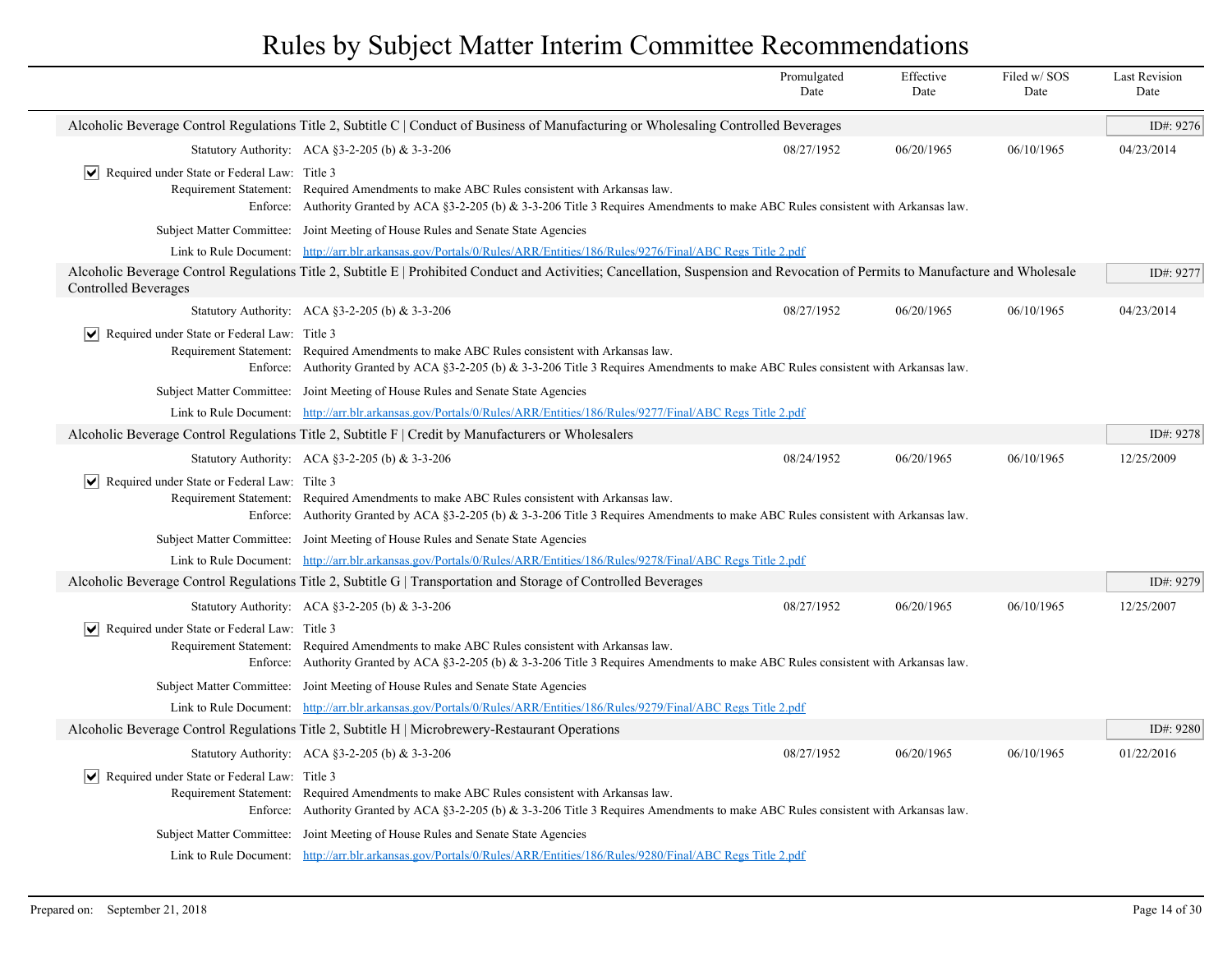|                                                                          |                                                                                                                                                                                                                                    | Promulgated<br>Date | Effective<br>Date | Filed w/ SOS<br>Date | <b>Last Revision</b><br>Date |
|--------------------------------------------------------------------------|------------------------------------------------------------------------------------------------------------------------------------------------------------------------------------------------------------------------------------|---------------------|-------------------|----------------------|------------------------------|
|                                                                          | Alcoholic Beverage Control Regulations Title 2, Subtitle I   Small Farm Winery Operations                                                                                                                                          |                     |                   |                      | ID#: 9281                    |
|                                                                          | Statutory Authority: ACA §3-2-205 (b) & 3-3-206                                                                                                                                                                                    | 08/27/1952          | 06/20/1965        | 06/10/1965           | 04/23/2014                   |
| $ \vee $ Required under State or Federal Law: Title 3                    | Requirement Statement: Required Amendments to make ABC Rules consistent with Arkansas law.<br>Enforce: Authority Granted by ACA §3-2-205 (b) & 3-3-206 Title 3 Requires Amendments to make ABC Rules consistent with Arkansas law. |                     |                   |                      |                              |
|                                                                          | Subject Matter Committee: Joint Meeting of House Rules and Senate State Agencies                                                                                                                                                   |                     |                   |                      |                              |
|                                                                          | Link to Rule Document: http://arr.blr.arkansas.gov/Portals/0/Rules/ARR/Entities/186/Rules/9281/Final/ABC Regs Title 2.pdf                                                                                                          |                     |                   |                      |                              |
| Alcoholic Beverage Control Regulations Title 3, Subtitle A   Scope       |                                                                                                                                                                                                                                    |                     |                   |                      | ID#: 9282                    |
|                                                                          | Statutory Authority: ACA §3-2-205 (b) & 3-3-206                                                                                                                                                                                    | 08/27/1952          | 06/20/1965        | 06/10/1965           | 04/23/2014                   |
| $ \mathbf{v} $ Required under State or Federal Law: Title 3              | Requirement Statement: Required Amendments to make ABC Rules consistent with Arkansas law.<br>Enforce: Authority Granted by ACA §3-2-205 (b) & 3-3-206 Title 3 Requires Amendments to make ABC Rules consistent with Arkansas law. |                     |                   |                      |                              |
|                                                                          | Subject Matter Committee: Joint Meeting of House Rules and Senate State Agencies                                                                                                                                                   |                     |                   |                      |                              |
|                                                                          | Link to Rule Document: http://arr.blr.arkansas.gov/Portals/0/Rules/ARR/Entities/186/Rules/9282/Final/ABC Regs Title 3.pdf                                                                                                          |                     |                   |                      |                              |
| Alcoholic Beverage Control Regulations Title 3, Subtitle B   Definitions |                                                                                                                                                                                                                                    |                     |                   |                      | ID#: 9284                    |
|                                                                          | Statutory Authority: ACA §3-2-205 (b) & 3-3-206                                                                                                                                                                                    | 08/27/1952          | 06/20/1965        | 06/10/1965           | 04/23/2014                   |
| $ \mathbf{v} $ Required under State or Federal Law: Title 3              | Requirement Statement: Required Amendments to make ABC Rules consistent with Arkansas law.<br>Enforce: Authority Granted by ACA §3-2-205 (b) & 3-3-206 Title 3 Requires Amendments to make ABC Rules consistent with Arkansas law. |                     |                   |                      |                              |
|                                                                          | Subject Matter Committee: Joint Meeting of House Rules and Senate State Agencies                                                                                                                                                   |                     |                   |                      |                              |
|                                                                          | Link to Rule Document: http://arr.blr.arkansas.gov/Portals/0/Rules/ARR/Entities/186/Rules/9284/Final/ABC Regs Title 3.pdf                                                                                                          |                     |                   |                      |                              |
|                                                                          | Alcoholic Beverage Control Regulations Title 3, Subtitle C   Conduct of Business of Selling Controlled Beverages at Retail                                                                                                         |                     |                   |                      | ID#: 9283                    |
|                                                                          | Statutory Authority: ACA §3-2-205 (b) & 3-3-206                                                                                                                                                                                    | 08/27/1952          | 06/20/1965        | 06/10/1965           | 01/12/2016                   |
| Required under State or Federal Law: Title 3                             | Requirement Statement: Required Amendments to make ABC Rules consistent with Arkansas law.<br>Enforce: Authority Granted by ACA §3-2-205 (b) & 3-3-206 Title 3 Requires Amendments to make ABC Rules consistent with Arkansas law. |                     |                   |                      |                              |
|                                                                          | Subject Matter Committee: Joint Meeting of House Rules and Senate State Agencies                                                                                                                                                   |                     |                   |                      |                              |
|                                                                          | Link to Rule Document: http://arr.blr.arkansas.gov/Portals/0/Rules/ARR/Entities/186/Rules/9283/Final/ABC Regs Title 3.pdf                                                                                                          |                     |                   |                      |                              |
| Alcoholic Beverage Control Regulations Title 3, Subtitle D   Advertising |                                                                                                                                                                                                                                    |                     |                   |                      | ID#: 9285                    |
|                                                                          | Statutory Authority: ACA §3-2-205 (b) & 3-3-206                                                                                                                                                                                    | 08/27/1952          | 06/20/1965        | 06/10/1965           | 04/23/2014                   |
| $ \mathbf{v} $ Required under State or Federal Law: Title 3              | Requirement Statement: Required Amendments to make ABC Rules consistent with Arkansas law.<br>Enforce: Authority Granted by ACA §3-2-205 (b) & 3-3-206 Title 3 Requires Amendments to make ABC Rules consistent with Arkansas law. |                     |                   |                      |                              |
|                                                                          | Subject Matter Committee: Joint Meeting of House Rules and Senate State Agencies                                                                                                                                                   |                     |                   |                      |                              |
|                                                                          | Link to Rule Document: http://arr.blr.arkansas.gov/Portals/0/Rules/ARR/Entities/186/Rules/9285/Final/ABC Regs Title 3.pdf                                                                                                          |                     |                   |                      |                              |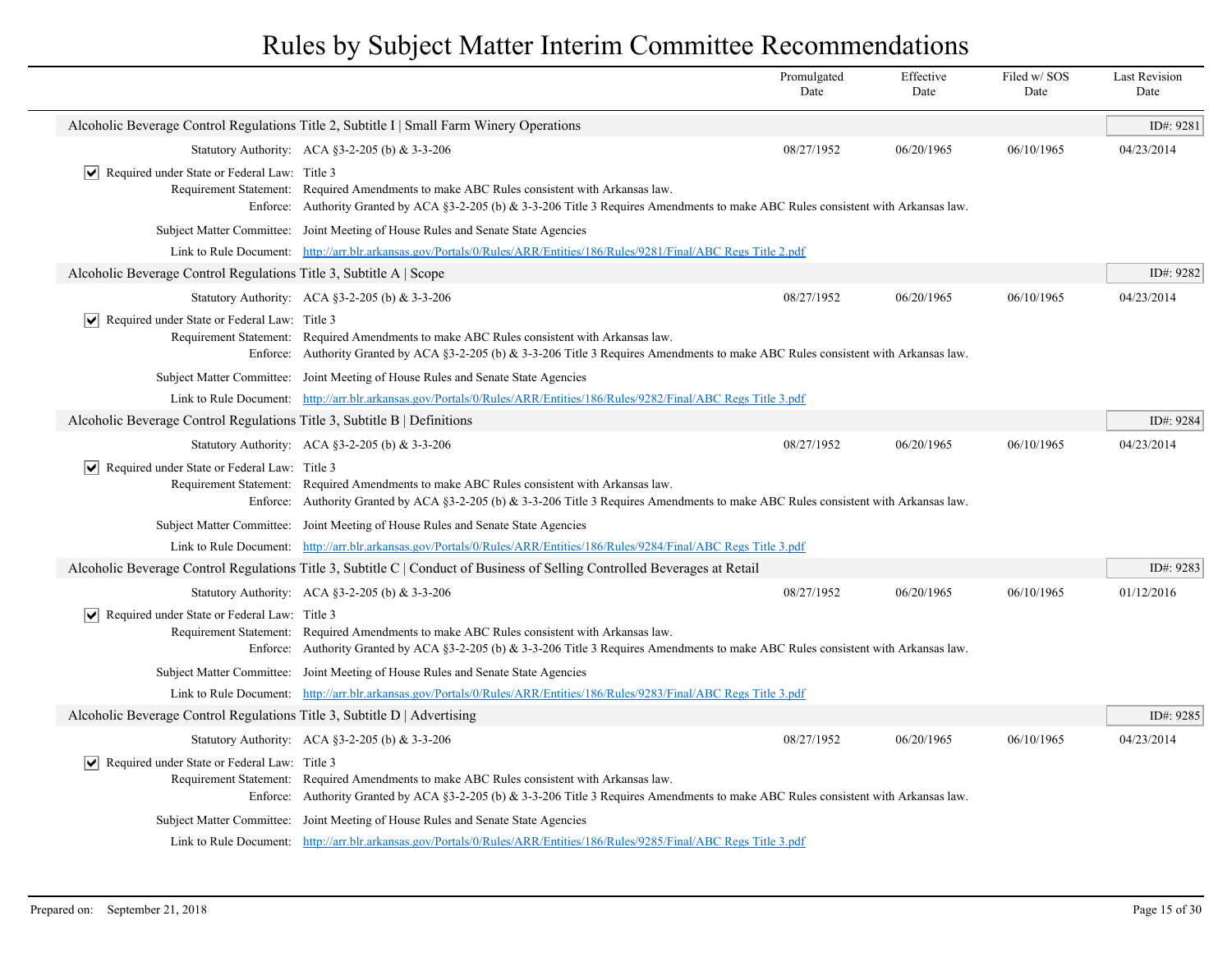|                                                                               |                                                                                                                                                                                                                                    | Promulgated<br>Date | Effective<br>Date | Filed w/SOS<br>Date | <b>Last Revision</b><br>Date |
|-------------------------------------------------------------------------------|------------------------------------------------------------------------------------------------------------------------------------------------------------------------------------------------------------------------------------|---------------------|-------------------|---------------------|------------------------------|
|                                                                               | Alcoholic Beverage Control Regulations Title 3, Subtitle E   Prohibited Conduct and Activities                                                                                                                                     |                     |                   |                     | ID#: 9286                    |
|                                                                               | Statutory Authority: ACA §3-2-205 (b) & 3-3-206                                                                                                                                                                                    | 08/27/1952          | 06/20/1965        | 06/10/1965          | 01/12/2016                   |
| $ \vee $ Required under State or Federal Law: Title 3                         | Requirement Statement: Required Amendments to make ABC Rules consistent with Arkansas law.<br>Enforce: Authority Granted by ACA §3-2-205 (b) & 3-3-206 Title 3 Requires Amendments to make ABC Rules consistent with Arkansas law. |                     |                   |                     |                              |
|                                                                               | Subject Matter Committee: Joint Meeting of House Rules and Senate State Agencies                                                                                                                                                   |                     |                   |                     |                              |
|                                                                               | Link to Rule Document: http://arr.blr.arkansas.gov/Portals/0/Rules/ARR/Entities/186/Rules/9286/Final/ABC Regs Title 3.pdf                                                                                                          |                     |                   |                     |                              |
| Alcoholic Beverage Control Regulations Title 4, Subtitle A   Scope            |                                                                                                                                                                                                                                    |                     |                   |                     | ID#: 9287                    |
|                                                                               | Statutory Authority: ACA §3-2-205 (b) & 3-3-206                                                                                                                                                                                    | 08/27/1952          | 06/20/1965        | 06/10/1965          | 04/23/2014                   |
| $\triangleright$ Required under State or Federal Law: Title 3                 | Requirement Statement: Required Amendments to make ABC Rules consistent with Arkansas law.<br>Enforce: Authority Granted by ACA §3-2-205 (b) & 3-3-206 Title 3 Requires Amendments to make ABC Rules consistent with Arkansas law. |                     |                   |                     |                              |
|                                                                               | Subject Matter Committee: Joint Meeting of House Rules and Senate State Agencies                                                                                                                                                   |                     |                   |                     |                              |
|                                                                               | Link to Rule Document: http://arr.blr.arkansas.gov/Portals/0/Rules/ARR/Entities/186/Rules/9287/Final/ABC Regs Title 4.pdf                                                                                                          |                     |                   |                     |                              |
| Alcoholic Beverage Control Regulations Title 4, Subtitle B   Definitions      |                                                                                                                                                                                                                                    |                     |                   |                     | ID#: 9288                    |
|                                                                               | Statutory Authority: ACA §3-2-205 (b) & 3-3-206                                                                                                                                                                                    | 08/27/1952          | 06/20/1965        | 06/10/1965          |                              |
| $\triangleright$ Required under State or Federal Law: Title 3                 | Requirement Statement: Required Amendments to make ABC Rules consistent with Arkansas law.<br>Enforce: Authority Granted by ACA §3-2-205 (b) & 3-3-206 Title 3 Requires Amendments to make ABC Rules consistent with Arkansas law. |                     |                   |                     |                              |
|                                                                               | Subject Matter Committee: Joint Meeting of House Rules and Senate State Agencies                                                                                                                                                   |                     |                   |                     |                              |
|                                                                               | Link to Rule Document: http://arr.blr.arkansas.gov/Portals/0/Rules/ARR/Entities/186/Rules/9288/Final/ABC Regs Title 4.pdf                                                                                                          |                     |                   |                     |                              |
| Alcoholic Beverage Control Regulations Title 4, Subtitle C   Permit Procedure |                                                                                                                                                                                                                                    |                     |                   |                     | ID#: 9289                    |
|                                                                               | Statutory Authority: ACA §3-2-205 (b) & 3-3-206                                                                                                                                                                                    | 08/27/1952          | 06/20/1965        | 06/10/1965          |                              |
| $\triangleright$ Required under State or Federal Law: Title 3                 | Requirement Statement: Required Amendments to make ABC Rules consistent with Arkansas law.<br>Enforce: Authority Granted by ACA §3-2-205 (b) & 3-3-206 Title 3 Requires Amendments to make ABC Rules consistent with Arkansas law. |                     |                   |                     |                              |
|                                                                               | Subject Matter Committee: Joint Meeting of House Rules and Senate State Agencies                                                                                                                                                   |                     |                   |                     |                              |
|                                                                               | Link to Rule Document: http://arr.blr.arkansas.gov/Portals/0/Rules/ARR/Entities/186/Rules/9289/Final/ABC Regs Title 4.pdf                                                                                                          |                     |                   |                     |                              |
|                                                                               | Alcoholic Beverage Control Regulations Title 4, Subtitle D   Conduct of Business                                                                                                                                                   |                     |                   |                     | ID#: 9290                    |
|                                                                               | Statutory Authority: ACA §3-2-205 (b) & 3-3-206                                                                                                                                                                                    | 08/27/1952          | 06/20/1965        | 06/10/1965          | 08/19/1995                   |
| $ \vee $ Required under State or Federal Law: Title 3<br>Enforce:             | Requirement Statement: Required Amendments to make ABC Rules consistent with Arkansas law.<br>Authority Granted by ACA §3-2-205 (b) & 3-3-206 Title 3 Requires Amendments to make ABC Rules consistent with Arkansas law.          |                     |                   |                     |                              |
|                                                                               | Subject Matter Committee: Joint Meeting of House Rules and Senate State Agencies                                                                                                                                                   |                     |                   |                     |                              |
|                                                                               | Link to Rule Document: http://arr.blr.arkansas.gov/Portals/0/Rules/ARR/Entities/186/Rules/9290/Final/ABC Regs Title 4.pdf                                                                                                          |                     |                   |                     |                              |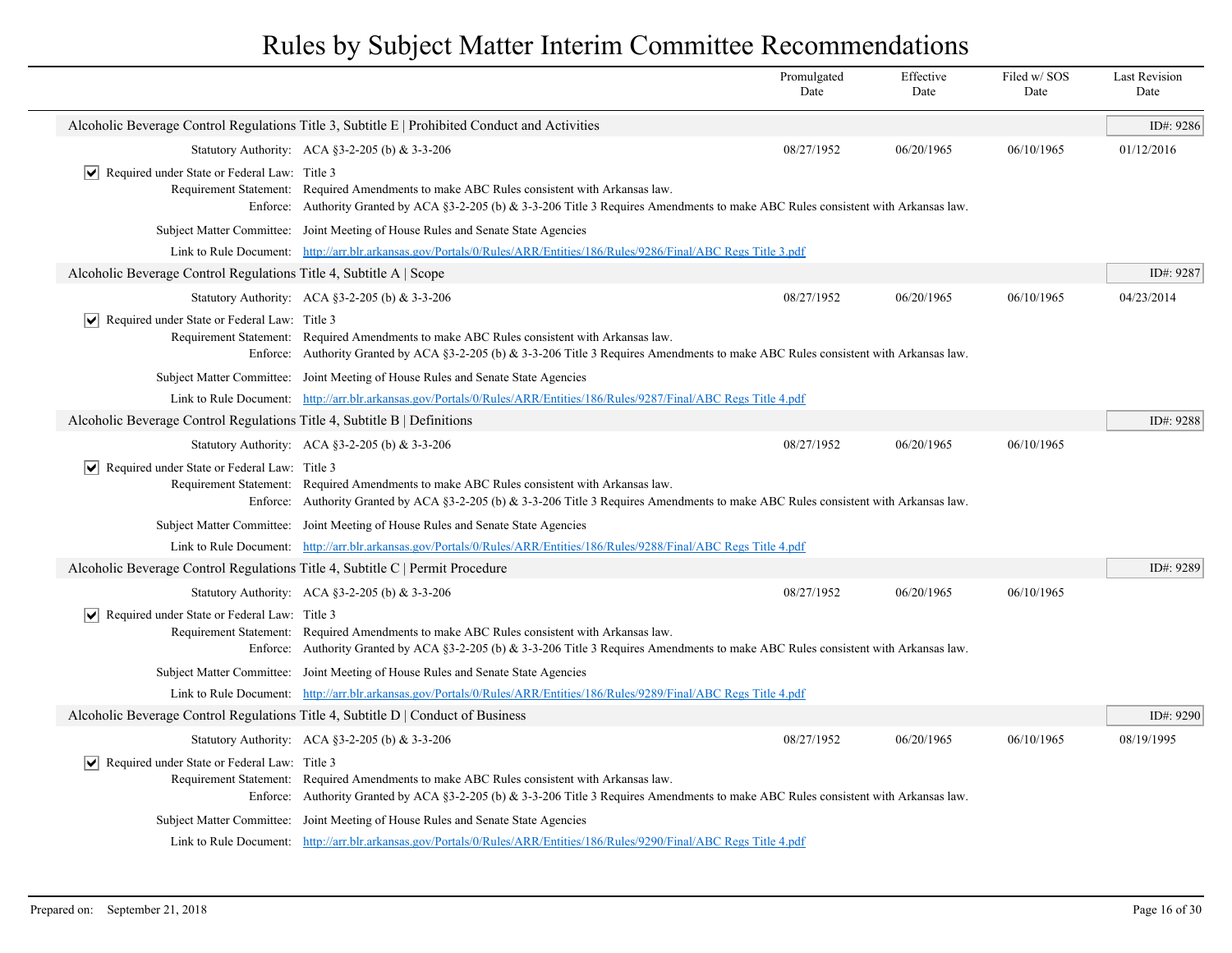|                                                                               |                                                                                                                                                                                                                                    | Promulgated<br>Date | Effective<br>Date | Filed w/SOS<br>Date | <b>Last Revision</b><br>Date |  |
|-------------------------------------------------------------------------------|------------------------------------------------------------------------------------------------------------------------------------------------------------------------------------------------------------------------------------|---------------------|-------------------|---------------------|------------------------------|--|
|                                                                               | Alcoholic Beverage Control Regulations Title 4, Subtitle E   Prohibited Conduct and Activities                                                                                                                                     |                     |                   |                     | ID#: 9291                    |  |
|                                                                               | Statutory Authority: ACA §3-2-205 (b) & 3-3-206                                                                                                                                                                                    | 08/27/1952          | 06/20/1965        | 06/10/1965          | 12/30/2011                   |  |
| ∣V∣<br>Required under State or Federal Law: Title 3                           | Requirement Statement: Required Amendments to make ABC Rules consistent with Arkansas law.<br>Enforce: Authority Granted by ACA §3-2-205 (b) & 3-3-206 Title 3 Requires Amendments to make ABC Rules consistent with Arkansas law. |                     |                   |                     |                              |  |
|                                                                               | Subject Matter Committee: Joint Meeting of House Rules and Senate State Agencies                                                                                                                                                   |                     |                   |                     |                              |  |
|                                                                               | Link to Rule Document: http://arr.blr.arkansas.gov/Portals/0/Rules/ARR/Entities/186/Rules/9291/Final/ABC Regs Title 4.pdf                                                                                                          |                     |                   |                     |                              |  |
| Alcoholic Beverage Control Regulations Title 5, Subtitle A   Scope            |                                                                                                                                                                                                                                    |                     |                   |                     | ID#: 9293                    |  |
|                                                                               | Statutory Authority: ACA §3-2-205 (b) & 3-3-206                                                                                                                                                                                    | 04/15/1987          | 05/30/1987        | 04/30/1987          | 08/07/1987                   |  |
| ∣V∣<br>Required under State or Federal Law: Title 3                           | Requirement Statement: Required Amendments to make ABC Rules consistent with Arkansas law.<br>Enforce: Authority Granted by ACA §3-2-205 (b) & 3-3-206 Title 3 Requires Amendments to make ABC Rules consistent with Arkansas law. |                     |                   |                     |                              |  |
|                                                                               | Subject Matter Committee: Joint Meeting of House Rules and Senate State Agencies                                                                                                                                                   |                     |                   |                     |                              |  |
|                                                                               | Link to Rule Document: http://arr.blr.arkansas.gov/Portals/0/Rules/ARR/Entities/186/Rules/9293/Final/ABC Regs Title 5.pdf                                                                                                          |                     |                   |                     |                              |  |
| Alcoholic Beverage Control Regulations Title 5, Subtitle B   Definitions      |                                                                                                                                                                                                                                    |                     |                   |                     | ID#: 9292                    |  |
|                                                                               | Statutory Authority: ACA §3-2-205 (b) & 3-3-206                                                                                                                                                                                    | 04/15/1987          | 05/30/1987        | 04/30/1987          | 04/23/2014                   |  |
| $ \mathbf{v} $ Required under State or Federal Law: Title 3                   | Requirement Statement: Required Amendments to make ABC Rules consistent with Arkansas law.<br>Enforce: Authority Granted by ACA §3-2-205 (b) & 3-3-206 Title 3 Requires Amendments to make ABC Rules consistent with Arkansas law. |                     |                   |                     |                              |  |
|                                                                               | Subject Matter Committee: Joint Meeting of House Rules and Senate State Agencies                                                                                                                                                   |                     |                   |                     |                              |  |
|                                                                               | Link to Rule Document: http://arr.blr.arkansas.gov/Portals/0/Rules/ARR/Entities/186/Rules/9292/Final/ABC Regs Title 5.pdf                                                                                                          |                     |                   |                     |                              |  |
| Alcoholic Beverage Control Regulations Title 5, Subtitle C   Permit Procedure |                                                                                                                                                                                                                                    |                     |                   |                     | ID#: 9294                    |  |
|                                                                               | Statutory Authority: ACA §3-2-205 (b) & 3-3-206                                                                                                                                                                                    | 04/15/1987          | 05/30/1987        | 04/30/1987          | 12/30/2011                   |  |
| $ \mathbf{v} $ Required under State or Federal Law: Title 3                   | Requirement Statement: Required Amendments to make ABC Rules consistent with Arkansas law.<br>Enforce: Authority Granted by ACA §3-2-205 (b) & 3-3-206 Title 3 Requires Amendments to make ABC Rules consistent with Arkansas law. |                     |                   |                     |                              |  |
|                                                                               | Subject Matter Committee: Joint Meeting of House Rules and Senate State Agencies                                                                                                                                                   |                     |                   |                     |                              |  |
|                                                                               | Link to Rule Document: http://arr.blr.arkansas.gov/Portals/0/Rules/ARR/Entities/186/Rules/9294/Final/ABC Regs Title 5.pdf                                                                                                          |                     |                   |                     |                              |  |
|                                                                               | Alcoholic Beverage Control Regulations Title 5, Subtitle D   Conduct of the Non-Profit Business of Dispensing Controlled Beverages in Private Clubs                                                                                |                     |                   |                     | ID#: 9295                    |  |
|                                                                               | Statutory Authority: ACA §3-2-205 (b) & 3-3-206                                                                                                                                                                                    | 04/15/1987          | 01/19/1989        | 01/09/1989          | 04/23/2014                   |  |
| Required under State or Federal Law: Title 3                                  | Requirement Statement: Required Amendments to make ABC Rules consistent with Arkansas law.<br>Enforce: Authority Granted by ACA §3-2-205 (b) & 3-3-206 Title 3 Requires Amendments to make ABC Rules consistent with Arkansas law. |                     |                   |                     |                              |  |
|                                                                               | Subject Matter Committee: Joint Meeting of House Rules and Senate State Agencies                                                                                                                                                   |                     |                   |                     |                              |  |
|                                                                               | Link to Rule Document: http://arr.blr.arkansas.gov/Portals/0/Rules/ARR/Entities/186/Rules/9295/Final/ABC Regs Title 5.pdf                                                                                                          |                     |                   |                     |                              |  |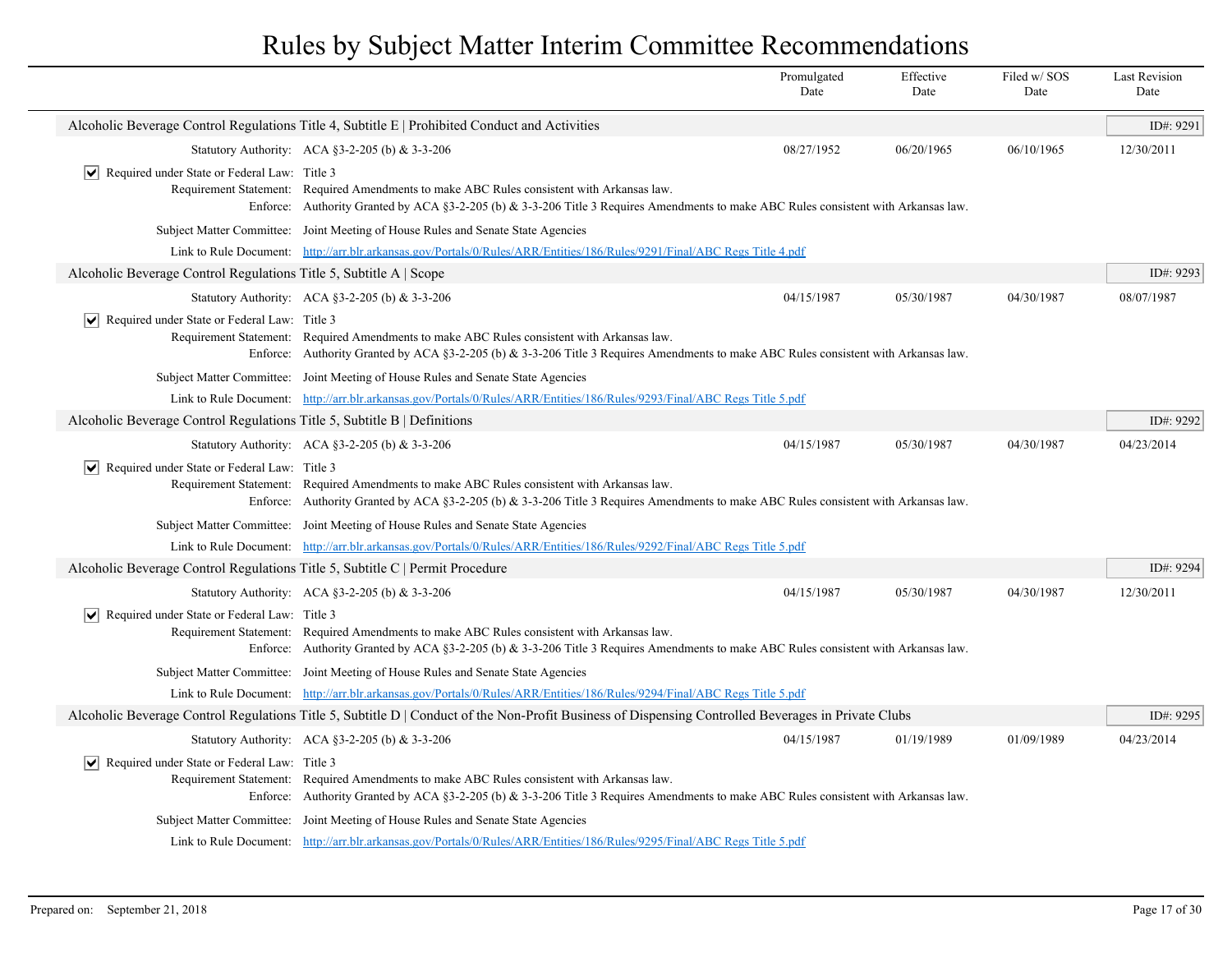|                                                               |                                                                                                                                                                                                                                                                                                        | Promulgated<br>Date | Effective<br>Date | Filed w/SOS<br>Date | <b>Last Revision</b><br>Date |  |
|---------------------------------------------------------------|--------------------------------------------------------------------------------------------------------------------------------------------------------------------------------------------------------------------------------------------------------------------------------------------------------|---------------------|-------------------|---------------------|------------------------------|--|
|                                                               | Alcoholic Beverage Control Regulations Title 5, Subtitle E   Prohibited Conduct and Activities                                                                                                                                                                                                         |                     |                   |                     | ID#: 9296                    |  |
|                                                               | Statutory Authority: ACA §3-2-205 (b) & 3-3-206                                                                                                                                                                                                                                                        | 04/15/1987          | 05/30/1987        | 04/30/1987          | 04/23/2014                   |  |
| $\triangleright$ Required under State or Federal Law: Title 3 | Requirement Statement: Required Amendments to make ABC Rules consistent with Arkansas law.<br>Enforce: Authority Granted by ACA §3-2-205 (b) & 3-3-206 Title 3 Requires Amendments to make ABC Rules consistent with Arkansas law.                                                                     |                     |                   |                     |                              |  |
|                                                               | Subject Matter Committee: Joint Meeting of House Rules and Senate State Agencies                                                                                                                                                                                                                       |                     |                   |                     |                              |  |
|                                                               | Link to Rule Document: http://arr.blr.arkansas.gov/Portals/0/Rules/ARR/Entities/186/Rules/9296/Final/ABC Regs Title 5.pdf                                                                                                                                                                              |                     |                   |                     |                              |  |
|                                                               | Alcoholic Beverage Control Regulations Title 5, Subtitle F   Operation of Private Clubs in Wet Areas                                                                                                                                                                                                   |                     |                   |                     | ID#: 9297                    |  |
|                                                               | Statutory Authority: ACA §3-2-205 (b) $& 3-3-206$                                                                                                                                                                                                                                                      | 04/15/1987          | 06/13/1999        | 06/03/1999          | 04/23/2014                   |  |
| $\triangleright$ Required under State or Federal Law: Title 3 | Requirement Statement: Required Amendments to make ABC Rules consistent with Arkansas law.<br>Enforce: Authority Granted by ACA §3-2-205 (b) & 3-3-206 Title 3 Requires Amendments to make ABC Rules consistent with Arkansas law.                                                                     |                     |                   |                     |                              |  |
|                                                               | Subject Matter Committee: Joint Meeting of House Rules and Senate State Agencies                                                                                                                                                                                                                       |                     |                   |                     |                              |  |
|                                                               | Link to Rule Document: http://arr.blr.arkansas.gov/Portals/0/Rules/ARR/Entities/186/Rules/9297/Final/ABC Regs Title 5.pdf                                                                                                                                                                              |                     |                   |                     |                              |  |
|                                                               | Alcoholic Beverage Control Regulations Title 5, Subtitle F   Operation of Private Clubs in Wet Areas                                                                                                                                                                                                   |                     |                   |                     | ID#: 9298                    |  |
|                                                               | Statutory Authority: ACA §3-2-205 (b) & 3-3-206                                                                                                                                                                                                                                                        | 05/19/1999          | 06/13/1999        | 06/03/1999          | 04/23/2014                   |  |
|                                                               | $\triangleright$ Required under State or Federal Law: Title 3<br>Requirement Statement: Required Amendments to make ABC Rules consistent with Arkansas law.<br>Enforce: Authority Granted by ACA §3-2-205 (b) $\&$ 3-3-206 Title 3 Requires Amendments to make ABC Rules consistent with Arkansas law. |                     |                   |                     |                              |  |
|                                                               | Subject Matter Committee: Joint Meeting of House Rules and Senate State Agencies                                                                                                                                                                                                                       |                     |                   |                     |                              |  |
|                                                               | Link to Rule Document: http://arr.blr.arkansas.gov/Portals/0/Rules/ARR/Entities/186/Rules/9298/Final/ABC Regs Title 5.pdf                                                                                                                                                                              |                     |                   |                     |                              |  |
|                                                               | Alcoholic Beverage Control Regulations Title 5, Subtitle G   Operation of Bed and Breakfast Private Club                                                                                                                                                                                               |                     |                   |                     | ID#: 9299                    |  |
|                                                               | Statutory Authority: ACA §3-2-205 (b) & 3-3-206                                                                                                                                                                                                                                                        | 08/18/1999          | 09/12/1999        | 09/02/1999          |                              |  |
| $\triangleright$ Required under State or Federal Law: Title 3 | Requirement Statement: Required Amendments to make ABC Rules consistent with Arkansas law.<br>Enforce: Authority Granted by ACA §3-2-205 (b) $\&$ 3-3-206 Title 3 Requires Amendments to make ABC Rules consistent with Arkansas law.                                                                  |                     |                   |                     |                              |  |
|                                                               | Subject Matter Committee: Joint Meeting of House Rules and Senate State Agencies                                                                                                                                                                                                                       |                     |                   |                     |                              |  |
|                                                               | Link to Rule Document: http://arr.blr.arkansas.gov/Portals/0/Rules/ARR/Entities/186/Rules/9299/Final/ABC Regs Title 5.pdf                                                                                                                                                                              |                     |                   |                     |                              |  |
|                                                               | Alcoholic Beverage Control Regulations Title 6   Regulations of General Applicability                                                                                                                                                                                                                  |                     |                   |                     | ID#: 9300                    |  |
|                                                               | Statutory Authority: ACA §3-2-205 (b) & 3-3-206                                                                                                                                                                                                                                                        | 01/18/1984          | 01/30/1984        | 01/20/1984          | 09/17/0207                   |  |
| $ \vee $ Required under State or Federal Law: Title 3         | Requirement Statement: Required Amendments to make ABC Rules consistent with Arkansas law.<br>Enforce: Authority Granted by ACA §3-2-205 (b) & 3-3-206 Title 3 Requires Amendments to make ABC Rules consistent with Arkansas law.                                                                     |                     |                   |                     |                              |  |
|                                                               | Subject Matter Committee: Joint Meeting of House Rules and Senate State Agencies                                                                                                                                                                                                                       |                     |                   |                     |                              |  |
|                                                               | Link to Rule Document: http://arr.blr.arkansas.gov/Portals/0/Rules/ARR/Entities/186/Rules/9300/Final/ABC Regs Title 6.pdf                                                                                                                                                                              |                     |                   |                     |                              |  |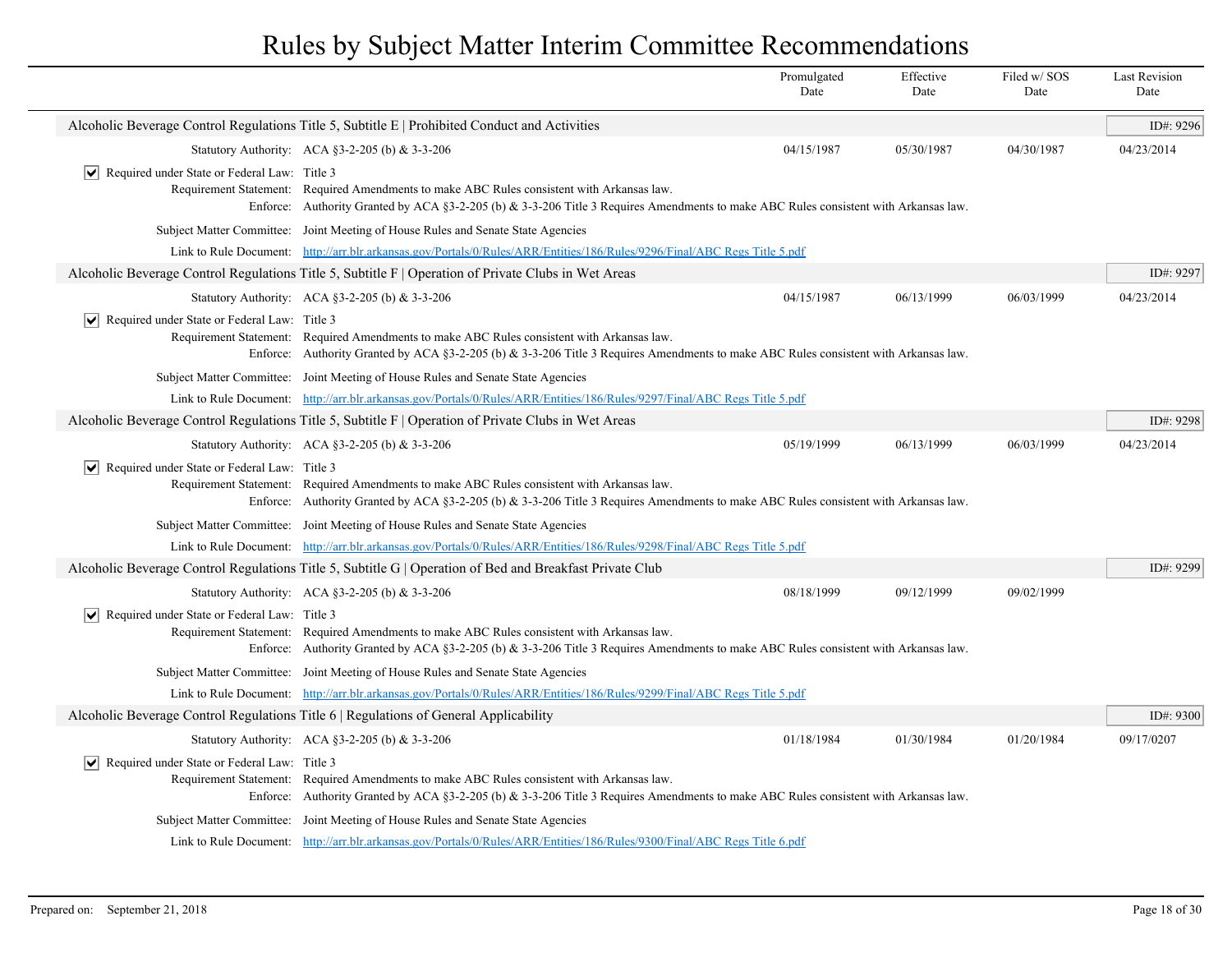|                                                                                          |                                                                                                                                                                                                                                                                                                                                                                                                                                                                                                                                        | Promulgated<br>Date | Effective<br>Date | Filed w/SOS<br>Date | <b>Last Revision</b><br>Date |
|------------------------------------------------------------------------------------------|----------------------------------------------------------------------------------------------------------------------------------------------------------------------------------------------------------------------------------------------------------------------------------------------------------------------------------------------------------------------------------------------------------------------------------------------------------------------------------------------------------------------------------------|---------------------|-------------------|---------------------|------------------------------|
| Alternative Fuel Tax/Liquefied Natural Gas (LNG) Rule                                    |                                                                                                                                                                                                                                                                                                                                                                                                                                                                                                                                        |                     |                   |                     | ID#: 9222                    |
|                                                                                          | Statutory Authority: 26-18-301 & 26-62-104                                                                                                                                                                                                                                                                                                                                                                                                                                                                                             | 04/05/2014          | 09/01/2014        | 08/01/2014          |                              |
| Required under State or Federal Law: (none)<br>Requirement Statement: (none)<br>Enforce: | Rules promulgated to implement and clarify Title 26, Chapter 62 of the Arkansas Code as it pertains to liquified natural gas used as an alternative fuel to generate power in an<br>internal combustion engine or motor for a motor vehicle.                                                                                                                                                                                                                                                                                           |                     |                   |                     |                              |
|                                                                                          | Subject Matter Committee: Revenue & Taxation Committees                                                                                                                                                                                                                                                                                                                                                                                                                                                                                |                     |                   |                     |                              |
|                                                                                          | Link to Rule Document: http://arr.blr.arkansas.gov/Portals/0/Rules/ARR/Entities/186/Rules/9222/Final/2014-2 Alternative Fuels Tax-Liquefied Natural Gas (LNG).pdf                                                                                                                                                                                                                                                                                                                                                                      |                     |                   |                     |                              |
| Charitable Bingo and Raffles                                                             |                                                                                                                                                                                                                                                                                                                                                                                                                                                                                                                                        |                     |                   |                     | ID#: 9223                    |
| Statutory Authority: ACA 26-18-301                                                       |                                                                                                                                                                                                                                                                                                                                                                                                                                                                                                                                        | 07/01/1993          | 07/01/1993        | 06/30/1993          | 11/18/2009                   |
| Required under State or Federal Law: ACA 23-114-201 to 203                               | Requirement Statement: ACA 23-114-203 requires the Director of the Department to " by rule shall provide for the form of bingo faces and raffle tickets used in the State of Arkansas"<br>Enforce: Rules promulgated for the enforcement and administration of the Charitable Bingo and Raffles Enabling Act, ACA 23-114-101 et seq.                                                                                                                                                                                                   |                     |                   |                     |                              |
|                                                                                          | Subject Matter Committee: Revenue & Taxation Committees                                                                                                                                                                                                                                                                                                                                                                                                                                                                                |                     |                   |                     |                              |
|                                                                                          | Link to Rule Document: http://arr.blr.arkansas.gov/Portals/0/Rules/ARR/Entities/186/Rules/9223/Final/2007-4 Charitable Bingo and Raffle.pdf                                                                                                                                                                                                                                                                                                                                                                                            |                     |                   |                     |                              |
| Comprehensive Corporation Income Tax Regulations                                         |                                                                                                                                                                                                                                                                                                                                                                                                                                                                                                                                        |                     |                   |                     | ID#: 9305                    |
| Statutory Authority: 26-18-301                                                           |                                                                                                                                                                                                                                                                                                                                                                                                                                                                                                                                        | 10/12/1998          | 11/27/1998        | 11/17/1998          |                              |
| Required under State or Federal Law: (none)<br>Requirement Statement: (none)<br>Enforce: | Rule promulgated to implement and clarify the Arkansas Income Tax Act of 1929 ( $\S 26-51-101$ et seq.)                                                                                                                                                                                                                                                                                                                                                                                                                                |                     |                   |                     |                              |
|                                                                                          | Subject Matter Committee: Revenue & Taxation Committees                                                                                                                                                                                                                                                                                                                                                                                                                                                                                |                     |                   |                     |                              |
| Link to Rule Document:                                                                   | http://arr.blr.arkansas.gov/Portals/0/Rules/ARR/Entities/186/Rules/9305/Final/1998-1 Comprehensive Corporation Income Tax Regulations.pdf                                                                                                                                                                                                                                                                                                                                                                                              |                     |                   |                     |                              |
| Criminal Detention Facility Standards                                                    |                                                                                                                                                                                                                                                                                                                                                                                                                                                                                                                                        |                     |                   |                     | ID#: 9302                    |
|                                                                                          | Statutory Authority: ACA 12-26-103 (b)                                                                                                                                                                                                                                                                                                                                                                                                                                                                                                 | 02/01/1988          | 02/01/1988        | 12/04/2014          | 12/14/2014                   |
| $ \mathbf{v} $ Required under State or Federal Law: 12-26-103                            | Requirement Statement: 12-26-103(b) The office shall be responsible for promulgating minimum standards for the construction, maintenance, and operation of local, county, regional, or state criminal<br>detention facilities and juvenile detention facilities in accordance with the Arkansas Administrative Procedure Act, § 25-15-201 et seq.<br>Enforce: Authority Granted by ACA 12-26-103 (b) which requires juvenile detention facilities to be accordance with the Arkansas Administrative Procedure Act, § 25-15-201 et seq. |                     |                   |                     |                              |
| Subject Matter Committee: Judiciary Committees                                           |                                                                                                                                                                                                                                                                                                                                                                                                                                                                                                                                        |                     |                   |                     |                              |
|                                                                                          | Link to Rule Document: http://arr.blr.arkansas.gov/Portals/0/Rules/ARR/Entities/186/Rules/9302/Final/Criminal Detention Facility Standards.pdf                                                                                                                                                                                                                                                                                                                                                                                         |                     |                   |                     |                              |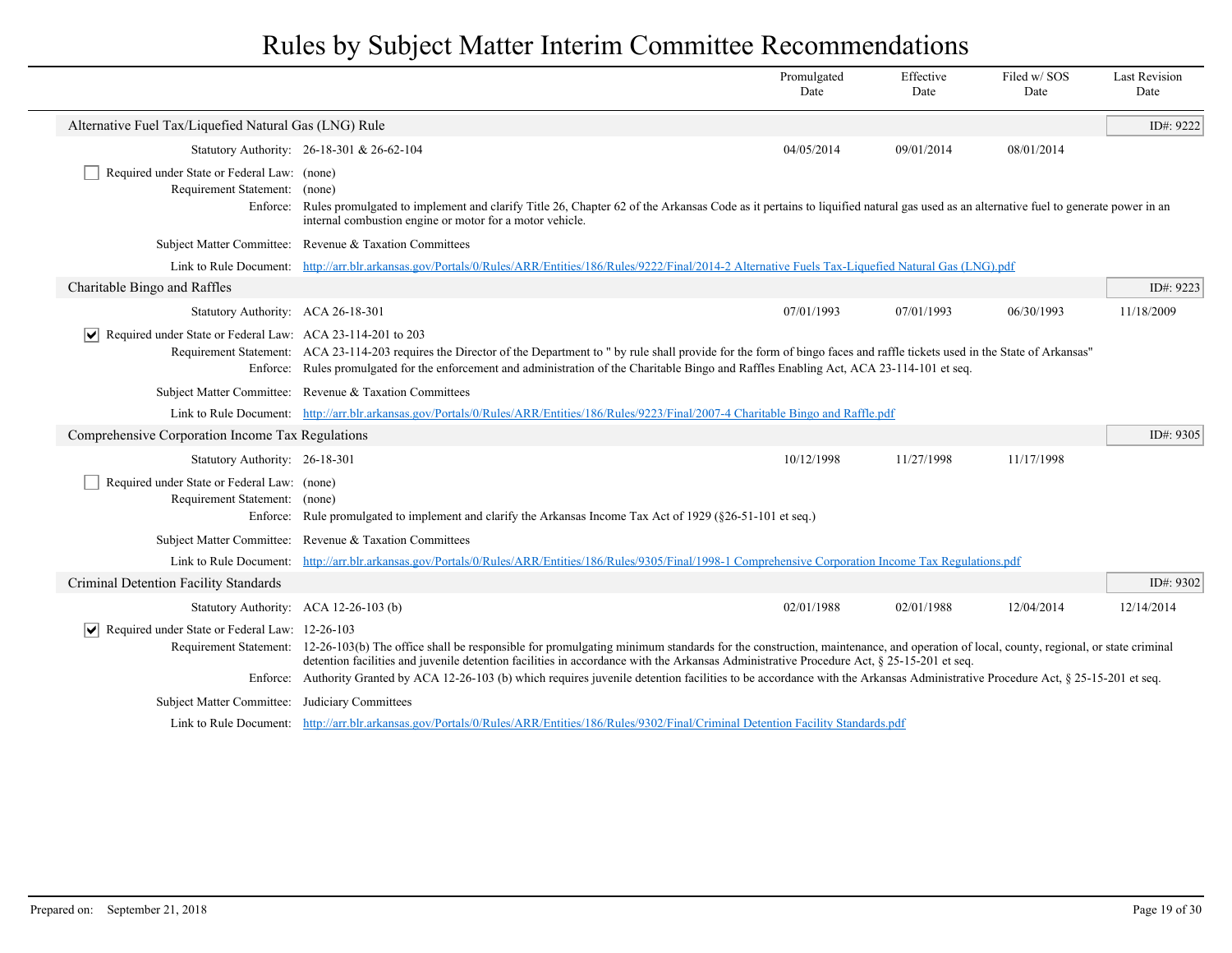|                                                                                          |                                                                                                                                                                                                                                                                                                                                                    | Promulgated<br>Date | Effective<br>Date | Filed w/SOS<br>Date | <b>Last Revision</b><br>Date |
|------------------------------------------------------------------------------------------|----------------------------------------------------------------------------------------------------------------------------------------------------------------------------------------------------------------------------------------------------------------------------------------------------------------------------------------------------|---------------------|-------------------|---------------------|------------------------------|
| Disclosure of Records Under Freedom of Information Act                                   |                                                                                                                                                                                                                                                                                                                                                    |                     |                   |                     | ID#: 9226                    |
|                                                                                          | Statutory Authority: Ark. Statutes 12-2801                                                                                                                                                                                                                                                                                                         | 12/23/1986          | 01/13/1987        | 12/03/1986          |                              |
| Required under State or Federal Law: (none)<br>Requirement Statement: (none)<br>Enforce: | The purpose of this Regulation is to identify those records which are subject to disclosure under the Freedom of Information Act and establish procedures for providing those<br>records.                                                                                                                                                          |                     |                   |                     |                              |
|                                                                                          | Subject Matter Committee: State Agencies & Governental Affairs Committees                                                                                                                                                                                                                                                                          |                     |                   |                     |                              |
|                                                                                          | Link to Rule Document: http://arr.blr.arkansas.gov/Portals/0/Rules/ARR/Entities/186/Rules/9226/Final/1986-1 Disclosure of Records Under Freedom of Information Act.pdf                                                                                                                                                                             |                     |                   |                     |                              |
| Emergency Rule 2017-2 Computation of Daily Rate of Return of teh STMMT                   |                                                                                                                                                                                                                                                                                                                                                    |                     |                   |                     | ID#: 10769                   |
|                                                                                          | Statutory Authority: Ark. Code Ann. 19-3-604 as amended by Ark. Code Ann. 19-3-704 et seq. and 25-15-<br>$201$ et seq.                                                                                                                                                                                                                             | 08/22/2017          | 08/22/2017        | 08/22/2017          |                              |
| Required under State or Federal Law: (none)<br>Requirement Statement: (none)<br>Enforce: |                                                                                                                                                                                                                                                                                                                                                    |                     |                   |                     |                              |
|                                                                                          | Subject Matter Committee: State Agencies & Governental Affairs Committees                                                                                                                                                                                                                                                                          |                     |                   |                     |                              |
|                                                                                          | Link to Rule Document: http://arr.blr.arkansas.gov/Portals/0/Rules/ARR/Entities/186/Rules/10769/Final/State Board of Finance Emergency Rule 2017-2.pdf                                                                                                                                                                                             |                     |                   |                     |                              |
| Franchise Holders Operating Electronic Games of Skill                                    |                                                                                                                                                                                                                                                                                                                                                    |                     |                   |                     | ID#: 9259                    |
|                                                                                          | Statutory Authority: Act 856 of 2007, ACA 23-113-302                                                                                                                                                                                                                                                                                               | 08/08/2006          | 08/11/2006        | 08/08/2006          | 10/06/2016                   |
| $\triangleright$ Required under State or Federal Law: ACA 23-113-302                     | Requirement Statement: Requires the Commission to: Regulate games, devices and equipment; Regulate times and area of operations; Prescribe the procedures for issuing licenses;<br>Enforce: Rules are necessary to administer and enforce the Local Option Horse Racing and Greyhound Racing Electronic Games of Skill Act (ACA 23-113-101 et seq) |                     |                   |                     |                              |
|                                                                                          | Subject Matter Committee: Joint Meeting of House Rules and Senate State Agencies                                                                                                                                                                                                                                                                   |                     |                   |                     |                              |
|                                                                                          | Link to Rule Document: http://arr.blr.arkansas.gov/Portals/0/Rules/ARR/Entities/186/Rules/9259/Final/Regulations for Franchise Holders.pdf                                                                                                                                                                                                         |                     |                   |                     |                              |
| Gross Receipts and Use Tax Regulation/Enterprise Zones                                   |                                                                                                                                                                                                                                                                                                                                                    |                     |                   |                     | ID#: $9227$                  |
| Statutory Authority: Act 462 of 1989                                                     |                                                                                                                                                                                                                                                                                                                                                    | 07/05/1989          | 07/25/1989        | 07/05/1989          |                              |
| Required under State or Federal Law: (none)<br>Requirement Statement: (none)             | Enforce: Parts of the rules are still applicable to Advantage Arkansas.                                                                                                                                                                                                                                                                            |                     |                   |                     |                              |
|                                                                                          | Subject Matter Committee: Revenue & Taxation Committees                                                                                                                                                                                                                                                                                            |                     |                   |                     |                              |
|                                                                                          | Link to Rule Document: http://arr.blr.arkansas.gov/Portals/0/Rules/ARR/Entities/186/Rules/9227/Final/1989-1 Gross Receipts and Use Tax.Enterprise Zones.pdf                                                                                                                                                                                        |                     |                   |                     |                              |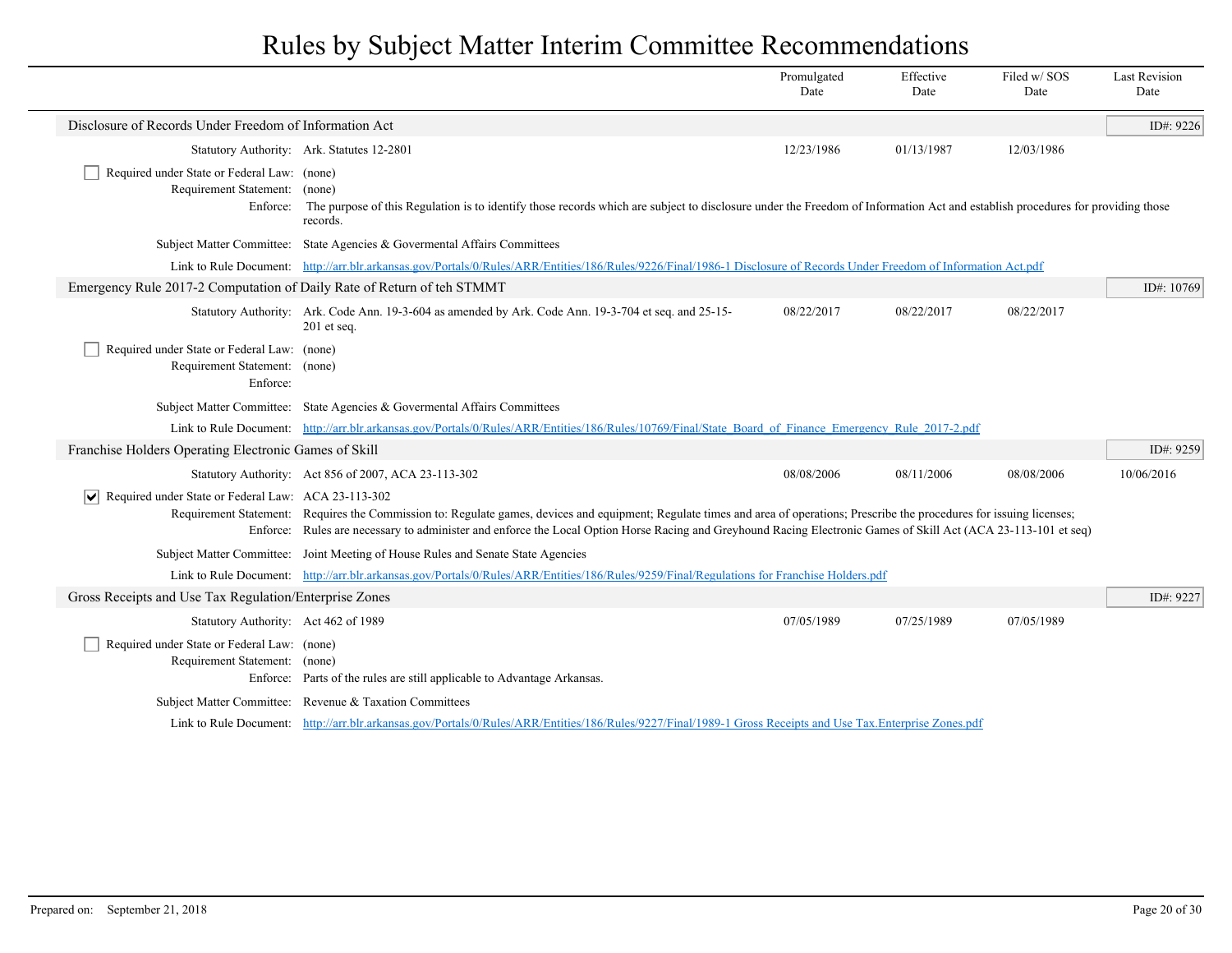|                                                                             |                                                                                                                                                                                                                                                                                                                                                                                                                                                                                                                                                                                                                                                                                                                                                                          | Promulgated<br>Date | Effective<br>Date | Filed w/SOS<br>Date | <b>Last Revision</b><br>Date |
|-----------------------------------------------------------------------------|--------------------------------------------------------------------------------------------------------------------------------------------------------------------------------------------------------------------------------------------------------------------------------------------------------------------------------------------------------------------------------------------------------------------------------------------------------------------------------------------------------------------------------------------------------------------------------------------------------------------------------------------------------------------------------------------------------------------------------------------------------------------------|---------------------|-------------------|---------------------|------------------------------|
| Gross Receipts Tax Law                                                      |                                                                                                                                                                                                                                                                                                                                                                                                                                                                                                                                                                                                                                                                                                                                                                          |                     |                   |                     | ID#: 9261                    |
|                                                                             | Statutory Authority: 26-18-301 & 26-52-105                                                                                                                                                                                                                                                                                                                                                                                                                                                                                                                                                                                                                                                                                                                               | 01/01/1941          | 01/01/1941        | 12/21/1961          | 10/03/2008                   |
| Required under State or Federal Law: Arkansas Gross Receipts Act of 1941    | Requirement Statement: 26-52-105(b) The director shall promulgate rules and regulations and prescribe forms for the proper enforcement of this chapter.<br>Enforce: Pursuant to the authority granted by Ark. Code Ann. §§ 26-18-301 and required by 26-52-105, rules promulgated for the purpose of facilitating compliance with the Arkansas<br>Gross Receipts Act of 1941, as amended, and to facilitate the administration, enforcement, and collection of the tax.                                                                                                                                                                                                                                                                                                  |                     |                   |                     |                              |
|                                                                             | Subject Matter Committee: Revenue & Taxation Committees                                                                                                                                                                                                                                                                                                                                                                                                                                                                                                                                                                                                                                                                                                                  |                     |                   |                     |                              |
|                                                                             | Link to Rule Document: http://arr.blr.arkansas.gov/Portals/0/Rules/ARR/Entities/186/Rules/9261/Final/2008-3 Gross Receipts Tax Rules.pdf                                                                                                                                                                                                                                                                                                                                                                                                                                                                                                                                                                                                                                 |                     |                   |                     |                              |
|                                                                             | Implementation on Date of the Arkansas Voluntary Enhanced Driver's License and Identification Act                                                                                                                                                                                                                                                                                                                                                                                                                                                                                                                                                                                                                                                                        |                     |                   |                     | ID#: 9255                    |
| Statutory Authority: 27-16-1212                                             |                                                                                                                                                                                                                                                                                                                                                                                                                                                                                                                                                                                                                                                                                                                                                                          | 09/20/2016          | 10/01/2016        | 09/01/2016          |                              |
| $\triangleright$ Required under State or Federal Law: 27-16-1212            | Requirement Statement: This subchapter shall be effective and shall be implemented only if the Director of the Department of Finance and Administration:<br>(1) Determines that the voluntary enhanced identification and security features under this subchapter are necessary to ensure secure commerce and travel by<br>Arkansas citizens within and throughout the State of Arkansas, the United States, and abroad;<br>(2) Determines that Congress has not repealed the REAL ID Act of 2005, Pub. L. No. 109-13; and<br>(3) Promulgates a rule specifying the date of implementation of this subchapter.<br>Enforce: As required by 26-16-1212(3) rule promulgated to specify the date of implementation for the Enhanced Driver's License and Identification Act. |                     |                   |                     |                              |
|                                                                             | Subject Matter Committee: Public Transportation Committees                                                                                                                                                                                                                                                                                                                                                                                                                                                                                                                                                                                                                                                                                                               |                     |                   |                     |                              |
|                                                                             | Link to Rule Document: http://arr.blr.arkansas.gov/Portals/0/Rules/ARR/Entities/186/Rules/9255/Final/enhanced id.pdf                                                                                                                                                                                                                                                                                                                                                                                                                                                                                                                                                                                                                                                     |                     |                   |                     |                              |
|                                                                             | Income Tax Rule 2003-4 -- Treatment of Employee Contributions to Employment-related Retirement Plans                                                                                                                                                                                                                                                                                                                                                                                                                                                                                                                                                                                                                                                                     |                     |                   |                     | ID#: 9228                    |
| Statutory Authority: 26-18-301                                              |                                                                                                                                                                                                                                                                                                                                                                                                                                                                                                                                                                                                                                                                                                                                                                          | 11/06/2003          | 11/17/2003        | 11/07/2003          |                              |
| $ \vee $ Required under State or Federal Law: Weiss v. McFadden<br>Enforce: | Requirement Statement: In Weiss v. McFadden, required DFA to develop a method for exempting after-tax contributions from Income Tax.<br>Required by Weiss v. McFadden. Rule develop a method for exempting after-tax contributions from Income Tax.                                                                                                                                                                                                                                                                                                                                                                                                                                                                                                                      |                     |                   |                     |                              |
|                                                                             | Subject Matter Committee: Revenue & Taxation Committees                                                                                                                                                                                                                                                                                                                                                                                                                                                                                                                                                                                                                                                                                                                  |                     |                   |                     |                              |
|                                                                             | Link to Rule Document: http://arr.blr.arkansas.gov/Portals/0/Rules/ARR/Entities/186/Rules/9228/Final/2003-4 Treatment of Employee Contributions to Employment-Related Retirement Plans.pdf                                                                                                                                                                                                                                                                                                                                                                                                                                                                                                                                                                               |                     |                   |                     |                              |
| Income Tax Standard Mileage Rate for Income Tax Purposes                    |                                                                                                                                                                                                                                                                                                                                                                                                                                                                                                                                                                                                                                                                                                                                                                          |                     |                   |                     | ID#: 9304                    |
|                                                                             | Statutory Authority: ACA 26-18-301 and 26-51-423(a)(3)                                                                                                                                                                                                                                                                                                                                                                                                                                                                                                                                                                                                                                                                                                                   | 02/01/1993          | 02/15/1993        | 01/26/1993          | 05/25/2018                   |
| $ \mathbf{v} $ Required under State or Federal Law: 26-51-423(a)(3)         | Requirement Statement: 26-51-423(a)(3) Travel Expenses. In determining travel expenses deductible as a business expense in computing net income as provided under subdivision (a)(1) of this section,<br>the deduction for vehicle miles shall be determined by the Director of the Department of Finance and Administration under his or her regulatory authority in § 26-18-301;<br>Enforce: As required by $26-51-423(a)(3)$ sets the standard mileage rates for income tax purposes.                                                                                                                                                                                                                                                                                 |                     |                   |                     |                              |
|                                                                             | Subject Matter Committee: Revenue & Taxation Committees                                                                                                                                                                                                                                                                                                                                                                                                                                                                                                                                                                                                                                                                                                                  |                     |                   |                     |                              |
|                                                                             | Link to Rule Document: http://arr.blr.arkansas.gov/Portals/0/Rules/ARR/Entities/186/Rules/9304/Final/Standard Mileage Rates for Income Tax Purposes.pdf                                                                                                                                                                                                                                                                                                                                                                                                                                                                                                                                                                                                                  |                     |                   |                     |                              |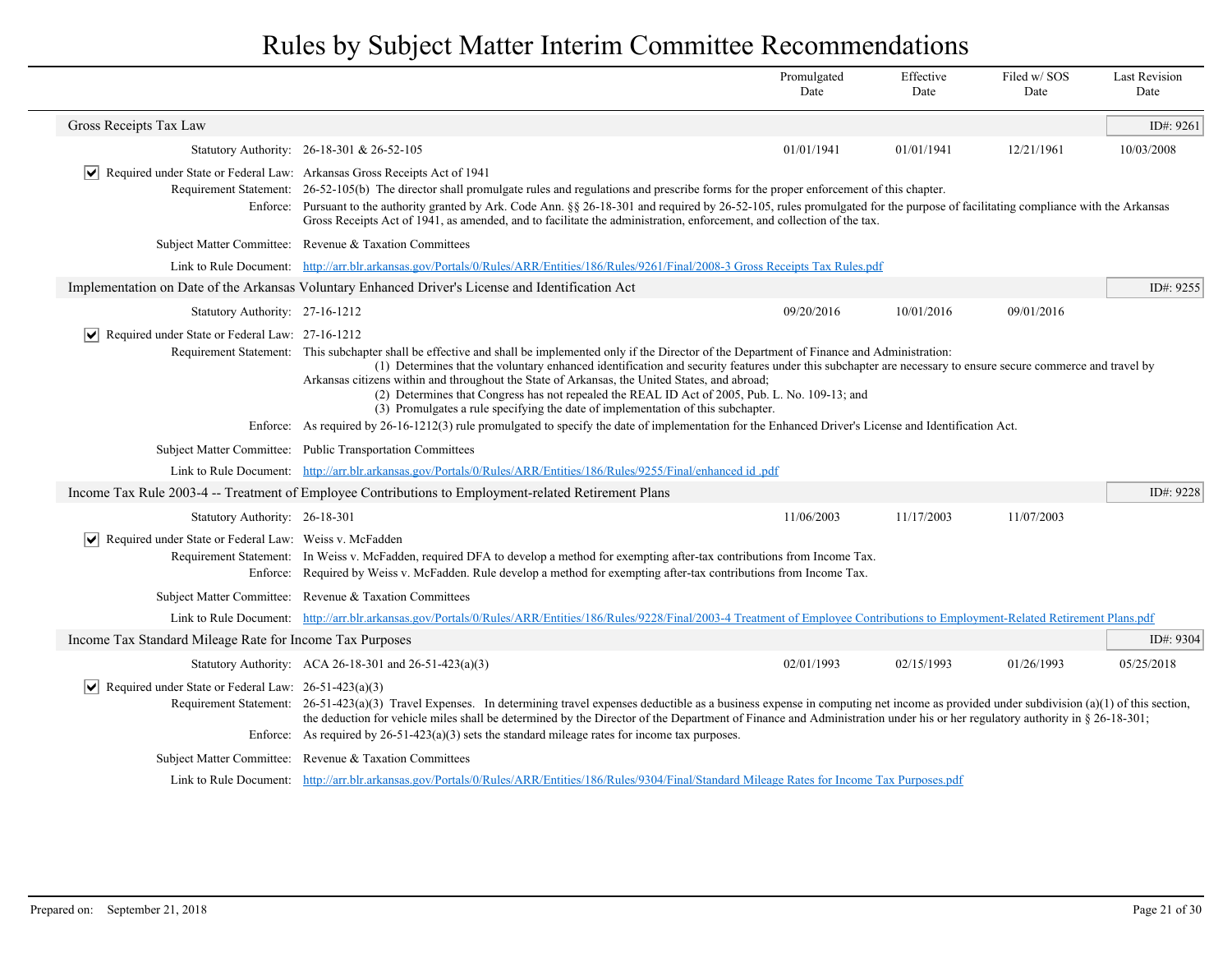|                                                                |                                                                                                                                                                                                                                                                                                                                                                                                                                                                                                                                     | Promulgated<br>Date                | Effective<br>Date | Filed w/SOS<br>Date | <b>Last Revision</b><br>Date |
|----------------------------------------------------------------|-------------------------------------------------------------------------------------------------------------------------------------------------------------------------------------------------------------------------------------------------------------------------------------------------------------------------------------------------------------------------------------------------------------------------------------------------------------------------------------------------------------------------------------|------------------------------------|-------------------|---------------------|------------------------------|
| In-Lieu-of-Tax Payments                                        |                                                                                                                                                                                                                                                                                                                                                                                                                                                                                                                                     |                                    |                   |                     | ID#: 9229                    |
|                                                                | Statutory Authority: 25-15-203, Act 1629 of 2001                                                                                                                                                                                                                                                                                                                                                                                                                                                                                    | 07/02/2002                         | 09/29/2002        | 09/09/2002          |                              |
| $ \mathbf{v} $ Required under State or Federal Law: 14-164-703 | Requirement Statement: Required Exemption from Ad Valorem Taxation<br>Enforce: Rules promulgated to govern the application and approval of payments in lieu of ad valorem tax under Ark. Code Ann. §14-164-703.                                                                                                                                                                                                                                                                                                                     |                                    |                   |                     |                              |
| <b>Subject Matter Committee:</b>                               | Revenue & Taxation Committees                                                                                                                                                                                                                                                                                                                                                                                                                                                                                                       |                                    |                   |                     |                              |
|                                                                | Link to Rule Document: http://arr.blr.arkansas.gov/Portals/0/Rules/ARR/Entities/186/Rules/9229/Final/2002-1 In-Lieu-Of-Tax Payments.pdf                                                                                                                                                                                                                                                                                                                                                                                             |                                    |                   |                     |                              |
| Juvenile Detention Facility Standards                          |                                                                                                                                                                                                                                                                                                                                                                                                                                                                                                                                     |                                    |                   |                     | ID#: 9303                    |
|                                                                | Statutory Authority: ACA 12-26-103 (b)                                                                                                                                                                                                                                                                                                                                                                                                                                                                                              | 02/01/1988                         | 02/01/1988        | 12/04/2014          | 12/14/2014                   |
| $ \mathbf{v} $ Required under State or Federal Law: 12-26-103  | Requirement Statement: 12-26-103(b) The office shall be responsible for promulgating minimum standards for the construction, maintenance, and operation of local, county, regional, or state criminal<br>detention facilities and juvenile detention facilities in accordance with the Arkansas Administrative Procedure Act, § 25-15-201 et seq.<br>Enforce: Authority Granted by ACA 12-26-103 (b) Requires Juvenile Detention Facilities to be in accordance with the Arkansas Administrative Procedure Act, § 25-15-201 et seq. |                                    |                   |                     |                              |
| Subject Matter Committee: Judiciary Committees                 |                                                                                                                                                                                                                                                                                                                                                                                                                                                                                                                                     |                                    |                   |                     |                              |
| Link to Rule Document:                                         | http://arr.blr.arkansas.gov/Portals/0/Rules/ARR/Entities/186/Rules/9303/Final/Juvenile Detention Facility Standards.pdf                                                                                                                                                                                                                                                                                                                                                                                                             |                                    |                   |                     |                              |
| Minimum Standards and Criteria Section: Building Operations    |                                                                                                                                                                                                                                                                                                                                                                                                                                                                                                                                     |                                    |                   |                     | ID#: 9312                    |
|                                                                | Statutory Authority: ACA § 22-2-107; 22-2-108                                                                                                                                                                                                                                                                                                                                                                                                                                                                                       | 08/26/1976                         | 08/26/1976        | 08/13/1982          | 04/15/2012                   |
| $ \mathbf{v} $ Required under State or Federal Law: 22-2-107   | Requirement Statement: 22-2-1072 (C) Develop and, upon adoption by the director, enforce procedures, standards, and criteria designed to standardize the level of maintenance on all public buildings<br>and other capital improvements;<br>Enforce: Authority Granted by ACA § 22-2-107; 22-2-108 Required by 22-2-107 2                                                                                                                                                                                                           | (C) Develop and enforce standards. |                   |                     |                              |
|                                                                | Subject Matter Committee: State Agencies & Governental Affairs Committees                                                                                                                                                                                                                                                                                                                                                                                                                                                           |                                    |                   |                     |                              |
|                                                                | Link to Rule Document: http://arr.blr.arkansas.gov/Portals/0/Rules/ARR/Entities/186/Rules/9312/Final/Section 4 Building Operations.pdf                                                                                                                                                                                                                                                                                                                                                                                              |                                    |                   |                     |                              |
| Minimum Standards and Criteria Section: Construction           |                                                                                                                                                                                                                                                                                                                                                                                                                                                                                                                                     |                                    |                   |                     | ID#: 9311                    |
|                                                                | Statutory Authority: ACA §22-2-107; 22-2-108; 19-4-1415(a)(4)                                                                                                                                                                                                                                                                                                                                                                                                                                                                       | 08/26/1976                         | 08/26/1976        | 08/13/1982          | 04/15/2012                   |
| $ \mathbf{v} $ Required under State or Federal Law: 22-2-108   | Requirement Statement: 22-2-108 The Division is responsible for establishing and enforce minimum standards and criteria for the management, maintenance, and operation of all public buildings and<br>capital improvements.                                                                                                                                                                                                                                                                                                         |                                    |                   |                     |                              |
| Enforce:                                                       | Section 3 (Construction) of the MSC involves capital improvement bidding, opening of bids, addenda, contract award, and change orders; split purchases, emergency contracting,<br>improvements on leased facilities, protests, project criteria, final payments and project close out documents.<br>Authority Granted by ACA §22-2-107; 22-2-108; 19-4-1415(a)(4) Requires the Division to establish and enforce standards.                                                                                                         |                                    |                   |                     |                              |
|                                                                | Subject Matter Committee: State Agencies & Governental Affairs Committees                                                                                                                                                                                                                                                                                                                                                                                                                                                           |                                    |                   |                     |                              |
|                                                                | Link to Rule Document: http://arr.blr.arkansas.gov/Portals/0/Rules/ARR/Entities/186/Rules/9311/Final/Section 3 Construction.pdf                                                                                                                                                                                                                                                                                                                                                                                                     |                                    |                   |                     |                              |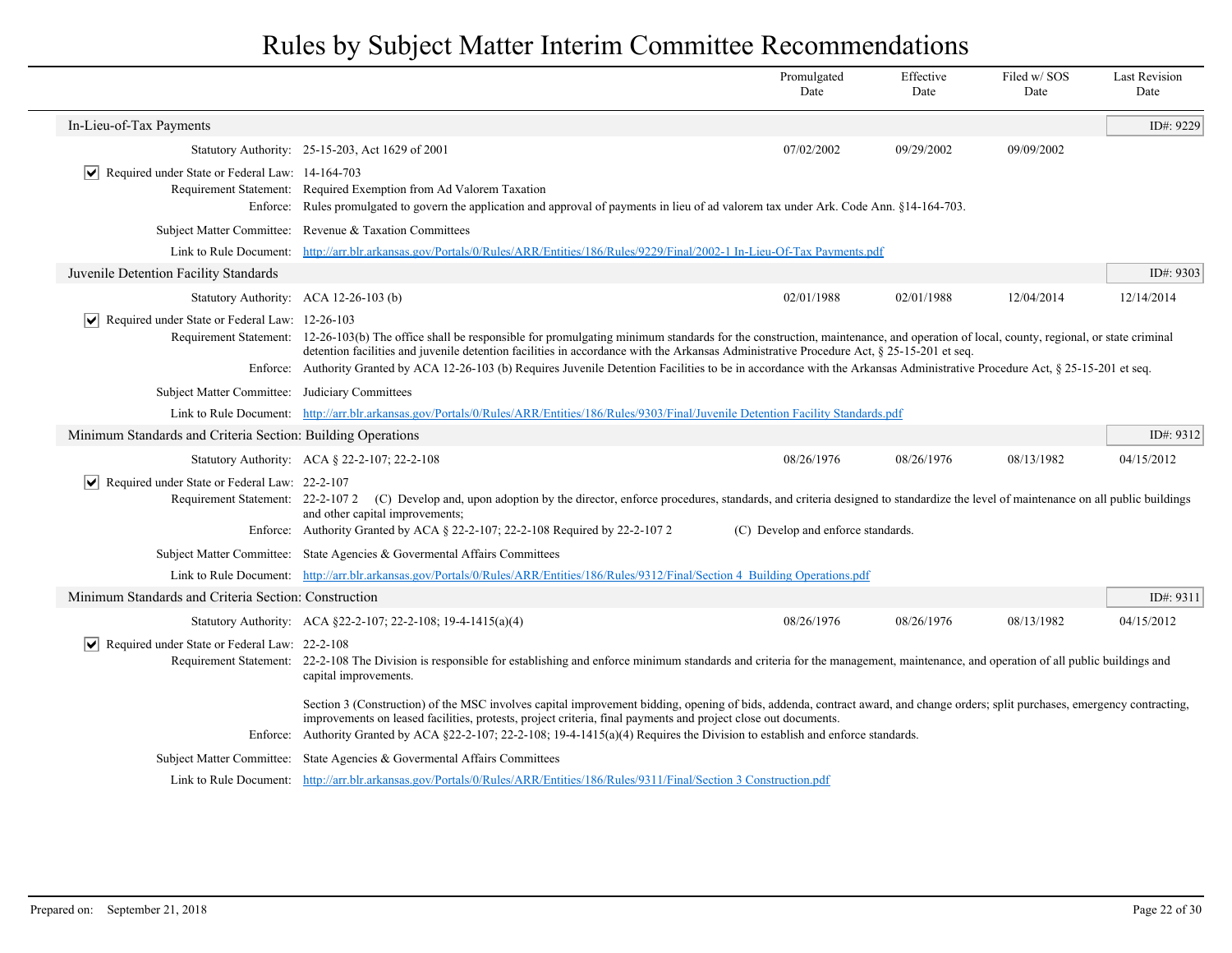|                                                                              |                                                                                                                                                                                                                                                                                                                                                                                                                                                                                                                                                                                          | Promulgated<br>Date | Effective<br>Date | Filed w/SOS<br>Date | <b>Last Revision</b><br>Date |
|------------------------------------------------------------------------------|------------------------------------------------------------------------------------------------------------------------------------------------------------------------------------------------------------------------------------------------------------------------------------------------------------------------------------------------------------------------------------------------------------------------------------------------------------------------------------------------------------------------------------------------------------------------------------------|---------------------|-------------------|---------------------|------------------------------|
| Minimum Standards and Criteria Section: Property Transfers                   |                                                                                                                                                                                                                                                                                                                                                                                                                                                                                                                                                                                          |                     |                   |                     | ID#: 9315                    |
|                                                                              | Statutory Authority: ACA §22-2-107, 22-2-108                                                                                                                                                                                                                                                                                                                                                                                                                                                                                                                                             | 08/26/1976          | 08/26/1976        | 08/13/1982          | 08/01/2008                   |
| Required under State or Federal Law: (none)<br>Requirement Statement: (none) | Enforce: Authority Granted by ACA §22-2-107, 22-2-108                                                                                                                                                                                                                                                                                                                                                                                                                                                                                                                                    |                     |                   |                     |                              |
|                                                                              | Subject Matter Committee: State Agencies & Governental Affairs Committees                                                                                                                                                                                                                                                                                                                                                                                                                                                                                                                |                     |                   |                     |                              |
|                                                                              | Link to Rule Document: http://arr.blr.arkansas.gov/Portals/0/Rules/ARR/Entities/186/Rules/9315/Final/Section 6 Property Transfers.pdf                                                                                                                                                                                                                                                                                                                                                                                                                                                    |                     |                   |                     |                              |
| Minimum Standards and Criteria Section: Real Estate Services                 |                                                                                                                                                                                                                                                                                                                                                                                                                                                                                                                                                                                          |                     |                   |                     | ID#: 9314                    |
|                                                                              | Statutory Authority: ACA §22-2-107, 22-2-108                                                                                                                                                                                                                                                                                                                                                                                                                                                                                                                                             | 08/26/1976          | 08/26/1976        | 08/13/1982          | 04/15/2012                   |
| Required under State or Federal Law: 22-2-107 (4)                            | Requirement Statement: Section 6 of the MSC (Real Property) involves property transfers, closings, exemptions from real property taxes, sale of property.<br>ACA022-2-107 (4) Real Estate Services Section. The Real Estate Services Section shall:<br>(A) Develop and enforce minimum leasing, sale, and purchase of property standards and criteria for consideration and adoption by the director;                                                                                                                                                                                    |                     |                   |                     |                              |
|                                                                              | Enforce: Authority Granted by ACA §22-2-107, 22-2-108. 22-2-107 (4) Requires the developing and enforcing of standards.                                                                                                                                                                                                                                                                                                                                                                                                                                                                  |                     |                   |                     |                              |
|                                                                              | Subject Matter Committee: State Agencies & Governental Affairs Committees                                                                                                                                                                                                                                                                                                                                                                                                                                                                                                                |                     |                   |                     |                              |
|                                                                              | Link to Rule Document: http://arr.blr.arkansas.gov/Portals/0/Rules/ARR/Entities/186/Rules/9314/Final/Section 5 Real Estate Services.pdf                                                                                                                                                                                                                                                                                                                                                                                                                                                  |                     |                   |                     |                              |
| Minimum Standards and Criteria: Design Review                                |                                                                                                                                                                                                                                                                                                                                                                                                                                                                                                                                                                                          |                     |                   |                     | ID#: 9310                    |
|                                                                              | Statutory Authority: ACA §22-2-107; 22-2-108; 19-4-1415(a)(4)                                                                                                                                                                                                                                                                                                                                                                                                                                                                                                                            | 08/26/1976          | 08/26/1976        | 08/13/1982          | 04/15/2012                   |
| Requirement Statement: ACA 22-2-108                                          | $ \mathbf{v} $ Required under State or Federal Law: ACA §22-2-107; 22-2-108; 19-4-1415(a)(4)                                                                                                                                                                                                                                                                                                                                                                                                                                                                                             |                     |                   |                     |                              |
|                                                                              | The Division is responsible for establishing and enforcing minimum standards and criteria for the management, maintenance, and operation of all public buildings and capital<br>improvements;                                                                                                                                                                                                                                                                                                                                                                                            |                     |                   |                     |                              |
|                                                                              | Section 2 (Design Review) of the MSC involves the selection of design professionals, fee schedules/allowances/expenses, omissions/errors, insurance, contracts, feasibility studies,<br>budgeting, building code review, design/drawing standards, accessibility issues, roofing/grading/drainage/mechanical, plumbing, electrical systems, cabling systems, wire<br>management, plan review process and alternative delivery methods.<br>Enforce: Authority Granted by ACA §22-2-107; 22-2-108; 19-4-1415(a)(4). ACA 22-2-108 Requires the Division to establish and enforce standards. |                     |                   |                     |                              |
|                                                                              |                                                                                                                                                                                                                                                                                                                                                                                                                                                                                                                                                                                          |                     |                   |                     |                              |
|                                                                              | Subject Matter Committee: State Agencies & Governmental Affairs Committees                                                                                                                                                                                                                                                                                                                                                                                                                                                                                                               |                     |                   |                     |                              |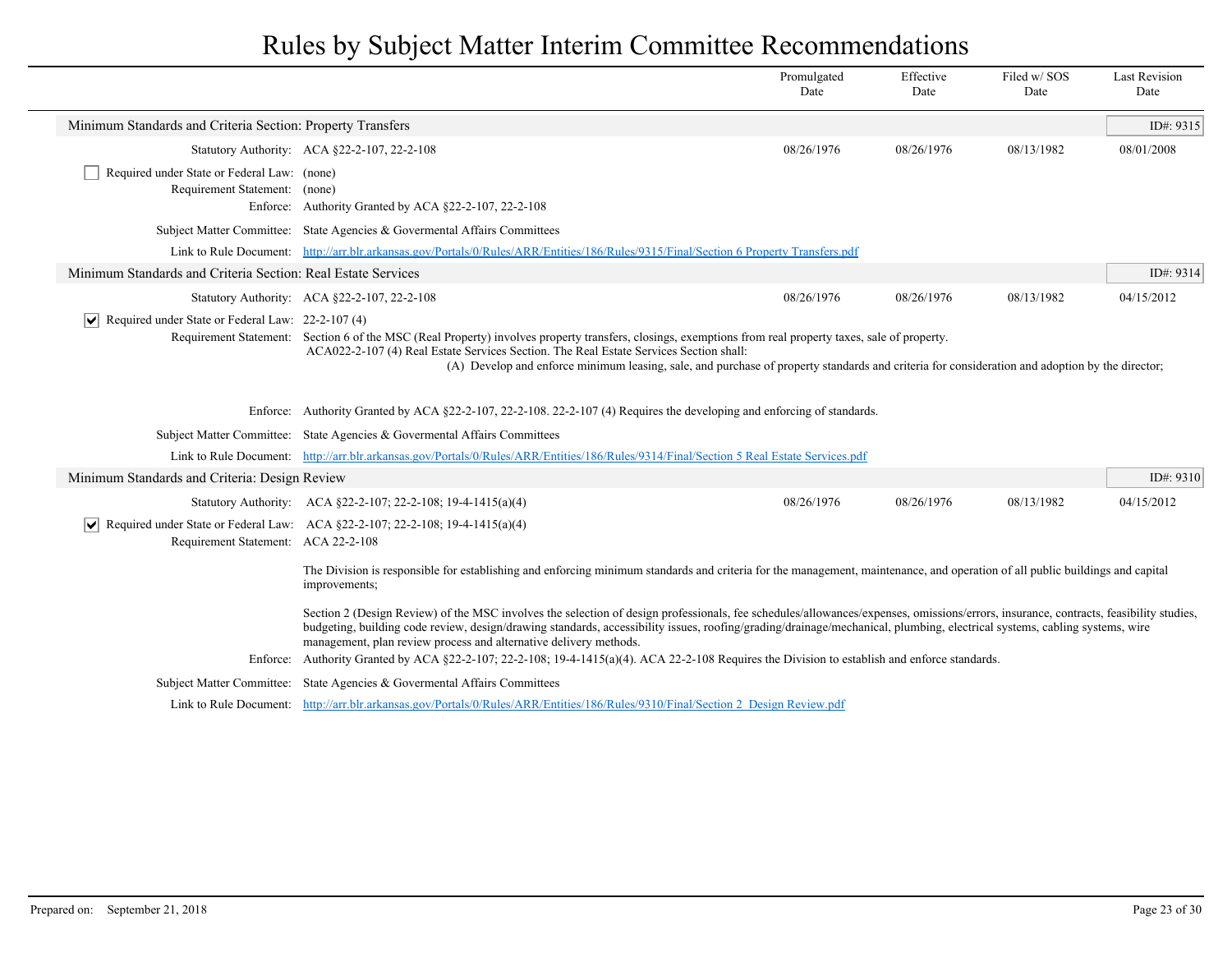|                                                               |                                                                                                                                                                                                                                                                                                                                                                                                                                                                                | Promulgated<br>Date | Effective<br>Date | Filed w/ SOS<br>Date | <b>Last Revision</b><br>Date |
|---------------------------------------------------------------|--------------------------------------------------------------------------------------------------------------------------------------------------------------------------------------------------------------------------------------------------------------------------------------------------------------------------------------------------------------------------------------------------------------------------------------------------------------------------------|---------------------|-------------------|----------------------|------------------------------|
| Minimum Standards and Criteria: General/Definitions           |                                                                                                                                                                                                                                                                                                                                                                                                                                                                                |                     |                   |                      | ID#: 9309                    |
|                                                               | Statutory Authority: ACA § 22-2-107; 22-108; 22-2-114                                                                                                                                                                                                                                                                                                                                                                                                                          | 08/26/1976          | 08/26/1976        | 08/13/1982           |                              |
| $ \mathbf{v} $ Required under State or Federal Law: 22-2-114  | Requirement Statement: Section 1 of the MSC involves the purpose, function, organization, authority, grievance procedures and definitions to the Minimum Standards and Criteria.<br>$22-2-114$ (5)(A)(i) The director shall adopt standards and criteria for the leasing and utilization of space and the allocation of space to state agencies.                                                                                                                               |                     |                   |                      |                              |
|                                                               | Enforce: Authority Granted by ACA § 22-2-107; 22-108; 22-2-114. Section 1 of the MSC involves the purpose, function, organization, authority, grievance procedures and definitions to the<br>$22-2-114(5)(A)(i)$ The director shall adopt standards and criteria for the leasing and utilization of space and the allocation of space to<br>Minimum Standards and Criteria.<br>state agencies.                                                                                 |                     |                   |                      |                              |
|                                                               | Subject Matter Committee: State Agencies & Governental Affairs Committees                                                                                                                                                                                                                                                                                                                                                                                                      |                     |                   |                      |                              |
|                                                               | Link to Rule Document: http://arr.blr.arkansas.gov/Portals/0/Rules/ARR/Entities/186/Rules/9309/Final/Section 1 General Definitions.pdf                                                                                                                                                                                                                                                                                                                                         |                     |                   |                      |                              |
| Office of Child Support Enforcement Policy Manual             |                                                                                                                                                                                                                                                                                                                                                                                                                                                                                |                     |                   |                      | ID#: 9578                    |
|                                                               | Statutory Authority: 42 U.S.C. § 654(B), 42 U.S.C. § 666(c)(1)(E), 45 C.F.R. § 303.11(b)(5), 45 C.F.R.<br>§303.70, 45 C.F.R. § 303.7(e)(1), Ark. Code Ann. § 9-14-241                                                                                                                                                                                                                                                                                                          | 10/20/1994          | 12/01/2012        | 11/26/2012           |                              |
| $ \bm{\mathsf{v}} $                                           | Required under State or Federal Law: 42 U.S.C. § 602(20), 42 U.S.C. § 654, Ark. Code Ann. § 9-14-206(a)                                                                                                                                                                                                                                                                                                                                                                        |                     |                   |                      |                              |
|                                                               | Requirement Statement: States are required by federal law to operate a child support enforcement program under an approved plan to be eligible for TANF block grant funding and for funding for the child<br>support program. The Office of Child Support Enforcement is charged with administering the plan and program.                                                                                                                                                      |                     |                   |                      |                              |
|                                                               | Enforce: Authority Granted by 42 U.S.C. § 654(B), 42 U.S.C. § 666(c)(1)(E), 45 C.F.R. § 303.11(b)(5), 45 C.F.R. § 303.70, 45 C.F.R. § 303.7(e)(1), Ark. Code Ann. § 9-14-241 Requires<br>States by federal law to operate a child support enforcement program under an approved plan to be eligible for TANF block grant funding and for funding for the child support<br>program. The Office of Child Support Enforcement is charged with administering the plan and program. |                     |                   |                      |                              |
| Subject Matter Committee: Judiciary Committees                |                                                                                                                                                                                                                                                                                                                                                                                                                                                                                |                     |                   |                      |                              |
|                                                               | Link to Rule Document: http://arr.blr.arkansas.gov/Portals/0/Rules/ARR/Entities/186/Rules/9578/Final/OCSE Policy Manual.pdf                                                                                                                                                                                                                                                                                                                                                    |                     |                   |                      |                              |
| Procurement Rules and Laws                                    |                                                                                                                                                                                                                                                                                                                                                                                                                                                                                |                     |                   |                      | ID#: 9260                    |
|                                                               | Statutory Authority: ACA 19-11-203; 233; 249; 251; 265; 267 through 269; 272; 801; 1006; 1008; 1010;<br>1012; 1014                                                                                                                                                                                                                                                                                                                                                             | 06/18/1979          | 07/18/1979        | 06/18/1979           | 05/11/2018                   |
| $ \mathbf{v} $ Required under State or Federal Law: 19-11-217 |                                                                                                                                                                                                                                                                                                                                                                                                                                                                                |                     |                   |                      |                              |
|                                                               | Requirement Statement: 19-11-217. Powers and duties of State Procurement Director dictates that the Procurement shall have the authority and responsibility to promulgate regulations consistent with this<br>subchapter                                                                                                                                                                                                                                                       |                     |                   |                      |                              |
|                                                               | Enforce: As required by 19-11-217 Procurement rules must be contestant with ACA.                                                                                                                                                                                                                                                                                                                                                                                               |                     |                   |                      |                              |
|                                                               | Subject Matter Committee: Revenue & Taxation Committees                                                                                                                                                                                                                                                                                                                                                                                                                        |                     |                   |                      |                              |
|                                                               | Link to Rule Document: http://arr.blr.arkansas.gov/Portals/0/Rules/ARR/Entities/186/Rules/9260/Final/Procurement Laws and Rules.pdf                                                                                                                                                                                                                                                                                                                                            |                     |                   |                      |                              |
| Real Estate Transfer Tax Regulation RE-2                      |                                                                                                                                                                                                                                                                                                                                                                                                                                                                                |                     |                   |                      | ID#: 9230                    |
| Statutory Authority: Act 401 of 1979                          |                                                                                                                                                                                                                                                                                                                                                                                                                                                                                | 07/11/1985          | 10/01/1985        | 08/20/1985           |                              |
| $ \mathbf{v} $ Required under State or Federal Law: 26-60-103 | Requirement Statement: "The enforcement of the provisions of this chapter shall be the responsibility of the Director of the Department of Finance and Administration under regulations to be promulgated<br>by the director."                                                                                                                                                                                                                                                 |                     |                   |                      |                              |
|                                                               | Enforce: As authorized in ACA 26-60-103 & required by 26-60-104 rules where promulgated to administer and enforce the provisions of the Real Estate Transfer Tax.                                                                                                                                                                                                                                                                                                              |                     |                   |                      |                              |
|                                                               | Subject Matter Committee: Revenue & Taxation Committees                                                                                                                                                                                                                                                                                                                                                                                                                        |                     |                   |                      |                              |
|                                                               | Link to Rule Document: http://arr.blr.arkansas.gov/Portals/0/Rules/ARR/Entities/186/Rules/9230/Final/1985-x Real Estate Transfer Tax.pdf                                                                                                                                                                                                                                                                                                                                       |                     |                   |                      |                              |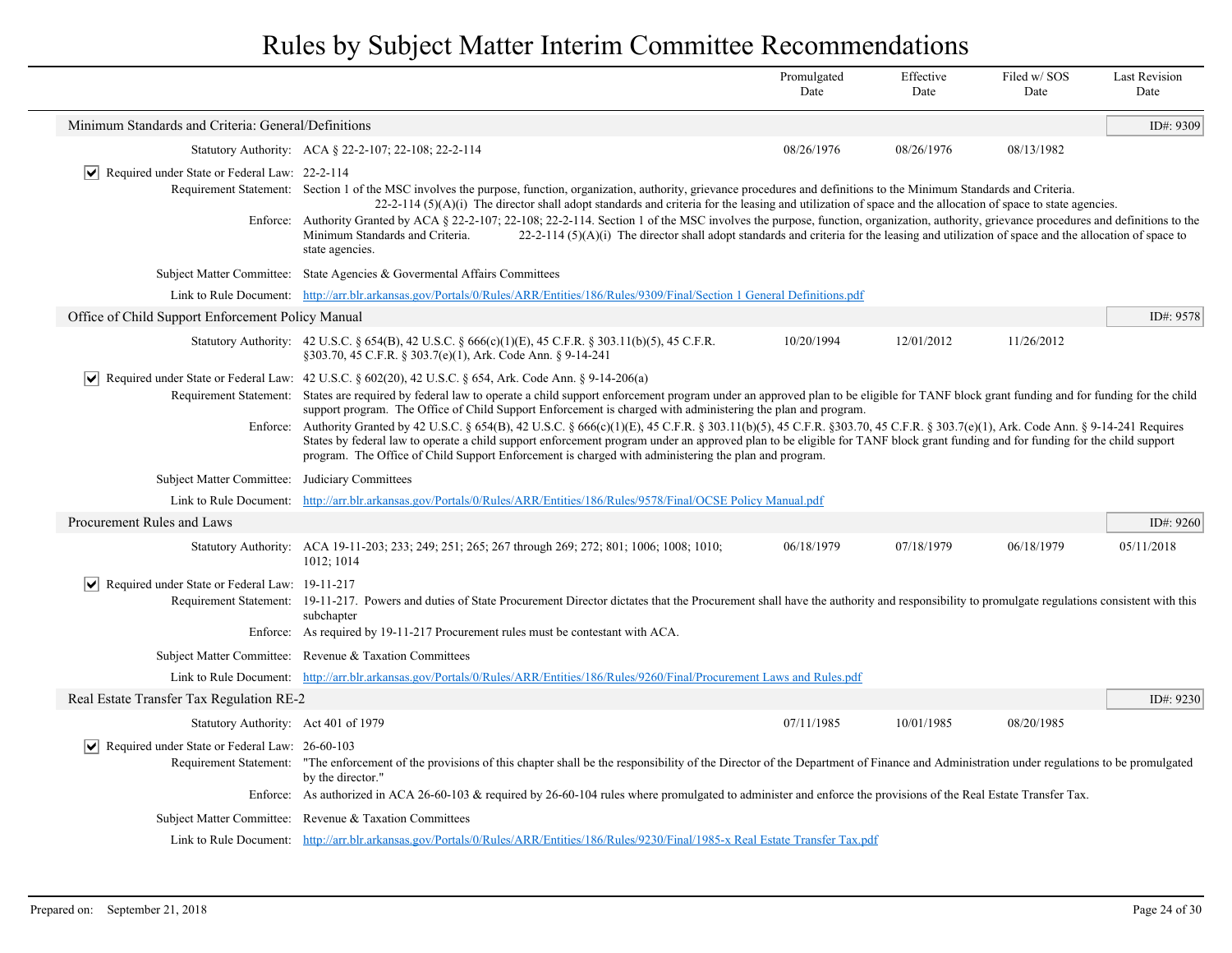|                                                                                          |                                                                                                                                                                                                                                                                                                                                                                                                                                                                                                                                                                                                                                                                                                                                                                                                                                                                     | Promulgated<br>Date | Effective<br>Date | Filed w/SOS<br>Date | <b>Last Revision</b><br>Date |
|------------------------------------------------------------------------------------------|---------------------------------------------------------------------------------------------------------------------------------------------------------------------------------------------------------------------------------------------------------------------------------------------------------------------------------------------------------------------------------------------------------------------------------------------------------------------------------------------------------------------------------------------------------------------------------------------------------------------------------------------------------------------------------------------------------------------------------------------------------------------------------------------------------------------------------------------------------------------|---------------------|-------------------|---------------------|------------------------------|
|                                                                                          | Reg. 199603 Apportionment of Business Income Arising From Intragroup Intangible Licensing Transactions                                                                                                                                                                                                                                                                                                                                                                                                                                                                                                                                                                                                                                                                                                                                                              |                     |                   |                     | ID#: 9231                    |
|                                                                                          | Statutory Authority: ACA 19-1-208 (1987); 26-18-301 (1987) and 25-15-201, et seq.                                                                                                                                                                                                                                                                                                                                                                                                                                                                                                                                                                                                                                                                                                                                                                                   | 08/09/1996          | 08/22/1996        | 08/12/1996          |                              |
| Required under State or Federal Law: (none)<br>Requirement Statement:<br>Enforce:        | (none)<br>Pursuant to the authority provided in Ark. Code Ann. § 19-1-208 (1987), Ark. Code Ann. § 26-18-301 (1987) and Ark. Code Ann. § 25-15-201, et seq. (1987) (the Arkansas<br>Administrative Procedures Act), the Director of the Arkansas Department of Finance and Administration and the Commissioner of Revenue for the State of Arkansas do hereby<br>promulgate the following Regulation. This Regulation is to be read in conjunction with the previous Regulations of the Department of Finance and Administration ("Department")<br>and laws of this State, for the administration of Article IV of the Multistate Tax Compact as adopted in Arkansas and found at Ark. Code Ann. § 26-5-101 ("AMTC") and the<br>Uniform Division of Income for Tax Purposes Act as adopted in Arkansas and found at Ark. Code Ann. § 26-51-701 et seq. ("AUDITPA"). |                     |                   |                     |                              |
|                                                                                          | Subject Matter Committee: Revenue & Taxation Committees                                                                                                                                                                                                                                                                                                                                                                                                                                                                                                                                                                                                                                                                                                                                                                                                             |                     |                   |                     |                              |
| Link to Rule Document:                                                                   | http://arr.blr.arkansas.gov/Portals/0/Rules/ARR/Entities/186/Rules/9231/Final/1996-3 Apportionment of Business Income Arising from Intragroup Licensing Transactions.pdf                                                                                                                                                                                                                                                                                                                                                                                                                                                                                                                                                                                                                                                                                            |                     |                   |                     |                              |
| Restricted Commercial Drivers License                                                    |                                                                                                                                                                                                                                                                                                                                                                                                                                                                                                                                                                                                                                                                                                                                                                                                                                                                     |                     |                   |                     | ID#: 9240                    |
| Statutory Authority: 27-16-101 et esq                                                    |                                                                                                                                                                                                                                                                                                                                                                                                                                                                                                                                                                                                                                                                                                                                                                                                                                                                     | 07/01/1992          | 07/02/1992        | 06/12/1992          |                              |
| Required under State or Federal Law: (none)<br>Requirement Statement: (none)             | Enforce: Promulgated under 27-16-103 Rule establishes a Commercial Drivers Learners Permit in accordance with §CFR 383.                                                                                                                                                                                                                                                                                                                                                                                                                                                                                                                                                                                                                                                                                                                                             |                     |                   |                     |                              |
|                                                                                          | Subject Matter Committee: Public Transportation Committees                                                                                                                                                                                                                                                                                                                                                                                                                                                                                                                                                                                                                                                                                                                                                                                                          |                     |                   |                     |                              |
|                                                                                          | Link to Rule Document: http://arr.blr.arkansas.gov/Portals/0/Rules/ARR/Entities/186/Rules/9240/Final/1992-2 Restricted Commerical Drivers License.pdf                                                                                                                                                                                                                                                                                                                                                                                                                                                                                                                                                                                                                                                                                                               |                     |                   |                     |                              |
|                                                                                          | Rule 045.00.78-001 Rules and Regulations Pertaining to the Granting of Temporary Loans by the State Board of Finance to Cities, Counties and School Districts                                                                                                                                                                                                                                                                                                                                                                                                                                                                                                                                                                                                                                                                                                       |                     |                   |                     | ID#: 10770                   |
| Statutory Authority: unknown                                                             |                                                                                                                                                                                                                                                                                                                                                                                                                                                                                                                                                                                                                                                                                                                                                                                                                                                                     | 03/20/1978          | 03/20/1978        | 03/20/1978          |                              |
| Required under State or Federal Law: (none)<br>Requirement Statement: (none)<br>Enforce: |                                                                                                                                                                                                                                                                                                                                                                                                                                                                                                                                                                                                                                                                                                                                                                                                                                                                     |                     |                   |                     |                              |
|                                                                                          | Subject Matter Committee: State Agencies & Governental Affairs Committees                                                                                                                                                                                                                                                                                                                                                                                                                                                                                                                                                                                                                                                                                                                                                                                           |                     |                   |                     |                              |
| Link to Rule Document: $n/a$                                                             |                                                                                                                                                                                                                                                                                                                                                                                                                                                                                                                                                                                                                                                                                                                                                                                                                                                                     |                     |                   |                     |                              |
|                                                                                          | Rule 045.00.81-001 Revision of Board of Finance Regulations Concerning Act 15 Loan Awards                                                                                                                                                                                                                                                                                                                                                                                                                                                                                                                                                                                                                                                                                                                                                                           |                     |                   |                     | ID#: 10771                   |
| Statutory Authority: unknwn                                                              |                                                                                                                                                                                                                                                                                                                                                                                                                                                                                                                                                                                                                                                                                                                                                                                                                                                                     | 04/22/1981          | 04/22/1981        | 04/22/1981          |                              |
| Required under State or Federal Law: (none)<br>Requirement Statement: (none)<br>Enforce: |                                                                                                                                                                                                                                                                                                                                                                                                                                                                                                                                                                                                                                                                                                                                                                                                                                                                     |                     |                   |                     |                              |
|                                                                                          | Subject Matter Committee: State Agencies & Governental Affairs Committees                                                                                                                                                                                                                                                                                                                                                                                                                                                                                                                                                                                                                                                                                                                                                                                           |                     |                   |                     |                              |
| Link to Rule Document: n/a                                                               |                                                                                                                                                                                                                                                                                                                                                                                                                                                                                                                                                                                                                                                                                                                                                                                                                                                                     |                     |                   |                     |                              |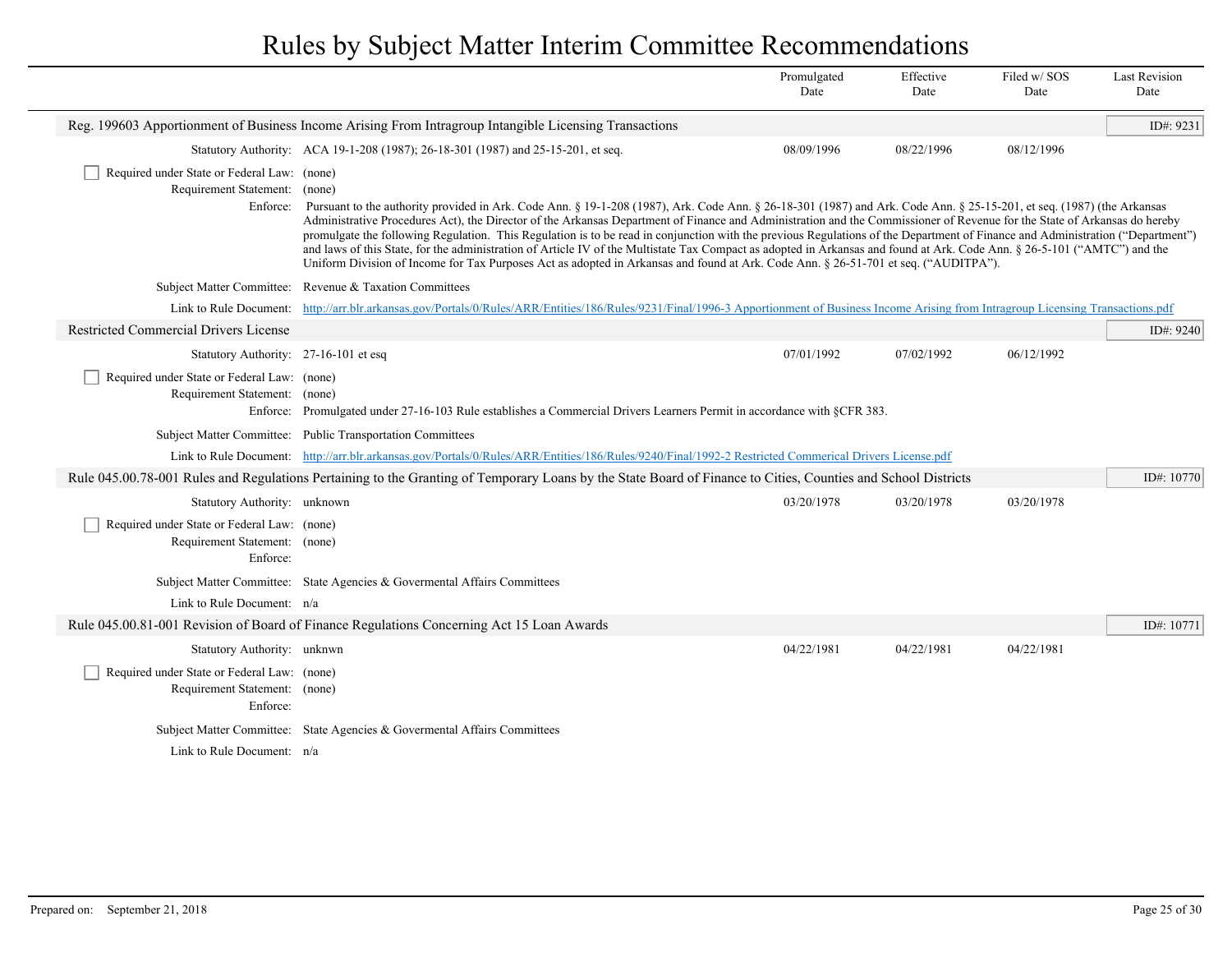|                                                                                                           |                                                                                                                                                                                                          | Promulgated<br>Date | Effective<br>Date | Filed w/SOS<br>Date | <b>Last Revision</b><br>Date |
|-----------------------------------------------------------------------------------------------------------|----------------------------------------------------------------------------------------------------------------------------------------------------------------------------------------------------------|---------------------|-------------------|---------------------|------------------------------|
| Rule 2011-1 Management of Cash Funds                                                                      |                                                                                                                                                                                                          |                     |                   |                     | ID#: 10767                   |
|                                                                                                           | Statutory Authority: Ark. Code Ann. 19-3-101, 19-4-801 et seq. and 25-15-201                                                                                                                             | 06/11/2011          | 06/11/2011        | 06/11/2011          |                              |
| Required under State or Federal Law: (none)<br>Requirement Statement: (none)<br>Enforce:                  |                                                                                                                                                                                                          |                     |                   |                     |                              |
|                                                                                                           | Subject Matter Committee: State Agencies & Governental Affairs Committees                                                                                                                                |                     |                   |                     |                              |
|                                                                                                           | Link to Rule Document: http://arr.blr.arkansas.gov/Portals/0/Rules/ARR/Entities/186/Rules/10767/Final/State Board of Finance Rule 2011-1.pdf                                                             |                     |                   |                     |                              |
| Rule 2012-A Management of Cash Funds                                                                      |                                                                                                                                                                                                          |                     |                   |                     | ID#: 10768                   |
|                                                                                                           | Statutory Authority: Ark. Code Ann. 19-3-101, 19-4-801 et seq. and 25-15-201 et seq.                                                                                                                     | 06/14/2012          | 06/14/2012        | 06/14/2012          |                              |
| Required under State or Federal Law: (none)<br>Requirement Statement: (none)<br>Enforce:                  |                                                                                                                                                                                                          |                     |                   |                     |                              |
|                                                                                                           | Subject Matter Committee: State Agencies & Governmental Affairs Committees                                                                                                                               |                     |                   |                     |                              |
|                                                                                                           | Link to Rule Document: http://arr.blr.arkansas.gov/Portals/0/Rules/ARR/Entities/186/Rules/10768/Final/State Board of Finance Rule 2012-A.pdf                                                             |                     |                   |                     |                              |
| Rules and Regulations Governing Greyhound Racing                                                          |                                                                                                                                                                                                          |                     |                   |                     | ID#: 9257                    |
| Statutory Authority: ACA 23-110-204                                                                       |                                                                                                                                                                                                          | 12/29/1972          | 01/28/1973        | 12/29/1972          | 01/01/2018                   |
| Required under State or Federal Law: 23-11-203<br>$ \bm{\mathsf{v}} $<br>Requirement Statement: 23-11-203 | (5)<br>(5) The commission shall promulgate rules to implement this subsection.<br>Enforce: As required under 23-11-203(5) rules necessary to Regulate Greyhound racing in the State.                     |                     |                   |                     |                              |
|                                                                                                           | Subject Matter Committee: Joint Meeting of House Rules and Senate State Agencies                                                                                                                         |                     |                   |                     |                              |
|                                                                                                           | Link to Rule Document: http://arr.blr.arkansas.gov/Portals/0/Rules/ARR/Entities/186/Rules/9257/Final/Greyhound Rules and Regulations.pdf                                                                 |                     |                   |                     |                              |
| Rules and Regulations Governing Horse Racing                                                              |                                                                                                                                                                                                          |                     |                   |                     | ID#: 9258                    |
| Statutory Authority: 23-110-204                                                                           |                                                                                                                                                                                                          | 12/29/1972          | 01/28/1973        | 12/29/1972          | 10/17/2017                   |
| Required under State or Federal Law: 23-110-204 (5)<br>$ \mathsf{v} $                                     | Requirement Statement: 23-110-204 (5) The commission shall promulgate rules to implement this subsection.<br>Enforce: As required by 23-110-204 (5) to implement Arkansas Horse Racing Law in the State. |                     |                   |                     |                              |
|                                                                                                           | Subject Matter Committee: Joint Meeting of House Rules and Senate State Agencies                                                                                                                         |                     |                   |                     |                              |
|                                                                                                           | Link to Rule Document: http://arr.blr.arkansas.gov/Portals/0/Rules/ARR/Entities/186/Rules/9258/Final/Thoroughbred Rules & Regulations.pdf                                                                |                     |                   |                     |                              |

 $\overline{\phantom{a}}$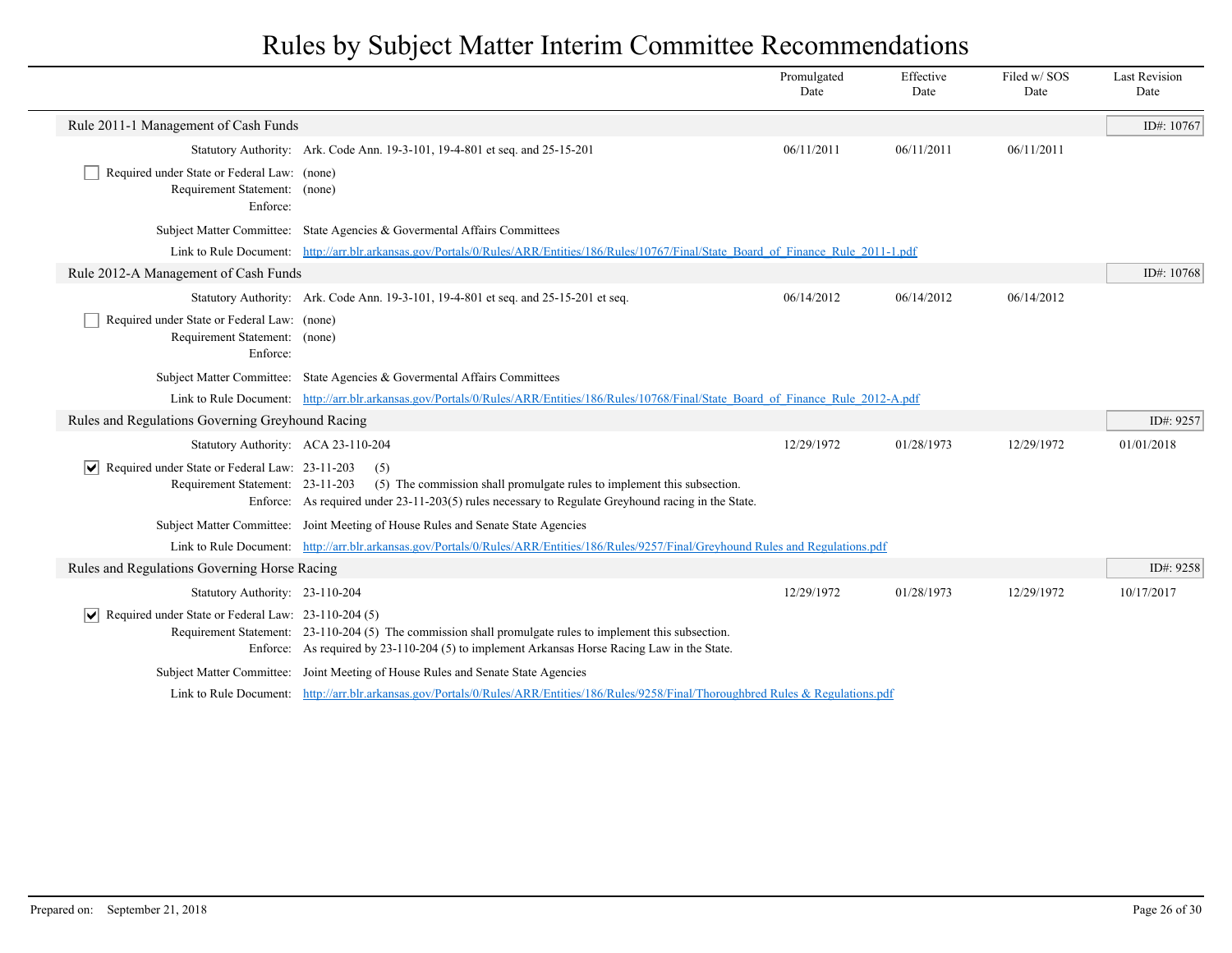|                        |                                                                                                                                                                                                                                                                                                                                                                                                                                                                                                                                                                                                                                                                                                                                                                                                                                                                                                                                                                                                                                                                                                    | Promulgated<br>Date | Effective<br>Date | Filed w/SOS<br>Date | <b>Last Revision</b><br>Date |  |  |
|------------------------|----------------------------------------------------------------------------------------------------------------------------------------------------------------------------------------------------------------------------------------------------------------------------------------------------------------------------------------------------------------------------------------------------------------------------------------------------------------------------------------------------------------------------------------------------------------------------------------------------------------------------------------------------------------------------------------------------------------------------------------------------------------------------------------------------------------------------------------------------------------------------------------------------------------------------------------------------------------------------------------------------------------------------------------------------------------------------------------------------|---------------------|-------------------|---------------------|------------------------------|--|--|
|                        | Rules and Regulations Governing the Application for, Issuance, and Renewal of Licenses for Medical Marijuana Cultivation Facilities and Dispensaries in Arkansas                                                                                                                                                                                                                                                                                                                                                                                                                                                                                                                                                                                                                                                                                                                                                                                                                                                                                                                                   |                     |                   |                     |                              |  |  |
|                        | Statutory Authority: Amendment 98 to the Arkansas Constitution; Arkansas Medical Marijuana<br>Amendment, Section 8                                                                                                                                                                                                                                                                                                                                                                                                                                                                                                                                                                                                                                                                                                                                                                                                                                                                                                                                                                                 | 07/18/2017          | 08/18/2017        | 07/19/2017          |                              |  |  |
| $ \vee $               | Required under State or Federal Law: Amendment 98 to the Arkansas Constitution; Arkansas Medical Marijuana Amendment, Section 8                                                                                                                                                                                                                                                                                                                                                                                                                                                                                                                                                                                                                                                                                                                                                                                                                                                                                                                                                                    |                     |                   |                     |                              |  |  |
| Requirement Statement: | Required by Arkansas Constitutional Amendment 98 Section \$8 Licensing of dispensaries and cultivation facilities.<br>(a) (1) Dispensaries and cultivation facilities shall be licensed by the Medical Marijuana<br>Commission.<br>(2) The commission shall administer and regulate the licensing of dispensaries and<br>cultivation facilities, including the issuance of a:<br>(i) License to operate a dispensary; and<br>(ii) License to operate a cultivation facility.<br>(3) The Alcoholic Beverage Control Division shall administer and enforce the provisions of<br>this amendment concerning dispensaries and cultivation facilities.<br>(b) (1) The commission and division shall each adopt rules necessary to:<br>(A) Carry out the purposes of this amendment; and<br>(B) Perform its duties under this amendment.<br>(2) Rules adopted under this section are rules as defined in the Arkansas Administrative<br>Procedure Act, $\S$ 25-15-201 et seq.                                                                                                                             |                     |                   |                     |                              |  |  |
| Enforce:               | These Rules and Regulations Governing the Application For, Issuance, and Renewal of Licenses for Medical Marijuana Cultivation Facilities and Dispensaries in Arkansas are<br>duly adopted and promulgated by the Medical Marijuana Commission pursuant to Amendment No. 98 of the Constitution of the State of Arkansas of 1874, The Medical Marijuana<br>Amendment of 2016.                                                                                                                                                                                                                                                                                                                                                                                                                                                                                                                                                                                                                                                                                                                      |                     |                   |                     |                              |  |  |
|                        | Subject Matter Committee: Joint Meeting of House Rules and Senate State Agencies                                                                                                                                                                                                                                                                                                                                                                                                                                                                                                                                                                                                                                                                                                                                                                                                                                                                                                                                                                                                                   |                     |                   |                     |                              |  |  |
|                        | Link to Rule Document: http://arr.blr.arkansas.gov/Portals/0/Rules/ARR/Entities/186/Rules/9256/Final/MMC Application Rules and Regs.pdf                                                                                                                                                                                                                                                                                                                                                                                                                                                                                                                                                                                                                                                                                                                                                                                                                                                                                                                                                            |                     |                   |                     |                              |  |  |
|                        | Rules and Regulations Governing the Oversight of Medical Marijuana Cultivation Facilities and Dispensaries by the Alcoholic Beverage Control Division                                                                                                                                                                                                                                                                                                                                                                                                                                                                                                                                                                                                                                                                                                                                                                                                                                                                                                                                              |                     |                   |                     | ID#: 9301                    |  |  |
|                        | Statutory Authority: ACA §3-2-205 (b) & 3-3-206                                                                                                                                                                                                                                                                                                                                                                                                                                                                                                                                                                                                                                                                                                                                                                                                                                                                                                                                                                                                                                                    | 06/06/2017          | 07/29/2017        | 07/19/2017          |                              |  |  |
| Requirement Statement: | $ \mathbf{v} $ Required under State or Federal Law: Amendment No 98 of the Constitution of the State of Arkansas of 1874<br>Required by Arkansas Constitutional Amendment 98 Section \$8 Licensing of dispensaries and cultivation facilities.<br>(a) (1) Dispensaries and cultivation facilities shall be licensed by the Medical Marijuana<br>Commission.<br>(2) The commission shall administer and regulate the licensing of dispensaries and<br>cultivation facilities, including the issuance of a:<br>(i) License to operate a dispensary; and<br>(ii) License to operate a cultivation facility.<br>(3) The Alcoholic Beverage Control Division shall administer and enforce the provisions of<br>this amendment concerning dispensaries and cultivation facilities.<br>(b) (1) The commission and division shall each adopt rules necessary to:<br>(A) Carry out the purposes of this amendment; and<br>(B) Perform its duties under this amendment.<br>(2) Rules adopted under this section are rules as defined in the Arkansas Administrative<br>Procedure Act, $\S$ 25-15-201 et seq. |                     |                   |                     |                              |  |  |
| Enforce:               | These rules and regulations governing the oversight of medical marijuana cultivation facilities and dispensaries in Arkansas are duly adopted and promulgated by the Arkansas<br>Alcoholic Beverage Control Board pursuant to Amendment No. 98 of the Constitution of the State of Arkansas of 1874, The Medical Marijuana Amendment of 2016.                                                                                                                                                                                                                                                                                                                                                                                                                                                                                                                                                                                                                                                                                                                                                      |                     |                   |                     |                              |  |  |
|                        | Subject Matter Committee: Joint Meeting of House Rules and Senate State Agencies                                                                                                                                                                                                                                                                                                                                                                                                                                                                                                                                                                                                                                                                                                                                                                                                                                                                                                                                                                                                                   |                     |                   |                     |                              |  |  |
|                        | Link to Rule Document: http://arr.blr.arkansas.gov/Portals/0/Rules/ARR/Entities/186/Rules/9301/Final/MMC Rules and Regs.pdf                                                                                                                                                                                                                                                                                                                                                                                                                                                                                                                                                                                                                                                                                                                                                                                                                                                                                                                                                                        |                     |                   |                     |                              |  |  |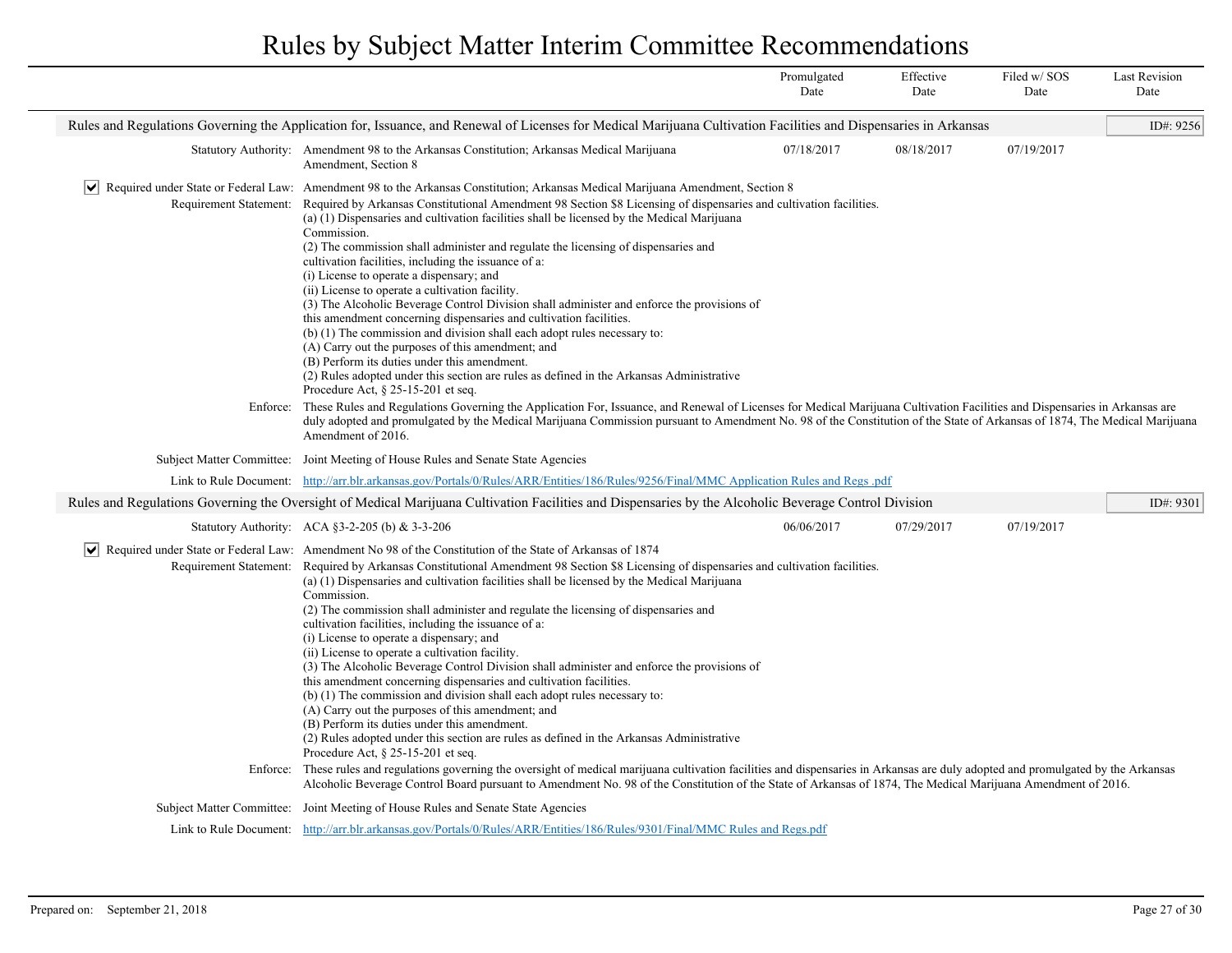|                                                                                          |                                                                                                                                                                                                                                                                                                                                                                                                                                                                                                       | Promulgated<br>Date | Effective<br>Date | Filed w/SOS<br>Date | <b>Last Revision</b><br>Date |  |  |
|------------------------------------------------------------------------------------------|-------------------------------------------------------------------------------------------------------------------------------------------------------------------------------------------------------------------------------------------------------------------------------------------------------------------------------------------------------------------------------------------------------------------------------------------------------------------------------------------------------|---------------------|-------------------|---------------------|------------------------------|--|--|
| Sales Tax Holiday, Arkansas                                                              |                                                                                                                                                                                                                                                                                                                                                                                                                                                                                                       |                     |                   |                     | ID#: 9249                    |  |  |
|                                                                                          | Statutory Authority: 26-52-444 & Act 757 of 2011                                                                                                                                                                                                                                                                                                                                                                                                                                                      | 05/11/2011          | 05/01/2011        | 05/17/2012          | 05/17/2012                   |  |  |
| V  Required under State or Federal Law: 26-52-444                                        | Requirement Statement: 26-52-444 (c) The Department of Finance and Administration shall promulgate rules to implement this section.<br>Enforce: This rule is necessary to properly administer the provisions of ACA 26-52-444 regarding the Arkansas sales and use tax holiday.                                                                                                                                                                                                                       |                     |                   |                     |                              |  |  |
|                                                                                          | Subject Matter Committee: Revenue & Taxation Committees                                                                                                                                                                                                                                                                                                                                                                                                                                               |                     |                   |                     |                              |  |  |
|                                                                                          | Link to Rule Document: http://arr.blr.arkansas.gov/Portals/0/Rules/ARR/Entities/186/Rules/9249/Final/2012-2 Arkansas Sales Tax Holiday.pdf                                                                                                                                                                                                                                                                                                                                                            |                     |                   |                     |                              |  |  |
|                                                                                          | Small Business Tax Accounting: Use of Accrual Basis and Cash Basis Accounting Methods -- Corporation Income Tax Regulation 3.26-51-401(a)                                                                                                                                                                                                                                                                                                                                                             |                     |                   |                     | ID#: 9250                    |  |  |
| Statutory Authority: 26-51-401                                                           |                                                                                                                                                                                                                                                                                                                                                                                                                                                                                                       | 09/16/2002          | 09/26/2002        | 09/09/2002          |                              |  |  |
| Enforce:                                                                                 | $ \mathbf{v} $ Required under State or Federal Law: Federal Revenue Procedure 2001-76, 2001-52 I.R.B. 613.<br>Requirement Statement: Revenue procedure under section 446 of the Code permits the eligible trades or businesses of qualifying taxpayers to use the cash method of accounting as described in the<br>procedure.<br>Required by Federal Revenue Procedure 2001-76, 2001-52 I.R.B. 613. allows eligible trades or businesses of qualifying taxpayers to us the cash method of accounting. |                     |                   |                     |                              |  |  |
|                                                                                          | Subject Matter Committee: Revenue & Taxation Committees                                                                                                                                                                                                                                                                                                                                                                                                                                               |                     |                   |                     |                              |  |  |
| Link to Rule Document:                                                                   | http://arr.blr.arkansas.gov/Portals/0/Rules/ARR/Entities/186/Rules/9250/Final/2002 3.26-51-401(a) Small Business Tax Accounting, Use of Accrual Basis and Cash Basis<br><b>Accounting Methods.pdf</b>                                                                                                                                                                                                                                                                                                 |                     |                   |                     |                              |  |  |
| State Board of Finance Resolution                                                        |                                                                                                                                                                                                                                                                                                                                                                                                                                                                                                       |                     |                   |                     | ID#: 10766                   |  |  |
| Statutory Authority: Act 338 of 1955                                                     |                                                                                                                                                                                                                                                                                                                                                                                                                                                                                                       | 06/12/1963          | 06/12/1963        | 06/12/1963          |                              |  |  |
| Required under State or Federal Law: (none)<br>Requirement Statement: (none)<br>Enforce: |                                                                                                                                                                                                                                                                                                                                                                                                                                                                                                       |                     |                   |                     |                              |  |  |
|                                                                                          | Subject Matter Committee: State Agencies & Governental Affairs Committees                                                                                                                                                                                                                                                                                                                                                                                                                             |                     |                   |                     |                              |  |  |
|                                                                                          | Link to Rule Document: http://arr.blr.arkansas.gov/Portals/0/Rules/ARR/Entities/186/Rules/10766/Final/045.00.63-001F-3694 Resolution.pdf                                                                                                                                                                                                                                                                                                                                                              |                     |                   |                     |                              |  |  |
| <b>Surety Bond Regulations</b>                                                           |                                                                                                                                                                                                                                                                                                                                                                                                                                                                                                       |                     |                   |                     | ID#: 9251                    |  |  |
| Statutory Authority: ACA 26-18-301                                                       |                                                                                                                                                                                                                                                                                                                                                                                                                                                                                                       | 05/13/1987          | 06/02/1987        | 05/13/1987          | 05/20/1991                   |  |  |
| Required under State or Federal Law: (none)<br>Requirement Statement: (none)             | Enforce: Promulgated under ACA 26-18-301.                                                                                                                                                                                                                                                                                                                                                                                                                                                             |                     |                   |                     |                              |  |  |
|                                                                                          | Subject Matter Committee: Revenue & Taxation Committees                                                                                                                                                                                                                                                                                                                                                                                                                                               |                     |                   |                     |                              |  |  |
|                                                                                          | Link to Rule Document: http://arr.blr.arkansas.gov/Portals/0/Rules/ARR/Entities/186/Rules/9251/Final/Surety Bond.pdf                                                                                                                                                                                                                                                                                                                                                                                  |                     |                   |                     |                              |  |  |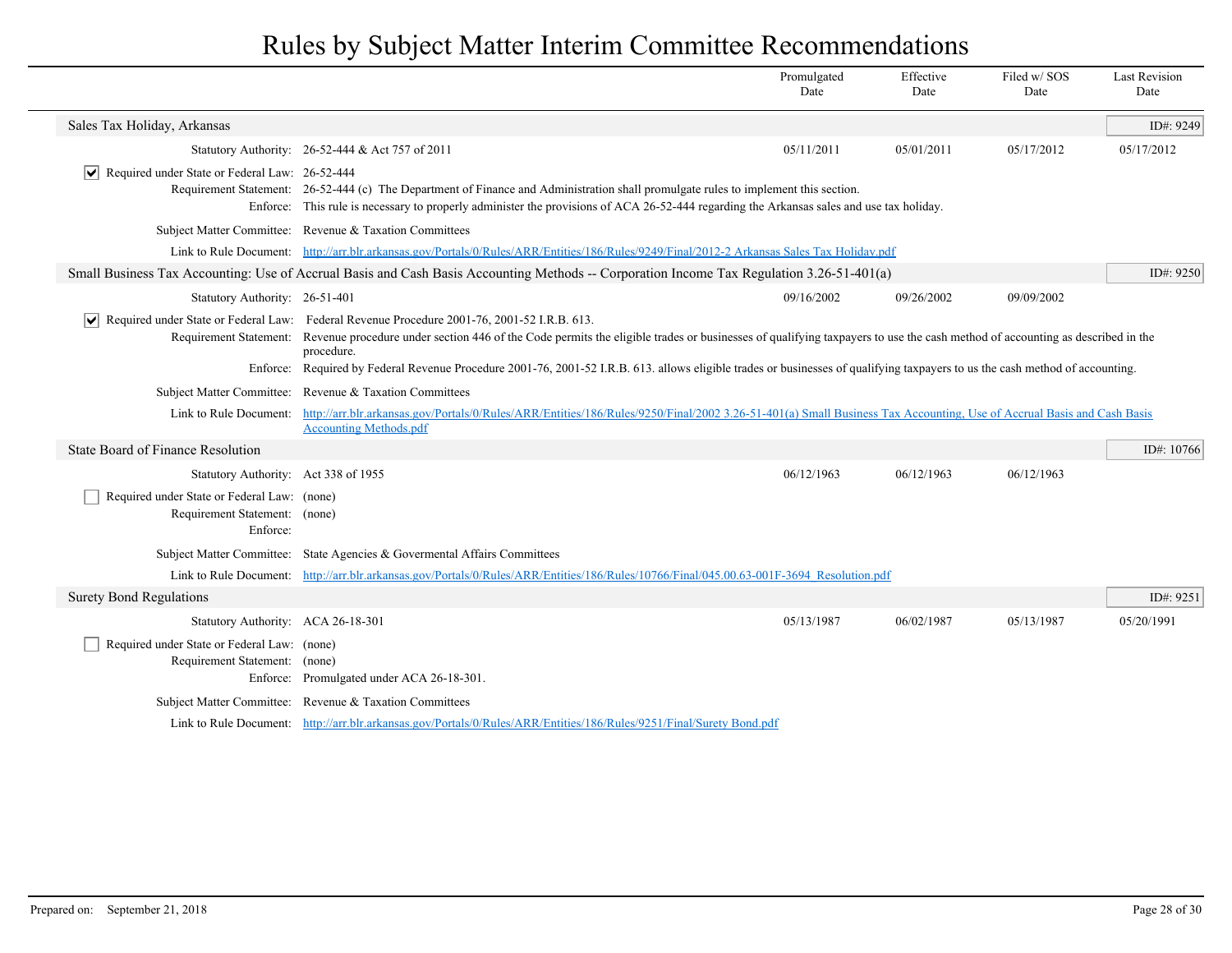|                                                                                        |                                                                                                                                                                                                                                                                                                                                                                                                                                                                                                                                                                                                                                                                                                                                                                                                                                                                                                                                                                                                       | Promulgated<br>Date | Effective<br>Date | Filed w/SOS<br>Date | <b>Last Revision</b><br>Date |
|----------------------------------------------------------------------------------------|-------------------------------------------------------------------------------------------------------------------------------------------------------------------------------------------------------------------------------------------------------------------------------------------------------------------------------------------------------------------------------------------------------------------------------------------------------------------------------------------------------------------------------------------------------------------------------------------------------------------------------------------------------------------------------------------------------------------------------------------------------------------------------------------------------------------------------------------------------------------------------------------------------------------------------------------------------------------------------------------------------|---------------------|-------------------|---------------------|------------------------------|
| Sustainable Building Design Program                                                    |                                                                                                                                                                                                                                                                                                                                                                                                                                                                                                                                                                                                                                                                                                                                                                                                                                                                                                                                                                                                       |                     |                   |                     | ID#: $9307$                  |
| Statutory Authority: ACA § 22-3-1901                                                   |                                                                                                                                                                                                                                                                                                                                                                                                                                                                                                                                                                                                                                                                                                                                                                                                                                                                                                                                                                                                       | 04/14/2010          | 06/01/2010        | 04/14/2010          |                              |
| $ \mathbf{v} $ Required under State or Federal Law: ACA § 22-3-1901                    |                                                                                                                                                                                                                                                                                                                                                                                                                                                                                                                                                                                                                                                                                                                                                                                                                                                                                                                                                                                                       |                     |                   |                     |                              |
|                                                                                        | Requirement Statement: The Sustainable Building Design rules involve the revolving loan program in which DBA provides interest free loans to state agencies regarding energy efficient renovation                                                                                                                                                                                                                                                                                                                                                                                                                                                                                                                                                                                                                                                                                                                                                                                                     |                     |                   |                     |                              |
|                                                                                        | projects. These rules involve the processing of applications, eligibility requirements, review, award/monitoring the loan funds.<br>Enforce: As required by ACA § 22-3-1901 rule establishes the procedures for the sustainable building design program.                                                                                                                                                                                                                                                                                                                                                                                                                                                                                                                                                                                                                                                                                                                                              |                     |                   |                     |                              |
|                                                                                        | Subject Matter Committee: State Agencies & Governental Affairs Committees                                                                                                                                                                                                                                                                                                                                                                                                                                                                                                                                                                                                                                                                                                                                                                                                                                                                                                                             |                     |                   |                     |                              |
|                                                                                        | Link to Rule Document: http://arr.blr.arkansas.gov/Portals/0/Rules/ARR/Entities/186/Rules/9307/Final/Sustainable REVOLVING LOAN FUND Rules.pdf                                                                                                                                                                                                                                                                                                                                                                                                                                                                                                                                                                                                                                                                                                                                                                                                                                                        |                     |                   |                     |                              |
| Sustainable Building Design Program Procedures - Forms                                 |                                                                                                                                                                                                                                                                                                                                                                                                                                                                                                                                                                                                                                                                                                                                                                                                                                                                                                                                                                                                       |                     |                   |                     | ID#: 9308                    |
| Statutory Authority: ACA § 22-3-1901                                                   |                                                                                                                                                                                                                                                                                                                                                                                                                                                                                                                                                                                                                                                                                                                                                                                                                                                                                                                                                                                                       | 06/22/2010          | 07/01/2010        | 06/22/2010          |                              |
| Required under State or Federal Law: ACA § 22-3-1902<br>$\vert\bm{\mathsf{v}}\vert$    | Requirement Statement: These forms are a part of the Sustainable Building Design program and are a necessary and vital part of the loan process.<br>(a) The Director of the Department of Finance and Administration shall promulgate rules for the implementation of the Sustainable Building Design Program for State Agencies.<br>(b) The rules shall include without limitation:<br>(1) Application forms;<br>(2) Origination fees, if any;<br>(3) Eligibility requirements;<br>(4) Review standards; and<br>(5) Loan requirements.<br>Enforce: As required by 22-3-1902 this rule establishes the application forms.                                                                                                                                                                                                                                                                                                                                                                             |                     |                   |                     |                              |
|                                                                                        | Subject Matter Committee: State Agencies & Governental Affairs Committees                                                                                                                                                                                                                                                                                                                                                                                                                                                                                                                                                                                                                                                                                                                                                                                                                                                                                                                             |                     |                   |                     |                              |
|                                                                                        | Link to Rule Document: http://arr.blr.arkansas.gov/Portals/0/Rules/ARR/Entities/186/Rules/9308/Final/Sustainable REVOLVING LOAN FUND Forms.pdf                                                                                                                                                                                                                                                                                                                                                                                                                                                                                                                                                                                                                                                                                                                                                                                                                                                        |                     |                   |                     |                              |
| Tax Advisory Council                                                                   |                                                                                                                                                                                                                                                                                                                                                                                                                                                                                                                                                                                                                                                                                                                                                                                                                                                                                                                                                                                                       |                     |                   |                     | ID#: 9252                    |
| Statutory Authority: Act 998 of 1991                                                   |                                                                                                                                                                                                                                                                                                                                                                                                                                                                                                                                                                                                                                                                                                                                                                                                                                                                                                                                                                                                       | 01/15/0992          | 12/26/1991        | 12/06/1991          |                              |
| Required under State or Federal Law: 26-18-902(a) & 903<br>$\vert\bm{\mathsf{v}}\vert$ | Requirement Statement: 26-18-902(a) The Director of the Department of Finance and Administration shall establish a Tax Advisory Council consisting of representatives of the Arkansas Bar Association,<br>the Arkansas Society of Certified Public Accountants, the Arkansas Society of Public Accountants, the Office of Problems Resolution and Tax Information, other taxpayer-oriented<br>groups, and other representatives of the Revenue Division of the Department of Finance and Administration.<br>26-18-903.<br>The Director of the Department of Finance and Administration shall develop employee evaluation criteria requiring compliance with the Taxpayer Bill of Rights, § 26-18-801 et<br>seq., and quality taxpayer assistance, which shall be included in the annual evaluation of each employee whose job responsibilities include taxpayer contact.<br>Enforce: As required by 26-18-902 et esq these rules establish the Tax Advisory Council and Employee Evaluation Criteria. |                     |                   |                     |                              |
|                                                                                        | Subject Matter Committee: Revenue & Taxation Committees                                                                                                                                                                                                                                                                                                                                                                                                                                                                                                                                                                                                                                                                                                                                                                                                                                                                                                                                               |                     |                   |                     |                              |
|                                                                                        | Link to Rule Document: http://arr.blr.arkansas.gov/Portals/0/Rules/ARR/Entities/186/Rules/9252/Final/1991-10 Tax Advisory Council.pdf                                                                                                                                                                                                                                                                                                                                                                                                                                                                                                                                                                                                                                                                                                                                                                                                                                                                 |                     |                   |                     |                              |